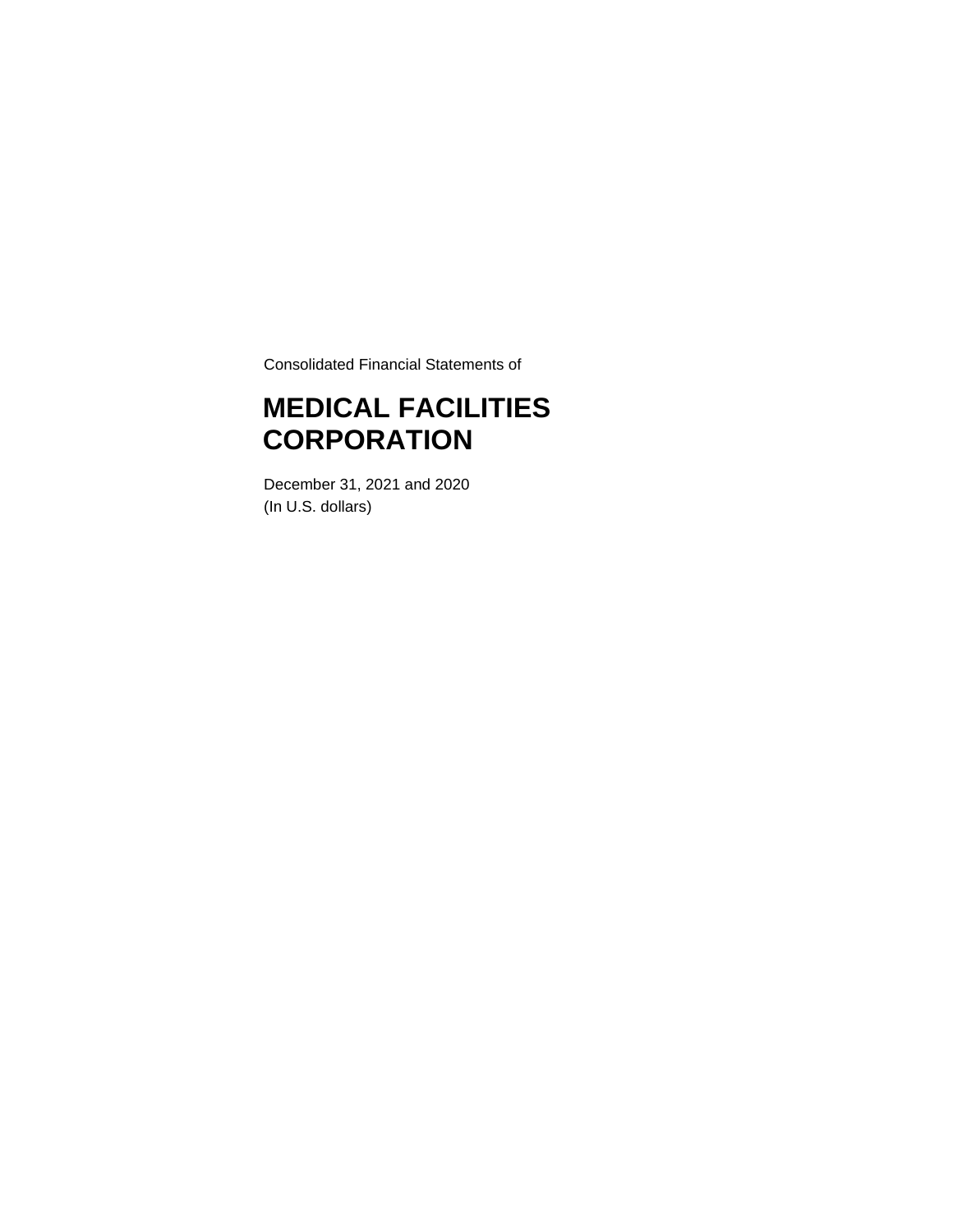### **TABLE OF CONTENTS**

Page

#### **CONSOLIDATED FINANCIAL STATEMENTS**

### NOTES TO THE CONSOLIDATED FINANCIAL STATEMENTS

#### Page  $\mathbf{1}$  $2.$ 3. 4. 5. 6. 7. 8. 9.  $10<sup>1</sup>$  $11.$  $12.$  $13.$  $14.$  $15.$  $16.$  $17.$  $18.$  $19<sup>°</sup>$ 20.  $21.$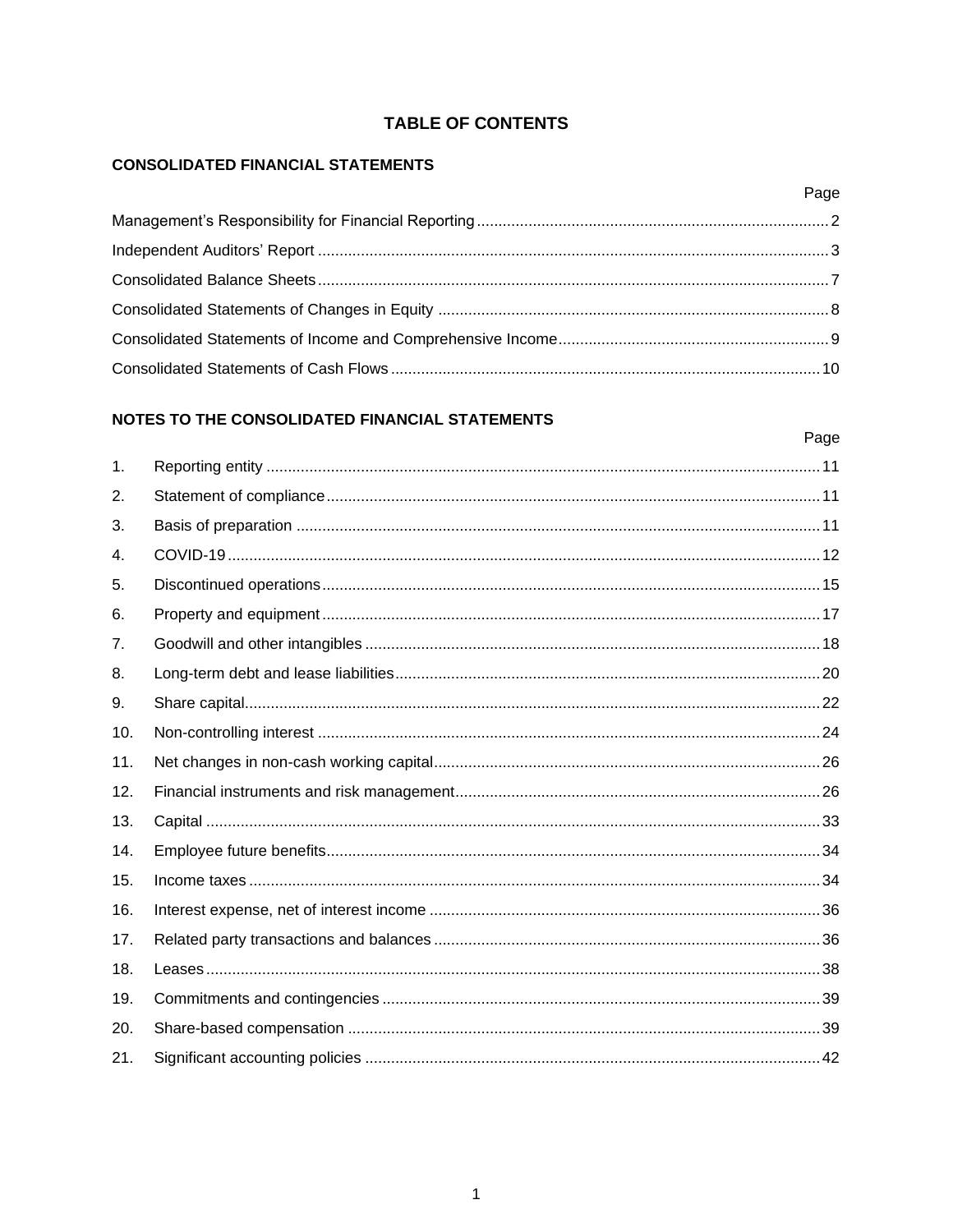#### <span id="page-2-0"></span>**Management's Responsibility for Financial Reporting**

The accompanying consolidated financial statements of Medical Facilities Corporation (the "Corporation") are the responsibility of management and have been approved by the Board of Directors of the Corporation. This responsibility includes the selection and consistent application of appropriate accounting principles and methods in addition to making judgments and estimates necessary to prepare the consolidated financial statements in accordance with International Financial Reporting Standards as issued by the International Accounting Standards Board.

The Corporation maintains appropriate systems of internal control, policies and procedures, which provide management with reasonable assurance that assets are safeguarded from loss or unauthorized use and financial records are reliable and form a proper basis for the preparation of the consolidated financial statements.

The Board of Directors of the Corporation ensures that management fulfills its responsibilities for financial reporting and internal control through an Audit Committee. The Board of Directors appoints the Audit Committee, all members of which are independent members of the Board of Directors. The Audit Committee meets periodically with management and the Corporation's auditors to discuss the results of the audit, the adequacy of internal controls and financial reporting matters. On the recommendation of the Audit Committee, the consolidated financial statements are forwarded to the Board of Directors for its approval.

*"Robert O. Horrar" "David N.T. Watson"*

Robert O. Horrar Chief Executive Officer

David N.T. Watson Chief Financial Officer

Toronto, Canada March 9, 2022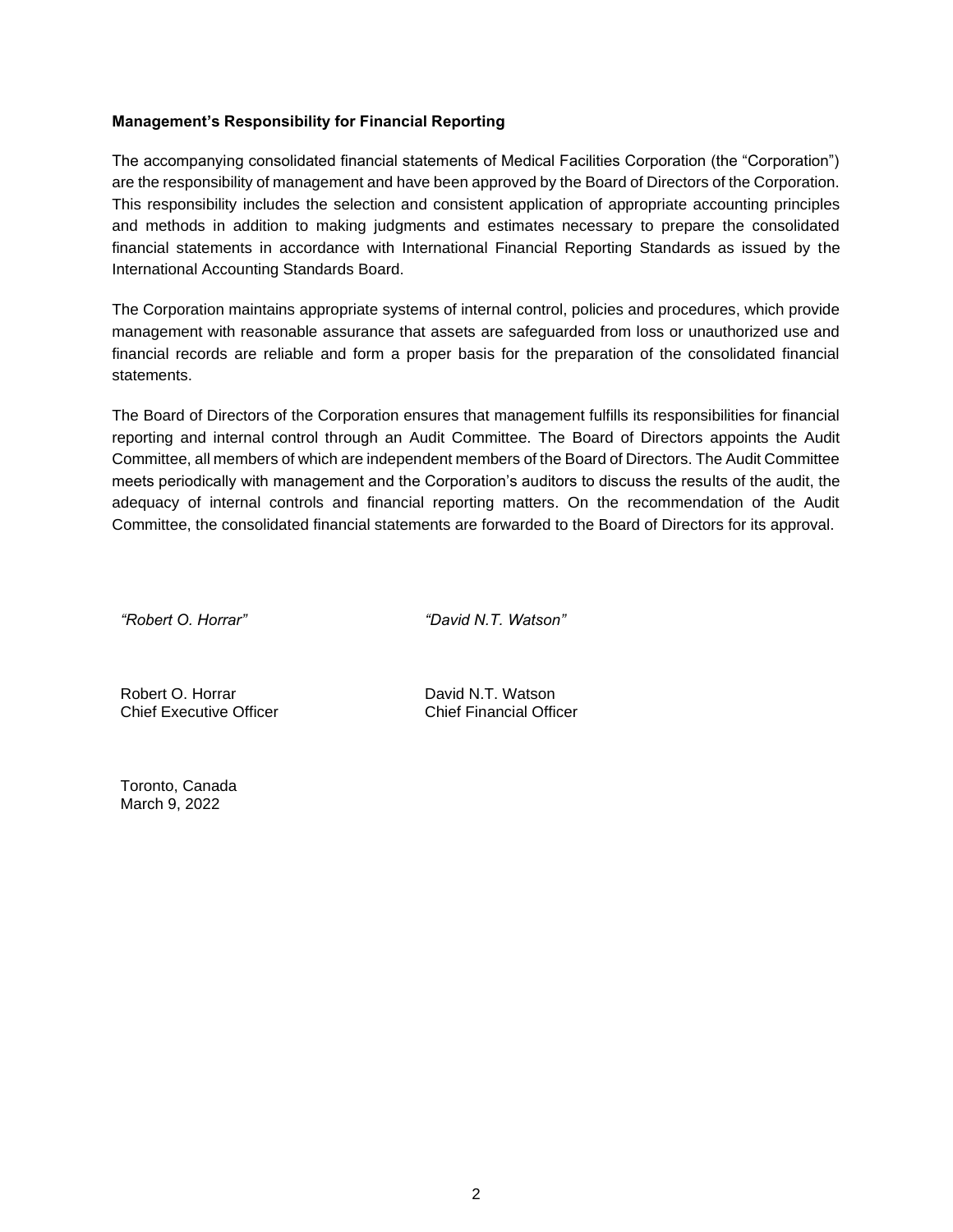

KPMG LLP Bay Adelaide Centre 333 Bay Street, Suite 4600 Toronto, ON M5H 2S5 Canada Tel 416-777-8500 Fax 416-777-8818

# **INDEPENDENT AUDITORS' REPORT**

To the Shareholders of Medical Facilities Corporation,

# *Opinion*

We have audited the consolidated financial statements of Medical Facilities Corporation (the Entity), which comprise:

- the consolidated balance sheets as at December 31, 2021 and December 31, 2020;
- the consolidated statements of changes in equity for the years then ended;
- the consolidated statements of income and comprehensive income for the years then ended;
- the consolidated statements of cash flows for the years then ended;
- notes to the consolidated financial statements, including a summary of significant accounting policies.

(Hereinafter referred to as the "financial statements").

In our opinion, the accompanying financial statements present fairly, in all material respects, the consolidated financial position of the Entity as at December 31, 2021 and December 31, 2020, and its consolidated financial performance and its consolidated cash flows for the years then ended in accordance with International Financial Reporting Standards ("IFRS") as issued by the International Accounting Standards Board ("IASB").

# *Basis for Opinion*

We conducted our audit in accordance with Canadian generally accepted auditing standards. Our responsibilities under those standards are further described in the "*Auditors' Responsibilities for the Audit of the Financial Statements*" section of our auditors' report.

We are independent of the Entity in accordance with the ethical requirements that are relevant to our audit of the financial statements in Canada and we have fulfilled our other responsibilities in accordance with these requirements.

We believe that the audit evidence we have obtained is sufficient and appropriate to provide a basis for our opinion.

# *Key Audit Matters*

Key audit matters are those matters that, in our professional judgment, were of most significance in our audit of the financial statements for the year ended December 31, 2021. These matters were addressed in the context of our audit of the financial statements as a whole, and in forming our opinion thereon, and we do not provide a separate opinion on these matters.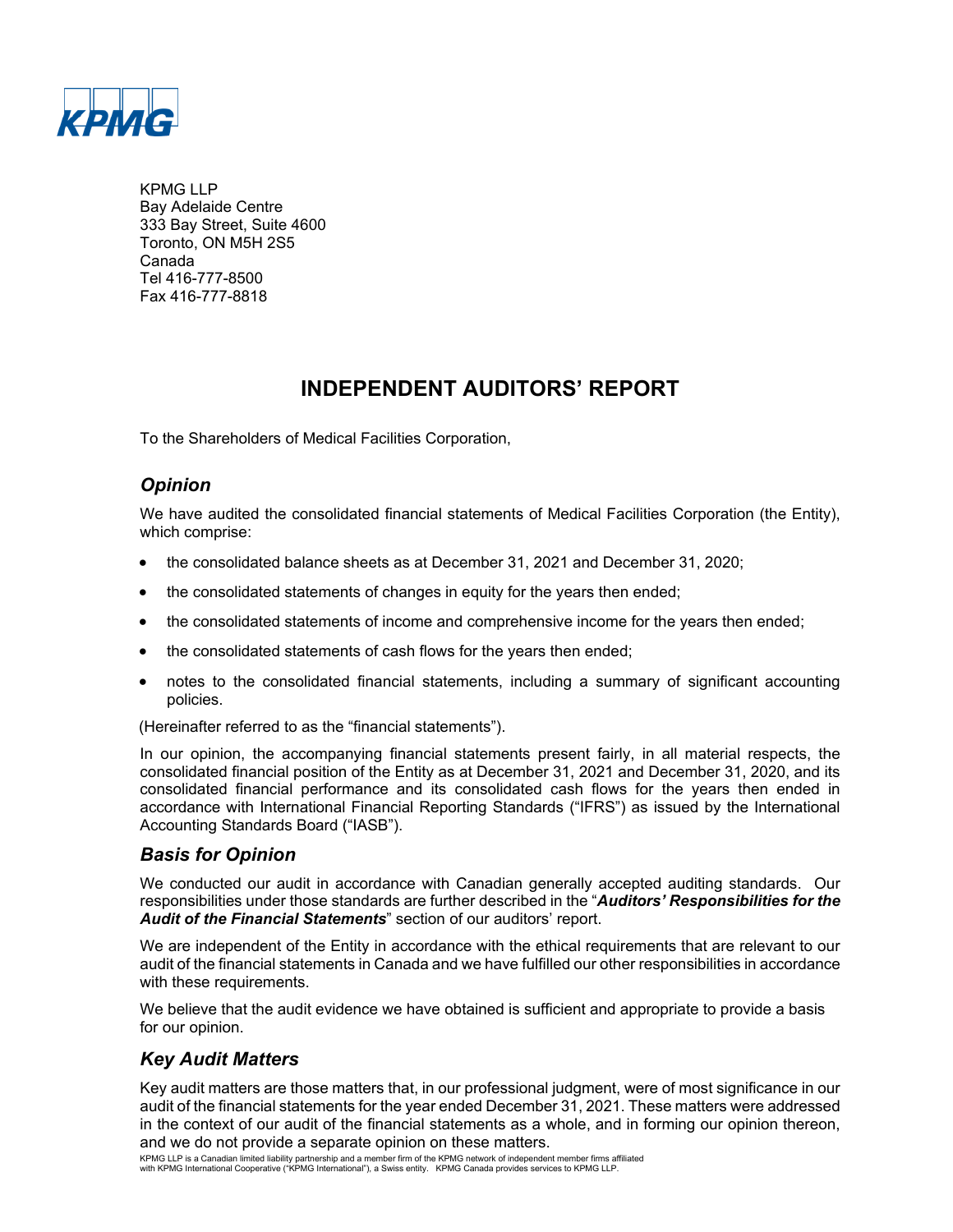

We have determined the matters described below to be the key audit matters to be communicated in our auditors' report.

#### *Evaluation of impairment of goodwill and other intangibles with indefinite lives*

#### *Description of the matter*

We draw attention to Notes 7, 21.15 and 21.26.4 to the financial statements. Goodwill and other intangibles with indefinite lives are tested at least annually for impairment and when events or changes in circumstances indicate that the carrying amount may not be recoverable. The Entity has recorded goodwill and other intangibles with indefinite lives of \$135,983 and \$9,669, respectively. For the purposes of assessing impairment, assets are grouped at the cash generating until ("CGU") level, which is the lowest level for which there are separately identifiable cash flows. Management considers each Facility as a CGU, with the exception of the five MFC Nueterra ASCs which collectively constitute a single CGU. An impairment loss is recognized for the amount by which the CGU's carrying amount exceeds its recoverable amount. The recoverable amount of a CGU is the higher of its value-in-use and fair value less costs of disposal. The Entity has performed its annual impairment test using fair value less costs of disposal, which is based on the following significant estimate:

• Market multiple relevant to each CGU for fair value less costs of disposal.

#### *Why the matter is a key audit matter*

We identified the evaluation of impairment of goodwill and other intangibles with indefinite lives as a key audit matter. This matter represented an area of significant risk of material misstatement due to the magnitude of the balance and the high degree of estimation uncertainty in determining the recoverable amount. Significant auditor judgement and the involvement of professionals with specialized skills and knowledge was required to evaluate the evidence relating to the Entity's significant assumptions due to the sensitivity of the recoverable amount to minor changes in significant assumptions.

#### *How the matter was addressed in the audit*

We involved valuation professionals with specialized skills and knowledge, who assisted in:

• Comparing the Entity's market multiple assumptions to market multiples publicly available for comparable entities.

#### *Other Information*

Management is responsible for the other information. Other information comprises:

- Management's Discussion and Analysis filed with the relevant Canadian Securities Commissions; and
- the information, other than the financial statements and the auditors' report thereon, included in a document entitled "2021 Annual Report".

Our opinion on the financial statements does not cover the other information and we do not and will not express any form of assurance conclusion thereon.

In connection with our audit of the financial statements, our responsibility is to read the other information identified above and, in doing so, consider whether the other information is materially inconsistent with the financial statements or our knowledge obtained in the audit, or otherwise appears to be materially misstated.

We obtained the Management's Discussion and Analysis filed with the relevant Canadian Securities Commissions as at the date of this auditors' report. If, based on the work we have performed on this other information, we conclude that there is a material misstatement of this other information, we are required to report that fact in the auditors' report.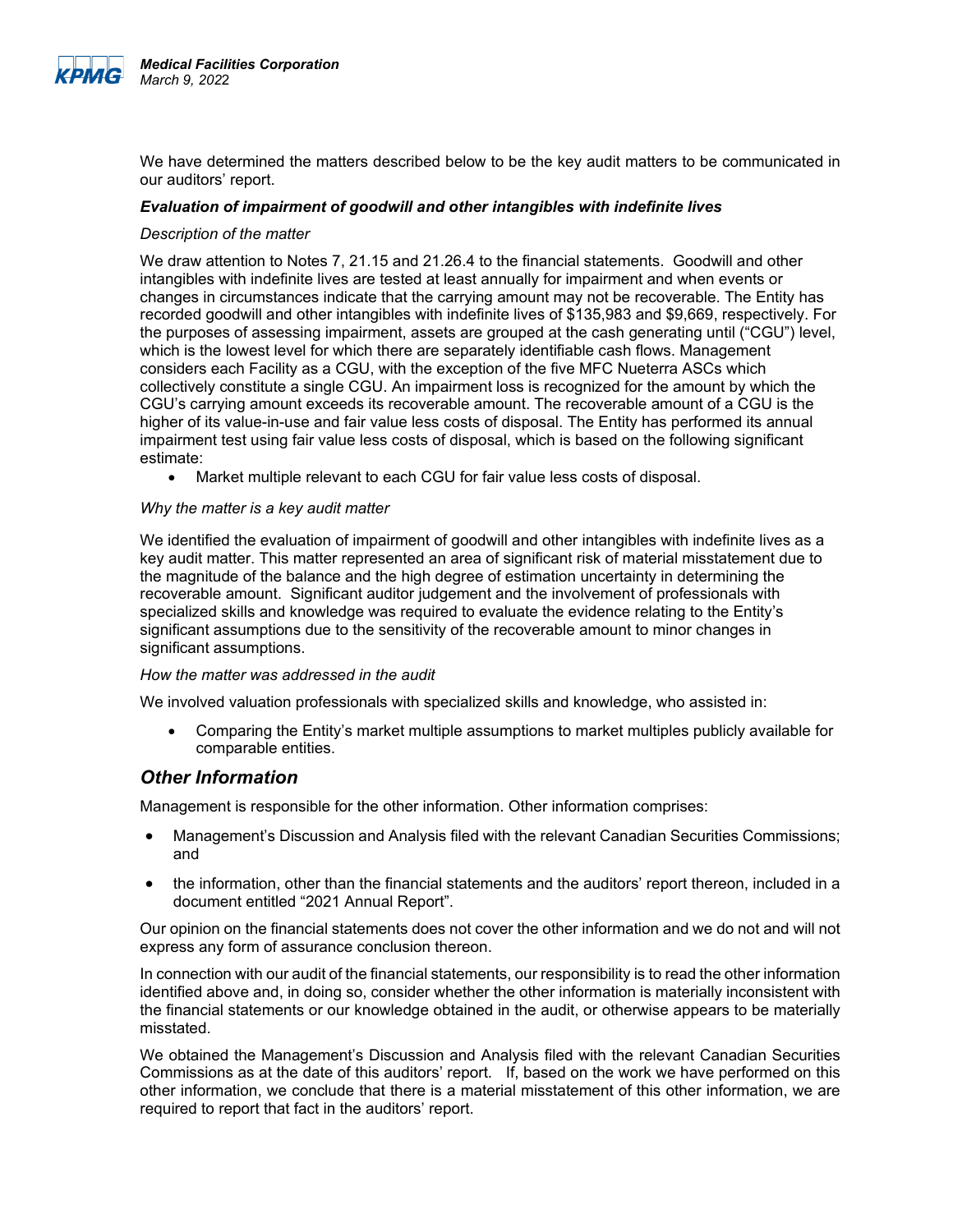

We have nothing to report in this regard.

The information, other than the financial statements and the auditors' report thereon, included in a document entitled "2021 Annual Report" is expected to be made available to us after the date of this auditors' report. If, based on the work we will perform on this other information, we conclude that there is a material misstatement of this other information, we are required to report that fact to those charged with governance

### *Responsibilities of Management and Those Charged with Governance for the Financial Statements*

Management is responsible for the preparation and fair presentation of the financial statements in accordance with IFRS as issued by the IASB, and for such internal control as management determines is necessary to enable the preparation of financial statements that are free from material misstatement, whether due to fraud or error.

In preparing the financial statements, management is responsible for assessing the Entity's ability to continue as a going concern, disclosing as applicable, matters related to going concern and using the going concern basis of accounting unless management either intends to liquidate the Entity or to cease operations, or has no realistic alternative but to do so.

Those charged with governance are responsible for overseeing the Entity's financial reporting process.

### *Auditors' Responsibilities for the Audit of the Financial Statements*

Our objectives are to obtain reasonable assurance about whether the financial statements as a whole are free from material misstatement, whether due to fraud or error, and to issue an auditors' report that includes our opinion.

Reasonable assurance is a high level of assurance, but is not a guarantee that an audit conducted in accordance with Canadian generally accepted auditing standards will always detect a material misstatement when it exists.

Misstatements can arise from fraud or error and are considered material if, individually or in the aggregate, they could reasonably be expected to influence the economic decisions of users taken on the basis of the financial statements.

As part of an audit in accordance with Canadian generally accepted auditing standards, we exercise professional judgment and maintain professional skepticism throughout the audit.

We also:

• Identify and assess the risks of material misstatement of the financial statements, whether due to fraud or error, design and perform audit procedures responsive to those risks, and obtain audit evidence that is sufficient and appropriate to provide a basis for our opinion.

The risk of not detecting a material misstatement resulting from fraud is higher than for one resulting from error, as fraud may involve collusion, forgery, intentional omissions, misrepresentations, or the override of internal control.

- Obtain an understanding of internal control relevant to the audit in order to design audit procedures that are appropriate in the circumstances, but not for the purpose of expressing an opinion on the effectiveness of the Entity's internal control.
- Evaluate the appropriateness of accounting policies used and the reasonableness of accounting estimates and related disclosures made by management.
- Conclude on the appropriateness of management's use of the going concern basis of accounting and, based on the audit evidence obtained, whether a material uncertainty exists related to events or conditions that may cast significant doubt on the Entity's ability to continue as a going concern. If we conclude that a material uncertainty exists, we are required to draw attention in our auditors' report to the related disclosures in the financial statements or, if such disclosures are inadequate, to modify our opinion. Our conclusions are based on the audit evidence obtained up to the date of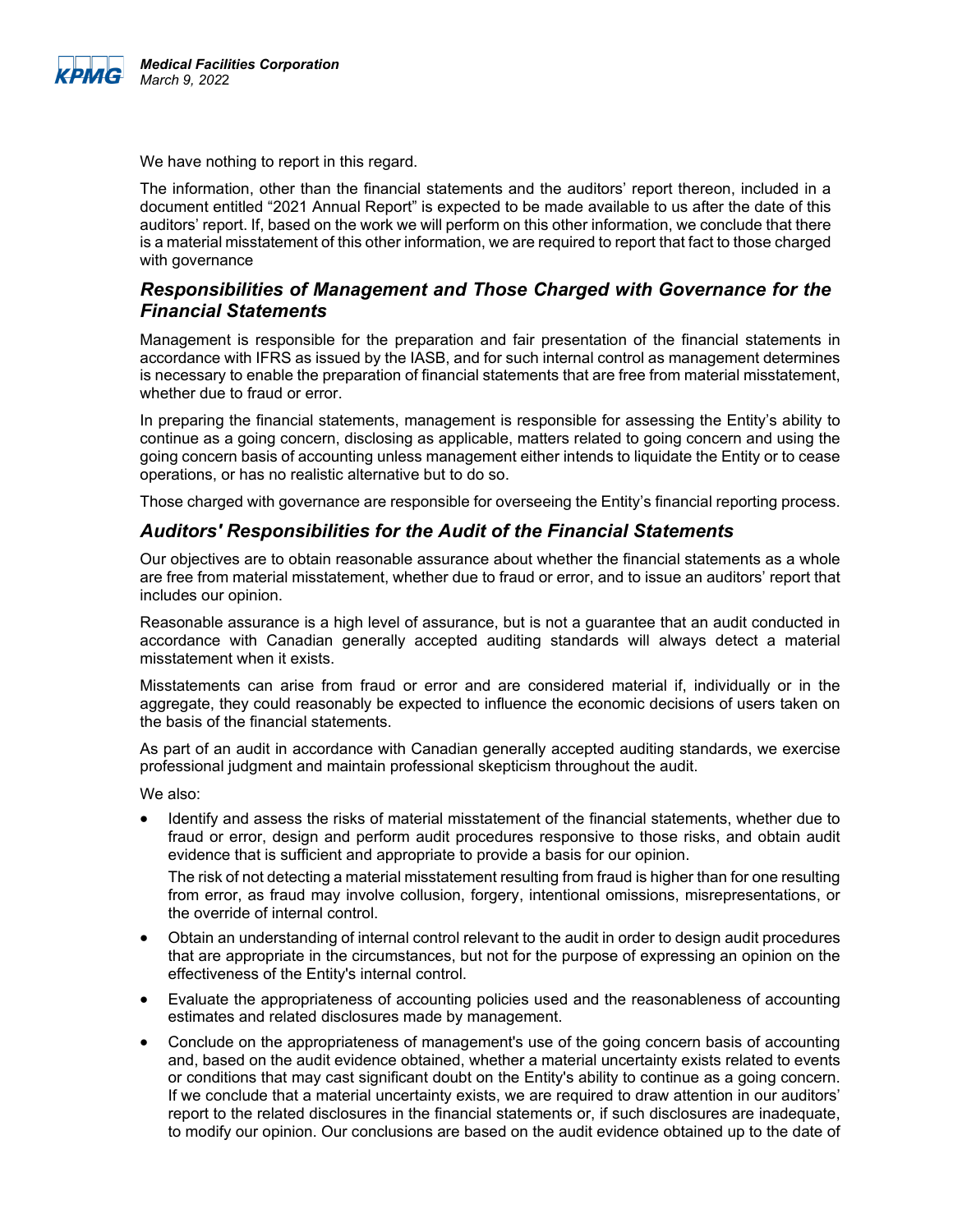

our auditors' report. However, future events or conditions may cause the Entity to cease to continue as a going concern.

- Evaluate the overall presentation, structure and content of the financial statements, including the disclosures, and whether the financial statements represent the underlying transactions and events in a manner that achieves fair presentation.
- Communicate with those charged with governance regarding, among other matters, the planned scope and timing of the audit and significant audit findings, including any significant deficiencies in internal control that we identify during our audit.
- Provide those charged with governance with a statement that we have complied with relevant ethical requirements regarding independence, and communicate with them all relationships and other matters that may reasonably be thought to bear on our independence, and where applicable, related safeguards.
- Obtain sufficient appropriate audit evidence regarding the financial information of the entities or business activities within the group Entity to express an opinion on the financial statements. We are responsible for the direction, supervision and performance of the group audit. We remain solely responsible for our audit opinion.
- Determine, from the matters communicated with those charged with governance, those matters that were of most significance in the audit of the financial statements of the current period and are therefore the key audit matters. We describe these matters in our auditors' report unless law or regulation precludes public disclosure about the matter or when, in extremely rare circumstances, we determine that a matter should not be communicated in our auditors' report because the adverse consequences of doing so would reasonably be expected to outweigh the public interest benefits of such communication.

 $k$ *PmG LLP* 

Chartered Professional Accountants, Licensed Public Accountants

The engagement partner on the audit resulting in this auditors' report is Kunal Verma.

Toronto, Canada

March 9, 2022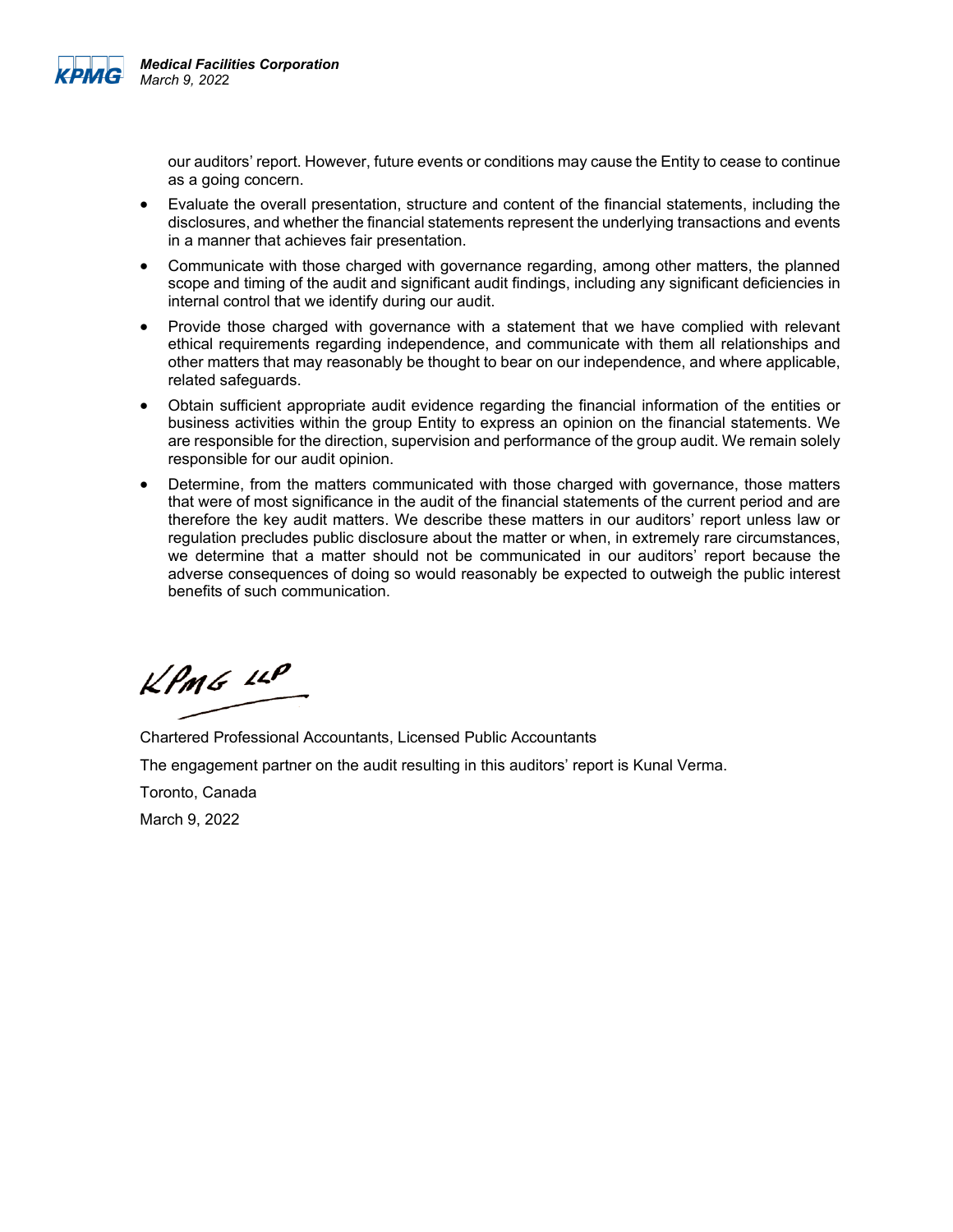Consolidated Balance Sheets (In thousands of U.S. dollars)

|                                                                         |             | December 31,      | December 31,<br>2020 |
|-------------------------------------------------------------------------|-------------|-------------------|----------------------|
|                                                                         | <b>Note</b> | 2021<br>\$        | \$                   |
| <b>ASSETS</b>                                                           |             |                   |                      |
| <b>Current assets</b>                                                   |             |                   |                      |
| Cash and cash equivalents                                               |             | 61,044            | 66,182               |
| Accounts receivable                                                     | 12.4.2      | 61,444            | 60,212               |
| Supply inventory                                                        | 21.10       | 10,649            | 9,329                |
| Prepaid expenses and other                                              |             | 9,749             | 6,856                |
| Income tax receivable                                                   |             | 6,008             | 4,023                |
| <b>Total current assets</b>                                             |             | 148,894           | 146,602              |
| <b>Non-current assets</b>                                               |             |                   |                      |
| Loan receivable                                                         | 5.4, 17.1   | 13,384            | 13,384               |
| Deferred income tax assets                                              | 15          | 386               | 310                  |
| Property and equipment                                                  | 6           | 77,203            | 78,226               |
| Right-of-use assets                                                     | 18.1        | 55,550            | 59,669               |
| Goodwill                                                                | 7.1<br>7.2  | 135,983           | 135,983              |
| Other intangibles                                                       | 17.1        | 14,449            | 21,680               |
| Other assets<br><b>Total non-current assets</b>                         |             | 1,117<br>298,072  | 1,142<br>310,394     |
| <b>TOTAL ASSETS</b>                                                     |             | 446,966           | 456,996              |
|                                                                         |             |                   |                      |
| <b>LIABILITIES AND EQUITY</b>                                           |             |                   |                      |
| <b>Current liabilities</b>                                              |             |                   |                      |
| Dividends payable                                                       |             | 1,961             | 1,710                |
| Accounts payable                                                        |             | 23,940            | 24,465               |
| <b>Accrued liabilities</b>                                              |             | 24,939            | 21,201               |
| Current portion of long-term debt                                       | 8           | 5,295             | 18,964               |
| Current portion of lease liabilities                                    | 8           | 9,487             | 9,084                |
| Payor advances and government stimulus funds repayable                  | 4           | 15,843            | 26,185               |
| <b>Total current liabilities</b>                                        |             | 81,465            | 101,609              |
| <b>Non-current liabilities</b>                                          |             |                   |                      |
| Long-term debt                                                          | 8           | 48,275            | 40,713               |
| Lease liabilities                                                       | 8           | 51,843            | 55,193               |
| Deferred income tax liability                                           | 15          | 14,124            | 12,275               |
| Corporate credit facility                                               | 8           | 26,000            | 38,000               |
| Exchangeable interest liability<br><b>Total non-current liabilities</b> | 12.1        | 45,578<br>185,820 | 34,039<br>180,220    |
| <b>Total liabilities</b>                                                |             | 267,285           | 281,829              |
| <b>Equity</b>                                                           |             |                   |                      |
| Share capital                                                           | 9.1         | 396,041           | 398,114              |
| Contributed surplus                                                     | 20.1        | 1,859             | 1,567                |
| Deficit                                                                 |             | (263, 817)        | (272, 149)           |
| Equity attributable to owners of the Corporation                        |             | 134,083           | 127,532              |
| Non-controlling interest                                                | 10          | 45,598            | 47,635               |
| <b>Total equity</b>                                                     |             | 179,681           | 175,167              |
| TOTAL LIABILITIES AND EQUITY                                            |             | 446,966           | 456,996              |
|                                                                         |             |                   |                      |

Commitments and contingencies 19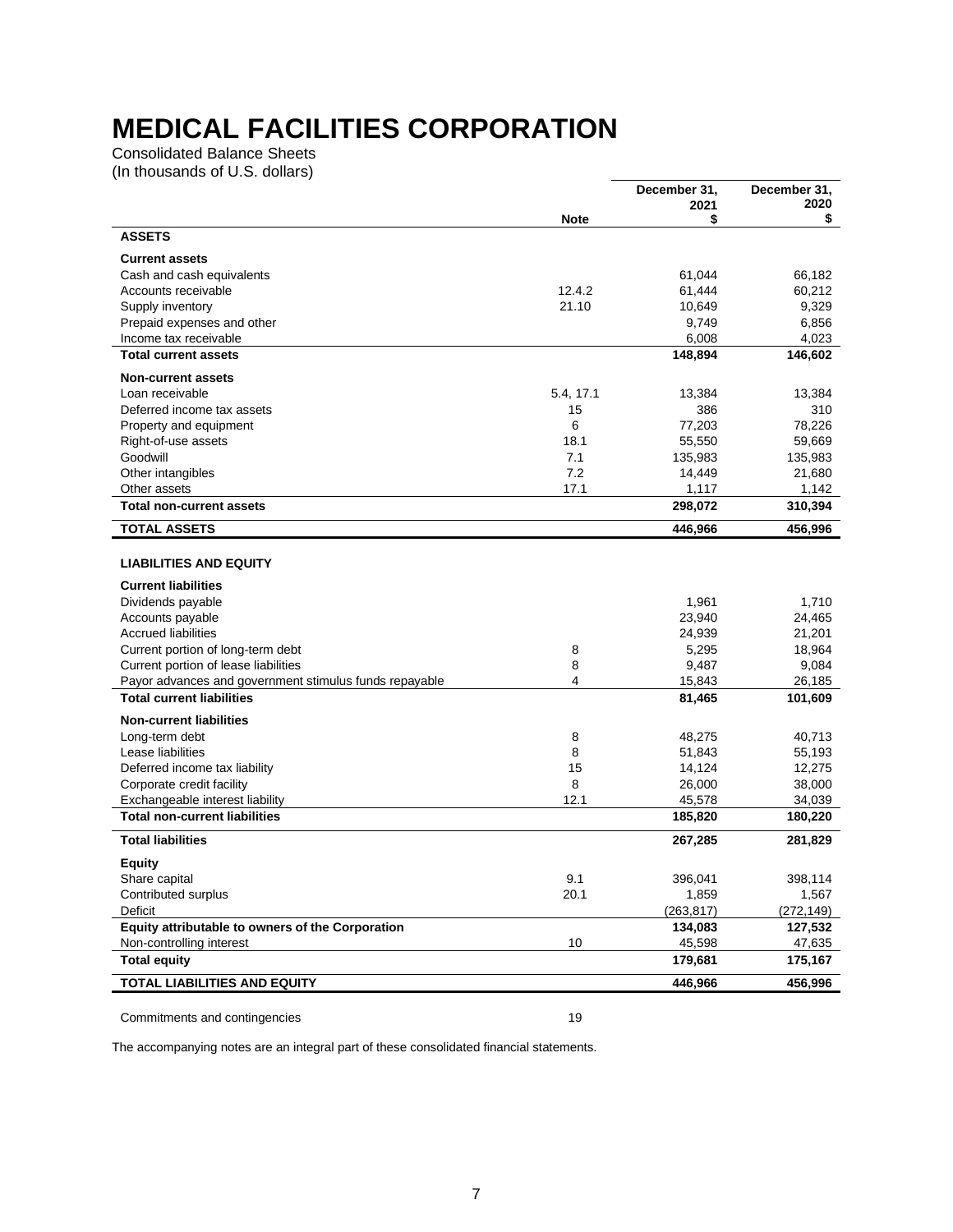Consolidated Statements of Changes in Equity (In thousands of U.S. dollars)

|                                                                |             |                         | Attributable to Owners of the Corporation |                                           |               | Non-<br>controlling<br>Interest | Total<br><b>Equity</b> |
|----------------------------------------------------------------|-------------|-------------------------|-------------------------------------------|-------------------------------------------|---------------|---------------------------------|------------------------|
|                                                                |             | <b>Share</b><br>Capital | <b>Contributed</b><br><b>Surplus</b>      | <b>Retained</b><br>Earnings/<br>(Deficit) | <b>Total</b>  |                                 |                        |
|                                                                | <b>Note</b> | \$                      | \$                                        | \$                                        | \$            | \$                              | \$                     |
| 2021                                                           |             |                         |                                           |                                           |               |                                 |                        |
| Balance at January 1, 2021                                     |             | 398,114                 | 1,567                                     | (272, 149)                                | 127,532       | 47,635                          | 175,167                |
| Net income and comprehensive                                   |             |                         |                                           |                                           |               |                                 |                        |
| income for the period<br>Share-based compensation              | 20.1        |                         | 292                                       | 15,500                                    | 15,500<br>292 | 30,993                          | 46,493<br>292          |
| Dividends to owners of the                                     |             |                         |                                           |                                           |               |                                 |                        |
| Corporation                                                    |             |                         |                                           | (7, 168)                                  | (7, 168)      |                                 | (7, 168)               |
| Distributions to non-controlling                               |             |                         |                                           |                                           |               |                                 |                        |
| interest                                                       | 10          |                         |                                           |                                           |               | (32, 868)                       | (32, 868)              |
| Redemption of non-controlling<br>interest in MFC Nueterra ASCs |             |                         |                                           |                                           |               | (162)                           | (162)                  |
| Purchase of common shares                                      |             |                         |                                           |                                           |               |                                 |                        |
| under the terms of a normal                                    |             |                         |                                           |                                           |               |                                 |                        |
| course issuer bid                                              | 9.3         | (2,073)                 |                                           |                                           | (2,073)       |                                 | (2,073)                |
| Balance at December 31, 2021                                   |             | 396,041                 | 1,859                                     | (263, 817)                                | 134,083       | 45,598                          | 179,681                |
| 2020                                                           |             |                         |                                           |                                           |               |                                 |                        |
| Balance at January 1, 2020                                     |             | 398,114                 | 1,400                                     | (274, 466)                                | 125,048       | 48,296                          | 173,344                |
| Net income and comprehensive                                   |             |                         |                                           |                                           |               |                                 |                        |
| income for the period                                          |             |                         |                                           | 8,813                                     | 8,813         | 26,870                          | 35,683                 |
| Share-based compensation                                       | 20.1        |                         | 167                                       |                                           | 167           |                                 | 167                    |
| Dividends to owners of the                                     |             |                         |                                           |                                           |               |                                 |                        |
| Corporation                                                    |             |                         |                                           | (6, 496)                                  | (6, 496)      |                                 | (6, 496)               |
| Distributions to non-controlling                               |             |                         |                                           |                                           |               |                                 |                        |
| interest<br>Redemption of non-controlling                      | 10          |                         |                                           |                                           |               | (25, 561)                       | (25, 561)              |
| interest in City Place Surgery                                 |             |                         |                                           |                                           |               |                                 |                        |
| Center                                                         |             |                         |                                           |                                           |               | (149)                           | (149)                  |
| Sale of controlling interest in Unity                          |             |                         |                                           |                                           |               |                                 |                        |
| Medical and Surgical Hospital                                  | 5.1         |                         |                                           |                                           |               | (1,031)                         | (1,031)                |
| Sale of Two Rivers Surgical                                    |             |                         |                                           |                                           |               |                                 |                        |
| Center                                                         |             |                         |                                           |                                           |               | (790)                           | (790)                  |
| Balance at December 31, 2020                                   |             | 398,114                 | 1,567                                     | (272, 149)                                | 127,532       | 47,635                          | 175,167                |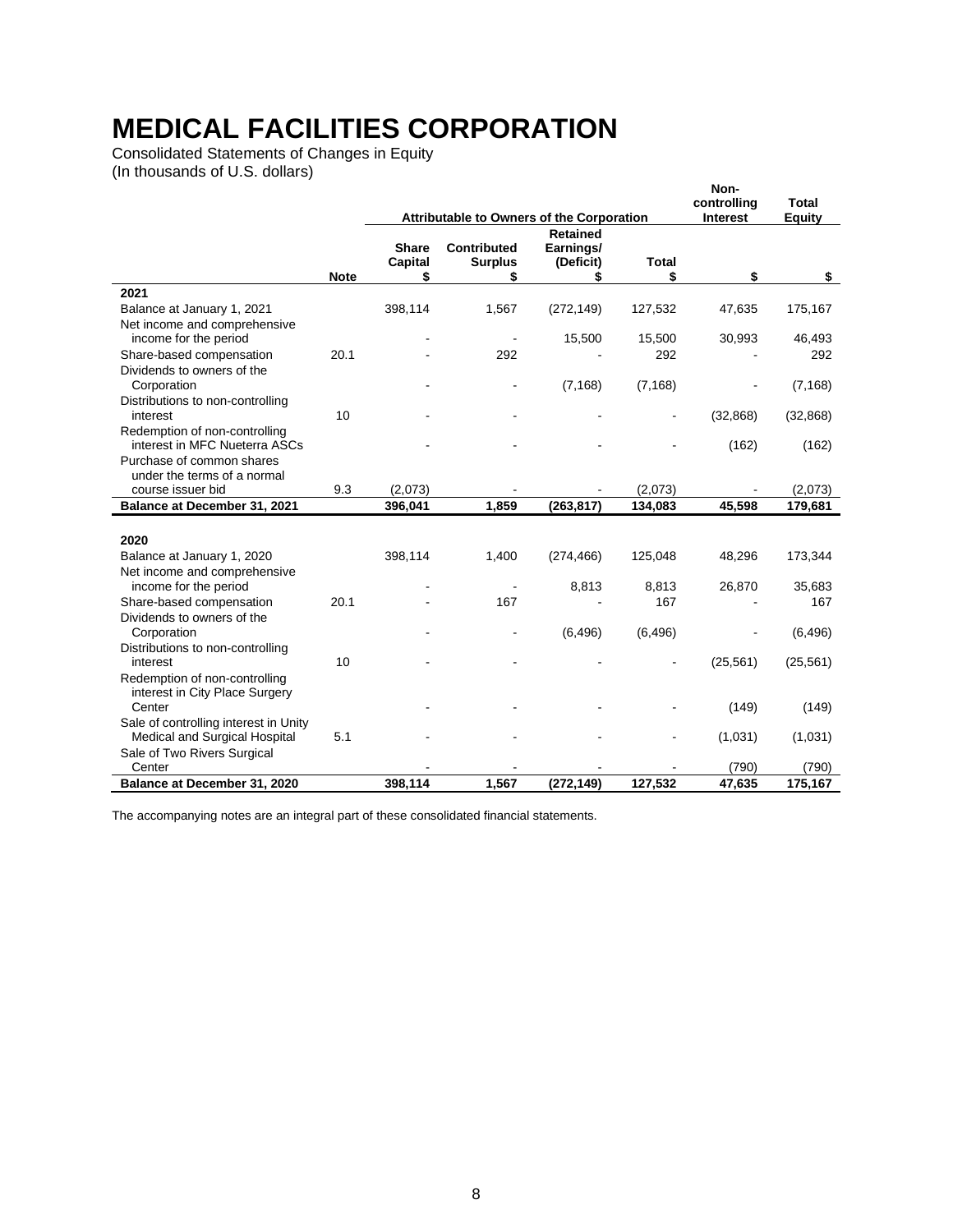Consolidated Statements of Income and Comprehensive Income (In thousands of U.S. dollars, except per share amounts)

|                                                                  |             | Year Ended December 31, |         |
|------------------------------------------------------------------|-------------|-------------------------|---------|
|                                                                  |             | 2021                    | 2020    |
| Revenue and other income                                         | <b>Note</b> | \$                      | \$      |
| Facility service revenue                                         |             | 398,633                 | 363,854 |
| Government stimulus income                                       | 4           | 13,099                  | 26,008  |
|                                                                  |             | 411,732                 | 389,862 |
|                                                                  |             |                         |         |
| <b>Operating expenses</b>                                        |             |                         |         |
| Salaries and benefits                                            |             | 119,901                 | 114,535 |
| Drugs and supplies                                               |             | 130,027                 | 120,916 |
| General and administrative expenses                              |             | 57,677                  | 58,729  |
| Depreciation of property and equipment                           | 6           | 9,366                   | 9,801   |
| Depreciation of right-of-use assets                              | 18.1        | 10,172                  | 10,122  |
| Amortization of other intangibles                                | 7.2         | 7,231                   | 7,965   |
|                                                                  |             | 334,374                 | 322,068 |
| Income from operations                                           |             | 77,358                  | 67,794  |
| <b>Finance costs</b>                                             |             |                         |         |
|                                                                  | 12.1        |                         | 12,033  |
| Change in value of exchangeable interest liability               | 12.1        | 11,539<br>8,707         | 6,716   |
| Interest expense on exchangeable interest liability              | 16          |                         | 6,058   |
| Interest expense, net of interest income                         |             | 6,064                   |         |
| Impairment gain on loan receivable                               | 5.4         | 34                      | (681)   |
| Loss on foreign currency                                         |             |                         | 51      |
|                                                                  |             | 26,344                  | 24,177  |
| Share of equity loss in associates                               | 17.1        | 125                     | 1,837   |
| Income before income taxes                                       |             | 50,889                  | 41,780  |
| Income tax expense                                               | 15          | 4,396                   | 4,358   |
| Net income for the period from continuing operations             |             | 46,493                  | 37,422  |
| <b>Discontinued operations</b>                                   |             |                         |         |
| Net loss for the period from discontinued operations, net of tax | 5.2         |                         | (1,739) |
| Net income and comprehensive income for the period               |             | 46,493                  | 35,683  |
|                                                                  |             |                         |         |
| Attributable to:                                                 |             |                         |         |
| Owners of the Corporation                                        |             | 15,500                  | 8,813   |
| Non-controlling interest                                         | 10          | 30,993                  | 26,870  |
|                                                                  |             | 46,493                  | 35,683  |
| Earnings per share attributable to owners of the Corporation     |             |                         |         |
| From continuing and discontinued operations                      |             |                         |         |
| Basic                                                            | 9.2         | \$0.50                  | \$0.28  |
| Fully diluted                                                    | 9.2         | \$0.50                  | \$0.28  |
|                                                                  |             |                         |         |
| From continuing operations                                       |             |                         |         |
| Basic                                                            | 9.2         | \$0.50                  | \$0.31  |
| Fully diluted                                                    | 9.2         | \$0.50                  | \$0.31  |
|                                                                  |             |                         |         |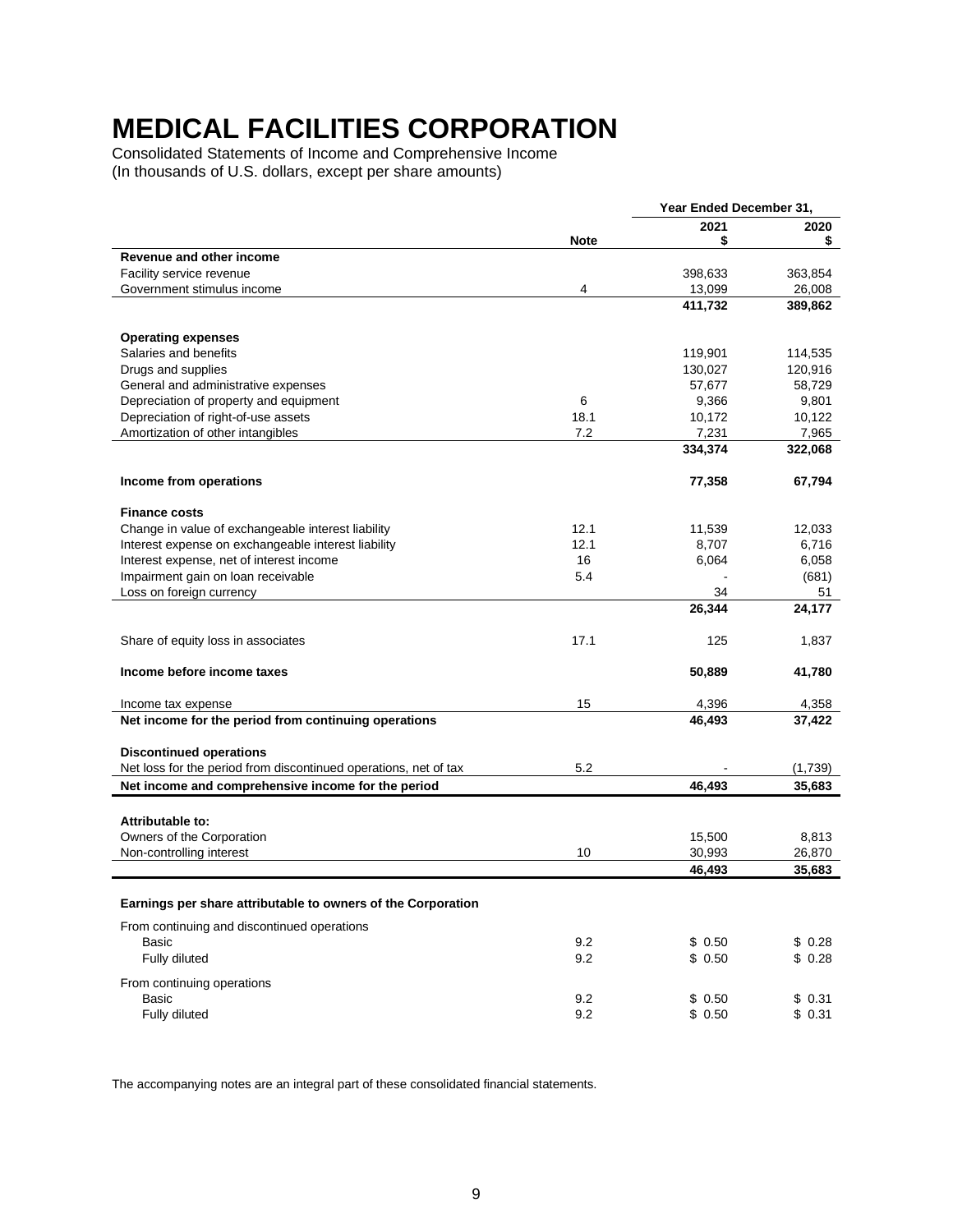Consolidated Statements of Cash Flows (In thousands of U.S. dollars)

|                                                                             |             | Year Ended December 31, |                                     |
|-----------------------------------------------------------------------------|-------------|-------------------------|-------------------------------------|
|                                                                             |             | 2021                    | 2020<br>(As adjusted<br>$-$ note 4) |
|                                                                             | <b>Note</b> | \$                      | \$                                  |
| Cash flows from operating activities                                        |             |                         |                                     |
| Net income for the period                                                   |             | 46,493                  | 35,683                              |
| Adjustments for:                                                            |             |                         |                                     |
| Depreciation of property and equipment                                      | 6           | 9,366                   | 9,801                               |
| Depreciation of right-of-use assets                                         | 18.1        | 10,172                  | 10,122                              |
| Amortization of other intangibles                                           | 7.2         | 7,231                   | 7,965                               |
| Impairment gain on loan receivable                                          | 5.4         |                         | (681)                               |
| Share of equity loss in associates                                          | 17.1        | 125                     | 1,837                               |
| Change in value of exchangeable interest liability                          | 12.1        | 11,539                  | 12,033                              |
| Loss on foreign currency                                                    |             | 34                      | 51                                  |
| Income tax expense                                                          |             | 4,396                   | 4,044                               |
| Share-based compensation                                                    | 20.1        | 292                     | 167                                 |
| Interest expense, net of interest income                                    |             | 14,771                  | 14,076                              |
| Gain on sale of Two Rivers Surgical Center                                  |             |                         | (209)                               |
| Other non-cash loss (gain)                                                  |             | (1,903)                 | 863                                 |
|                                                                             |             | 102,516                 | 95,752                              |
| Net changes in non-cash operating working capital                           | 11          | (10, 445)               | 32,098                              |
|                                                                             |             | 92,071                  | 127,850                             |
| Interest paid, net of received                                              |             | (11, 821)               | (11,609)                            |
| Income and withholding taxes paid                                           |             | (4,608)                 | (2,967)                             |
| Net cash provided by operating activities                                   |             | 75,642                  | 113,274                             |
| Cash flows from investing activities                                        |             |                         |                                     |
| Purchase of property and equipment                                          | 6           | (8, 421)                | (7, 518)                            |
| Redemption of non-controlling interest in MFC Nueterra ASCs                 |             | (162)                   | (149)                               |
| Investment in St. Luke's Surgery Center of Chesterfield, LLC                | 17.1        | (105)                   |                                     |
| Proceeds from Unity Medical and Surgical Hospital transactions              | 5.1         |                         | 25,819                              |
| Proceeds from sale of Two Rivers Surgical Center                            |             |                         | 950                                 |
| Investment in Unity Medical and Surgical Hospital subsequent to sale        |             |                         | (793)                               |
| Net cash provided by (used in) investing activities                         |             | (8,688)                 | 18,309                              |
|                                                                             |             |                         |                                     |
| Cash flows from financing activities                                        |             |                         |                                     |
| Net repayments of revolving credit facilities and issuance of notes payable | 8           | (8,647)                 | (46, 745)                           |
| Repayments of notes payable by the Facilities                               | 8           | (9,460)                 | (6,869)                             |
| Payment of lease liabilities                                                | 8,18.3      | (11, 943)               | (12, 257)                           |
| Loan receivable from an associate                                           | 17.1        | (150)                   |                                     |
| Distributions to non-controlling interest                                   | 10          | (32, 868)               | (25, 561)                           |
| Dividends paid                                                              |             | (6, 917)                | (5,904)                             |
| Purchase of common shares under the terms of a normal course issuer bid     | 9.3         | (2,073)                 |                                     |
| Net cash used in financing activities                                       |             | (72, 058)               | (97, 336)                           |
| Increase (decrease) in cash and cash equivalents                            |             | (5, 104)                | 34,247                              |
| Effect of exchange rate fluctuations on cash balances held                  |             | (34)                    | (51)                                |
| Cash and cash equivalents, beginning of the period                          |             | 66,182                  | 31,986                              |
| Cash and cash equivalents, end of the period                                |             | 61,044                  | 66,182                              |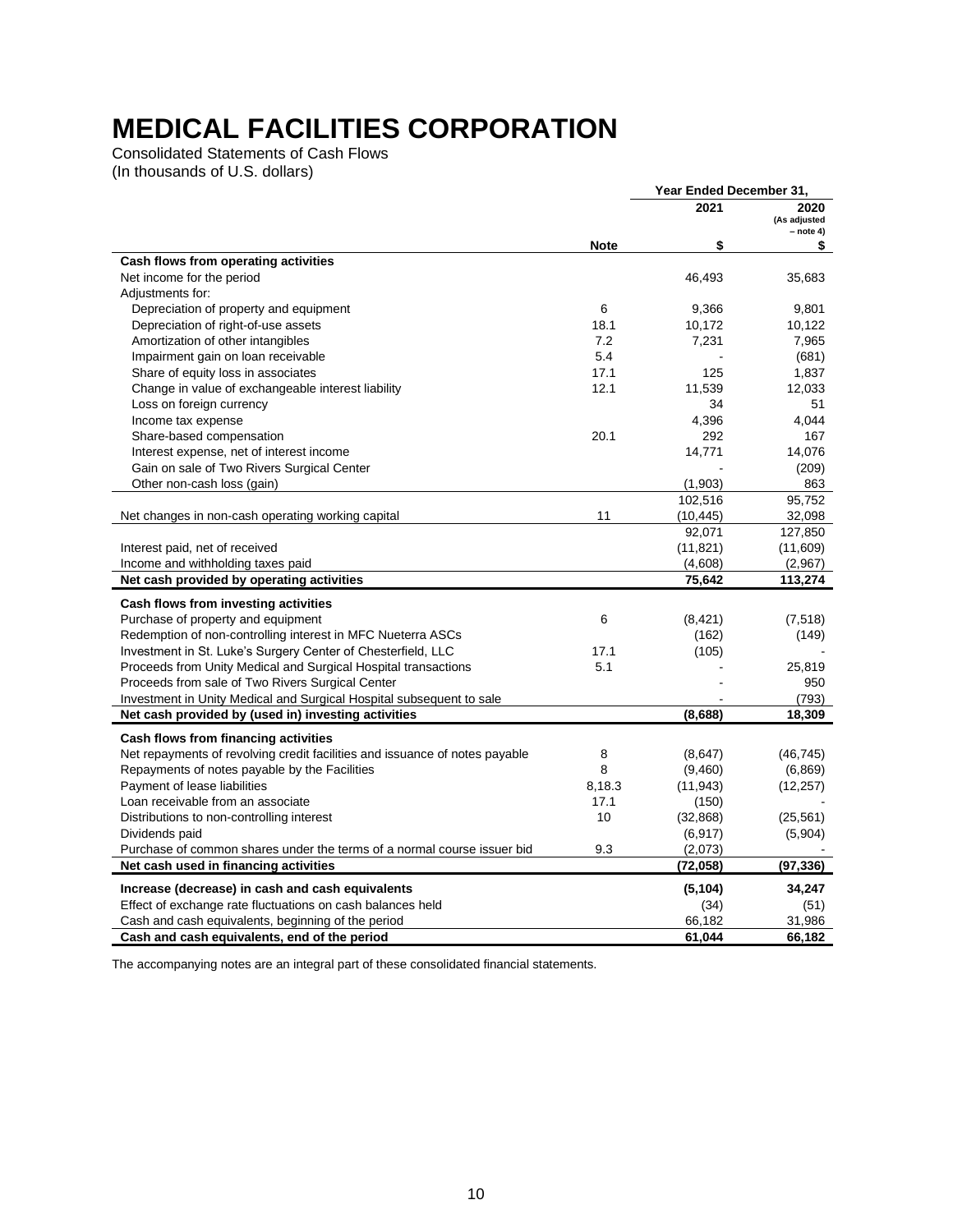Notes to the Consolidated Financial Statements (In thousands of U.S. dollars, except per share amounts and where otherwise indicated) For the Years Ended December 31, 2021 and 2020

### **1. REPORTING ENTITY**

Medical Facilities Corporation (the "Corporation") is a British Columbia corporation. The address of the Corporation's head office is 4576 Yonge Street, Suite 701, Toronto, Ontario, Canada. The common shares of the Corporation are listed on the Toronto Stock Exchange under the ticker symbol "DR".

The Corporation's operations are based in the United States. Through its wholly-owned subsidiaries, the Corporation owns controlling interests in four specialty hospitals and six ambulatory surgery centers (the "ASCs") (collectively the "Facilities").

On December 22, 2021, the operations of an urgent care centre affiliated with Black Hills Surgical Hospital, LLP, located in Spearfish, South Dakota ("BHSH urgent care"), were shut down. As a result of its closure, BHSH urgent care's premises lease was terminated, and the Corporation recorded a pre-tax gain of \$46 on termination. This gain is included in general and administrative expenses from continuing operations.

The Corporation's ownership interest in, and the location of, its operating subsidiaries are as follows:

|                                              |                             | <b>Ownership Interest</b><br>December 31, |       |
|----------------------------------------------|-----------------------------|-------------------------------------------|-------|
| <b>Subsidiary</b>                            | Location                    | 2021                                      | 2020  |
| Arkansas Surgical Hospital, LLC ("ASH")      | North Little Rock, Arkansas | 51.0%                                     | 51.0% |
| Oklahoma Spine Hospital, LLC ("OSH")         | Oklahoma City, Oklahoma     | 64.0%                                     | 64.0% |
| Black Hills Surgical Hospital, LLP ("BHSH")  | Rapid City, South Dakota    | 54.2%                                     | 54.2% |
| Sioux Falls Specialty Hospital, LLP ("SFSH") | Sioux Falls, South Dakota   | 51.0%                                     | 51.0% |
| The Surgery Center of Newport Coast ("SCNC") | Newport Beach, California   | 51.0%                                     | 51.0% |
| MFC Nueterra ASCs <sup>(1)</sup>             | Various                     | 46.1%                                     | 45.0% |

*(1) The Corporation has an average ownership interest of 46.1% based on values as at the reporting date. The five ambulatory surgery centers are situated in Michigan, Missouri, Nebraska, Ohio, and Pennsylvania.*

# **2. STATEMENT OF COMPLIANCE**

These consolidated financial statements have been prepared in accordance with International Financial Reporting Standards ("IFRS") as issued by the International Accounting Standards Board and Interpretations of the International Financial Reporting Interpretations Committee. The Corporation's significant accounting policies are presented in note 21 to these consolidated financial statements.

These consolidated financial statements were approved for issue by the Corporation's Board of Directors on March 9, 2022.

### **3. BASIS OF PREPARATION**

These consolidated financial statements include the accounts of the Corporation and its subsidiaries and have been prepared on the historical cost basis except for certain financial instruments and share-based compensation, which are measured at fair value (note 21.18).

The Corporation's consolidated financial statements are reported in U.S. dollars which is its functional and presentation currency. All financial information presented in U.S. dollars has been rounded to the nearest thousand, unless otherwise indicated.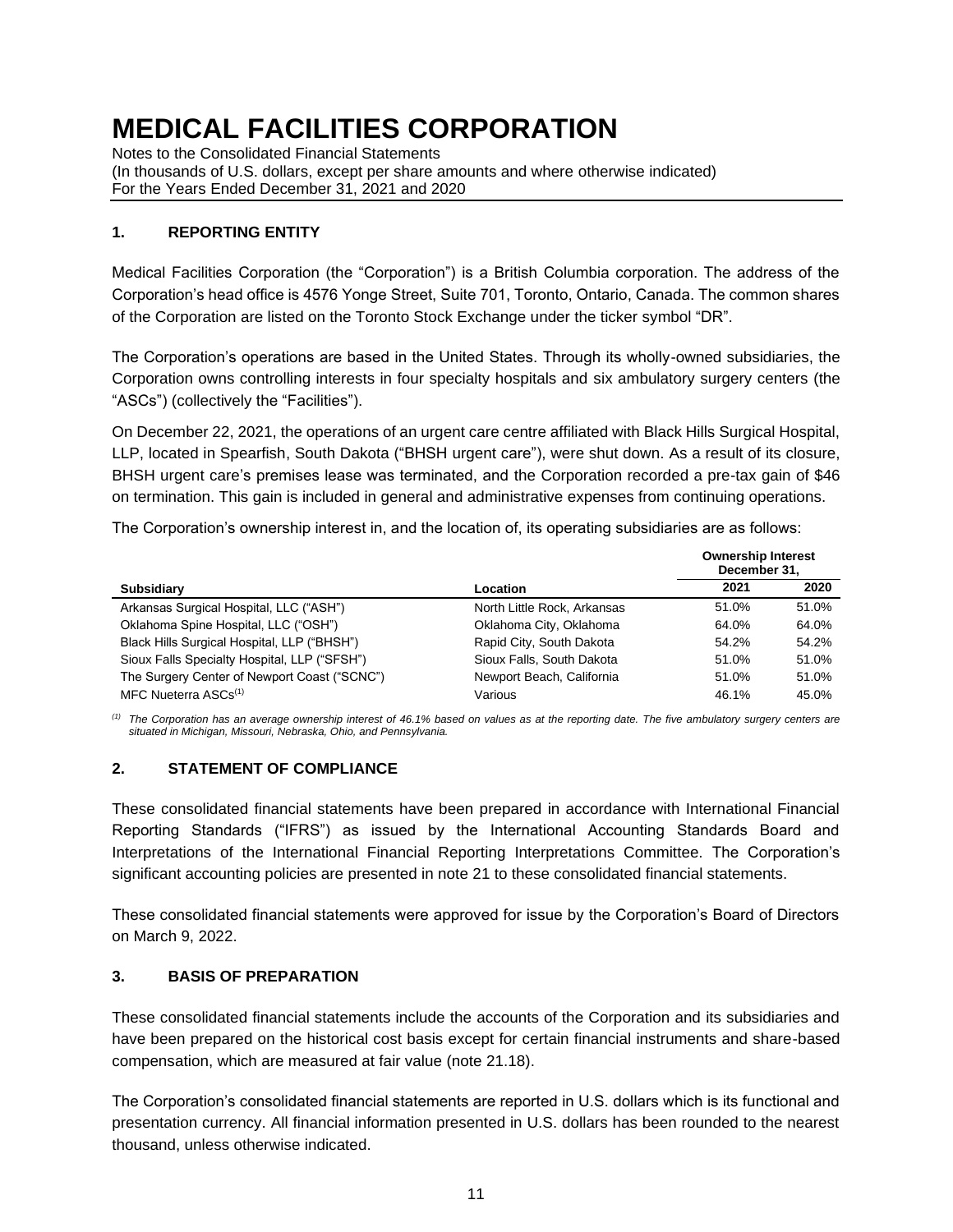Notes to the Consolidated Financial Statements (In thousands of U.S. dollars, except per share amounts and where otherwise indicated) For the Years Ended December 31, 2021 and 2020

# **4. COVID-19**

On March 11, 2020, the World Health Organization designated COVID-19 as a global pandemic. The outbreak began to impact the Corporation's and Facilities' operations in the latter half of March 2020. All Facilities were affected by the pandemic as elective cases were restricted, either voluntarily or by U.S. state or local government mandate, including the temporary closure of three of the MFC Nueterra ASCs, which reopened in May 2020. Management expects patient volumes and revenues will continue to be negatively impacted until the effects of the pandemic have fully subsided, and the economy stabilizes.

Management believes the extent of the COVID-19 pandemic's adverse impact on the Corporation's operating results and financial condition will be driven by many factors, most of which are beyond management's control and ability to forecast. Such factors include, but are not limited to, the scope and duration of past and potential future stay-at-home policies and business closures, continued decreases in patient volumes for an indeterminable length of time, increases in the number of uninsured and underinsured patients as a result of higher unemployment, incremental expenses required for supplies and personal protective equipment, changes in professional and general liability exposure, the efficacy of the COVID-19 vaccines against the virus and its variants, and the overall vaccine acceptance rate. Because of these and other uncertainties, management cannot estimate the length or severity of the impact of the pandemic on the business. Decreases in cash flows and results of operations may have an impact on the inputs and assumptions used in significant accounting estimates, including management's assessment of future compliance with financial covenants, estimated implicit price concessions related to uninsured patient accounts, professional and general liability reserves, and potential impairments of goodwill and long-lived assets.

The *Coronavirus Aid, Relief, and Economic Security (CARES) Act* (the "CARES Act") was signed into law on March 27, 2020. The CARES Act includes provisions for financial assistance to hospitals, surgery centers and health care providers via, among other provisions, the Public Health and Social Services Emergency Fund ("PHSSEF"), the Paycheck Protection Program ("PPP"), the Employee Retention Credit ("ERC"), and expansion of an existing Centers for Medicare and Medicaid Services accelerated payment program.

The PHSSEF is administered by the Department of Health and Human Services ("HHS") to provide eligible healthcare providers with relief funds to cover non-reimbursable expenses, including lost revenue, attributable to COVID-19. Funds not utilized for eligible expenses and not applied to lost revenues must be returned. The recognition of amounts received is conditioned upon receipt of the funds, the provision of care for individuals with possible or actual cases of COVID-19 after January 31, 2020, and certification that the payment will be used to prevent, prepare for and respond to COVID-19. For the year ended December 31, 2021, the Facilities have received \$7,198 in total funding from the HHS (December 31, 2020: \$14,452), and recognized \$9,724 in revenue as government stimulus income (December 31, 2020: \$11,514). An amount of \$502 may be repayable, and was recorded as a liability as of December 31, 2021 (December 31, 2020: \$3,028).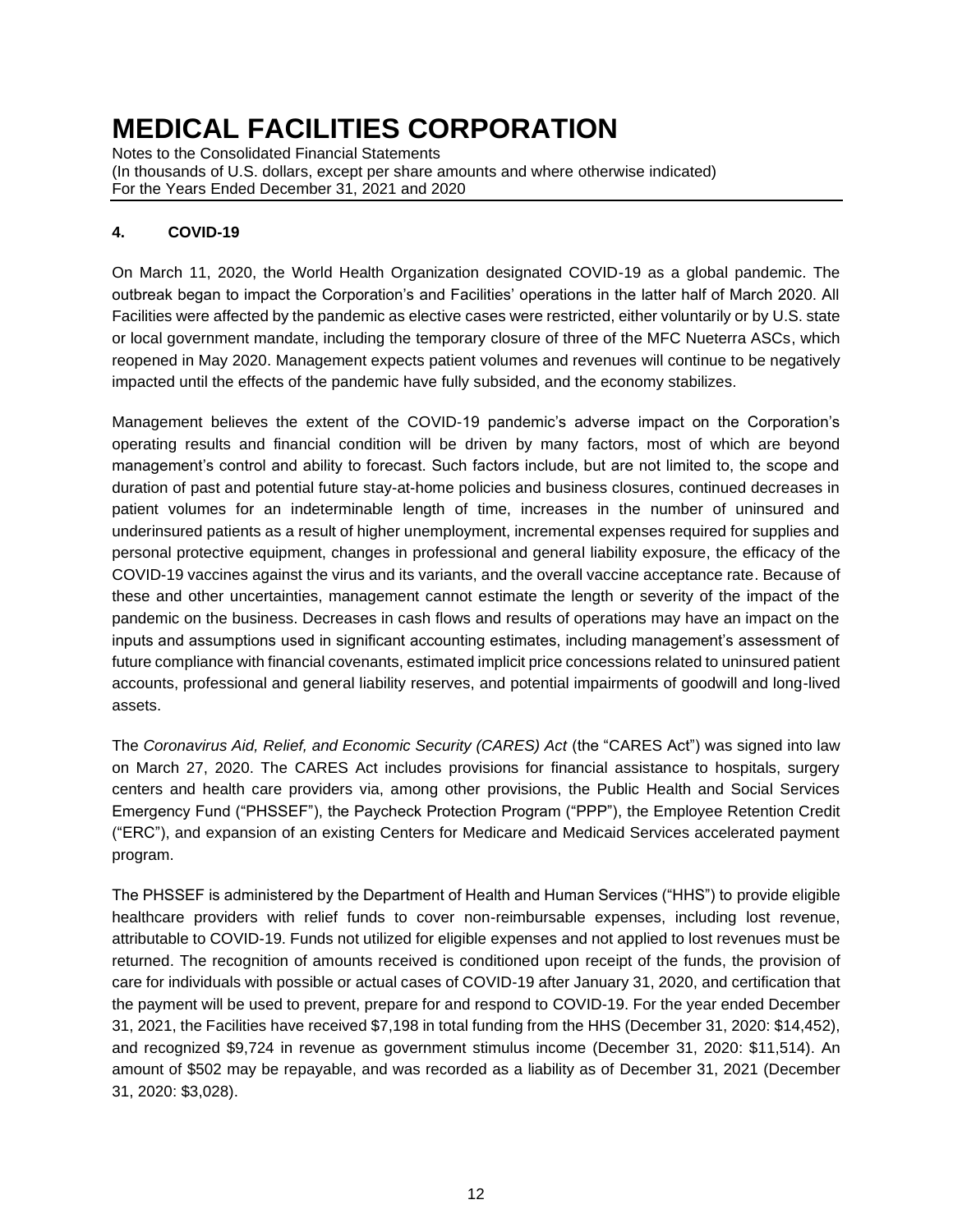Notes to the Consolidated Financial Statements (In thousands of U.S. dollars, except per share amounts and where otherwise indicated) For the Years Ended December 31, 2021 and 2020

# **4. COVID-19 (Continued)**

The PPP expands the guaranteed lending program under Section 7(a) of the *Small Business Act*  administered by the US Small Business Administration. The loan amounts received are eligible for forgiveness to the extent they are used for certain qualifying expenses and to maintain payroll levels and related expenses during the 8 to 24-week period following loan origination. For the year ended December 31, 2021, certain Facilities have received \$1,479 in forgivable loans under the PPP (December 31, 2020: \$12,226), and recognized all of it in revenue as government stimulus income (December 31, 2020: \$12,226). Loans received under the PPP of \$1,655 during the year ended December 31, 2020 have been forgiven in full by the SBA, while the remaining loans of \$10,571 are pending additional review. For the loans received under the PPP for the year ended December 31, 2021, income has been recognized during the period based on reasonable assurance that the Facilities have met the requirements for forgiveness. However, there is some uncertainty over the final outcome as applications for forgiveness of the PPP loans must still be formally approved subsequent to December 31, 2021.

Under the expansion of the Medicare Accelerated and Advance Payment Program most providers and suppliers could request an advance of three to six months of Medicare payments. Certain Facilities received net advances of \$23,157 for the year ended December 31, 2020. Repayment of these accelerated/advance payments commences one year after issuance, upon which payments will be recouped against Medicare claims at a rate of 25% for eleven months, followed by a rate of 50% for the succeeding six months, after which any remaining balance will need to be repaid in full within one month. The initial 11-month recoupment period began in April 2021, such that \$7,947 has been recouped as at December 31, 2021. The remaining \$15,210 is recorded as a liability under payor advances and government stimulus funds repayable as at December 31, 2021.

For the comparative period in the consolidated statements of cash flows, management has reclassified the cash flows from payor advances and government stimulus funds repayable from financing activities to operating activities, and included these in the net changes in non-cash working capital (note 11), as these are a result of the Corporation's operational activities. For the year ended December 31, 2020, net cash provided by operating activities of \$87,089 (as reported) has been adjusted to \$113,274 (as adjusted), and net cash used in financing activities of \$71,151 (as reported) has been adjusted to \$97,336 (as adjusted).

The ERC is a refundable tax credit against certain employment taxes that can be claimed by eligible employers, whose business has been financially impacted by COVID-19, in their quarterly employment tax returns. For the year ended December 31, 2021, certain Facilities have had claims approved under the ERC and recorded government stimulus income of \$192 (December 31, 2020: \$360). Certain Facilities have also submitted additional claims under the ERC which are pending approval.

In addition to the CARES Act, the *Families First Coronavirus Response Act* ("FFCRA") was signed into law on March 18, 2020. This program mandates COVID-19 related family medical and paid sick leaves for employees and provides tax credits to reimburse employers for both sick leave and family medical leave. For the year ended December 31, 2021, certain Facilities have qualified for the tax credits under the FFCRA and recorded government stimulus income of \$52 (December 31, 2020: \$928).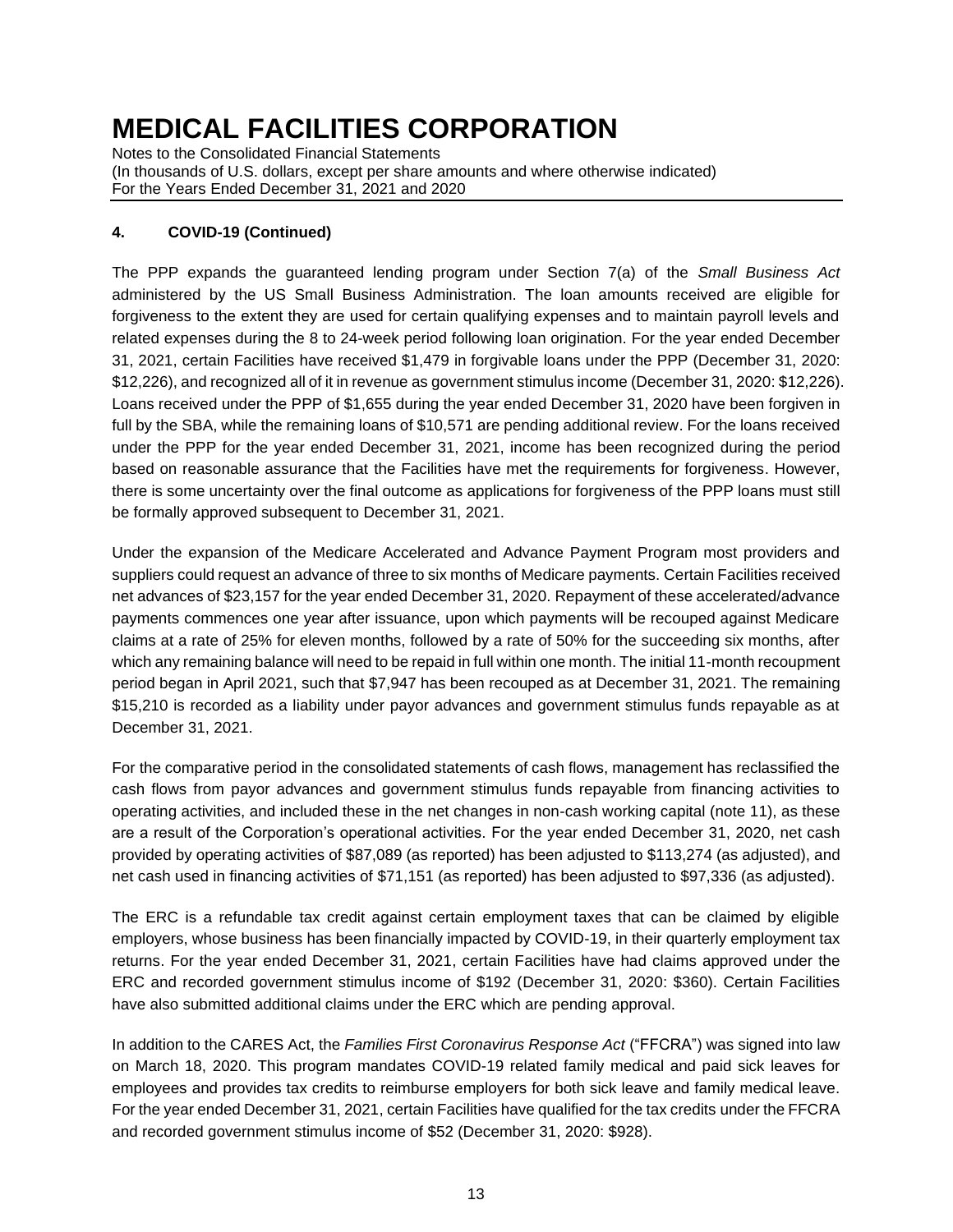Notes to the Consolidated Financial Statements (In thousands of U.S. dollars, except per share amounts and where otherwise indicated) For the Years Ended December 31, 2021 and 2020

# **4. COVID-19 (Continued)**

For the year ended December 31, 2021, certain Facilities have also received other stimulus funds under state programs of \$1,783 (December 31, 2020: \$980), and recognized \$1,652 in revenue as government stimulus income (December 31, 2020: \$980). The remaining amount of \$131 is recorded as a liability as at December 31, 2021, and is expected to be recognized as income in future quarters.

The ability to qualify for government stimulus funds under the various programs, and the timing of receipts and recognition of income may differ between individual Facilities.

Government stimulus income from continuing operations included in the consolidated statements of income and comprehensive income consists of the following:

|                            | Year Ended December 31, |        |
|----------------------------|-------------------------|--------|
|                            | 2021                    | 2020   |
| <b>HHS</b>                 | 9,724                   | 11,514 |
| <b>PPP</b>                 | 1,479                   | 12,226 |
| <b>ERC</b>                 | 192                     | 360    |
| <b>FFCRA</b>               | 52                      | 928    |
| Other                      | 1,652                   | 980    |
| Government stimulus income | 13,099                  | 26,008 |

On December 27, 2020, the *Consolidated Appropriations Act, 2021* (the "CA Act") was signed into law, introducing a \$900 billion stimulus relief package aimed to respond to the economic fallout caused by the COVID-19 pandemic. Among other provisions, the CA Act enhanced and expanded certain provisions of the previous relief package, the CARES Act. This included an additional \$284.5 billion in funding for first and second rounds of more easily forgivable PPP loans, and an extension and expansion of the ERC. The Facilities may be eligible for further funding under the CA Act.

On March 11, 2021, the American Rescue Plan Act, 2021 (the "ARP Act") was signed into law, which is a \$1.9 trillion economic stimulus package intended to facilitate recovery in the United States from the economic and health effects of COVID-19. Among its provisions, the ARP Act includes \$7.25 billion in appropriations to the SBA for the PPP, and a further extension of the ERC. The Facilities may be eligible for further funding under the ARP Act.

There is uncertainty regarding the implementation, duration and impact of the CARES Act, the CA Act, the ARP act, and other existing or future stimulus legislation, if any. There can be no assurance as to the total amount of financial assistance or types of assistance the Facilities will receive, that the Facilities will be able to comply with the applicable terms and conditions to retain such assistance, that the Facilities will be able to benefit from provisions intended to increase access to resources and ease regulatory burdens for health care providers or that additional stimulus legislation will be enacted. Any loans not forgiven will result in a reversal of income previously recorded and a recording of a liability.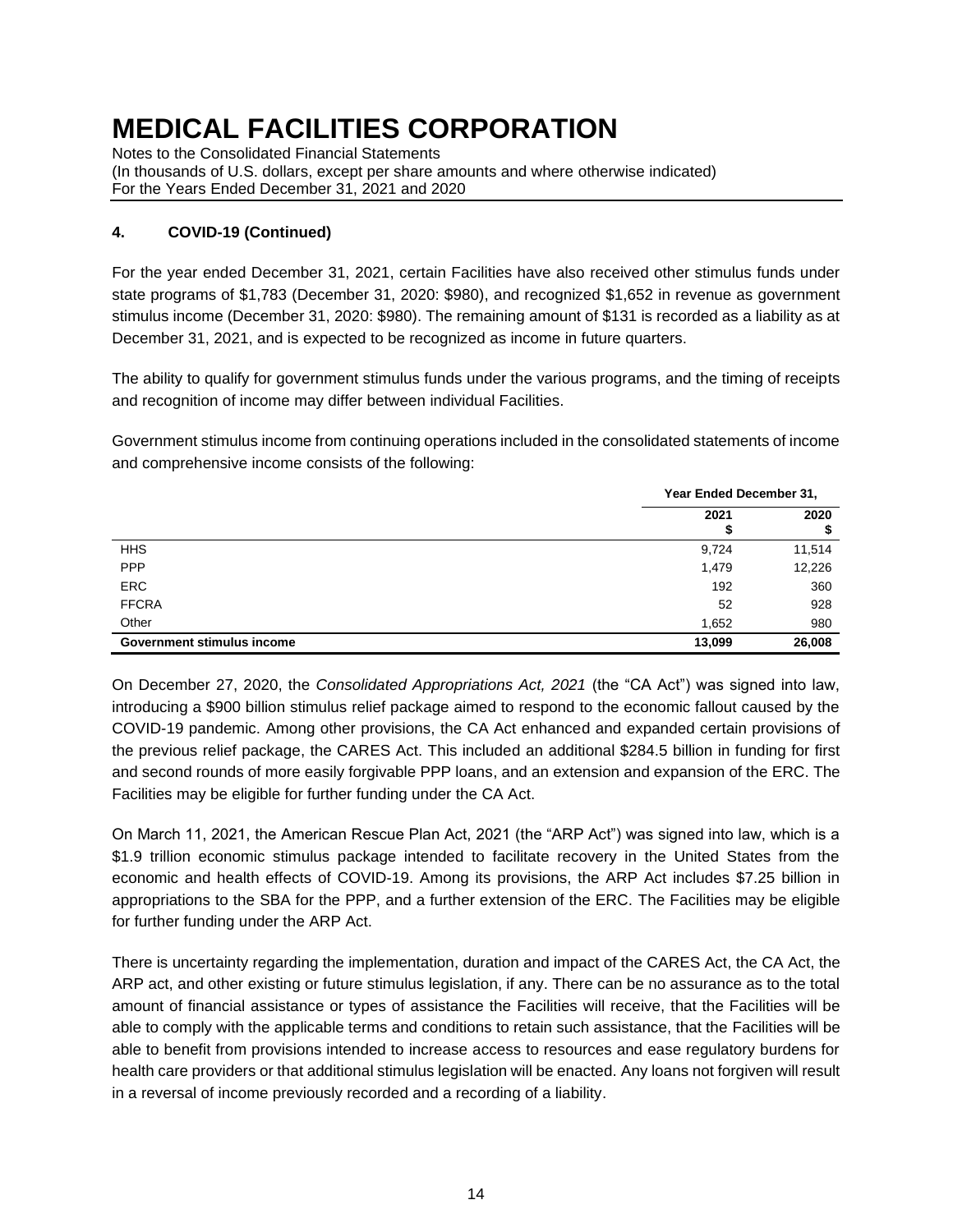Notes to the Consolidated Financial Statements (In thousands of U.S. dollars, except per share amounts and where otherwise indicated) For the Years Ended December 31, 2021 and 2020

### **5. DISCONTINUED OPERATIONS**

#### **5.1 Sale of UMASH**

On February 24, 2020, the Corporation sold the majority of its interest (decreasing to 31.7% from 87.6%) in Unity Medical and Surgical Hospital ("UMASH"). As of the date of the transaction, the Corporation no longer consolidates the financial results of UMASH and accounts for its interest under the equity method of accounting. On June 30, 2020, the Corporation sold the real estate assets underlying UMASH. In connection with the sale of controlling interest in UMASH, the Corporation recorded an impairment gain of \$681 on the loan receivable from UMASH ("loan receivable") during the year ended December 31, 2020.

The net assets sold were as follows:

|                            | 2020   |
|----------------------------|--------|
|                            | \$     |
| Cash and cash equivalents  | 643    |
| Accounts receivable        | 3,252  |
| Supply inventory           | 648    |
| Prepaid expenses and other | 1,772  |
| Deferred income tax assets | 5,272  |
| Property and equipment     | 26,434 |
| Right-of-use assets        | 563    |
| Other intangibles          | 5,776  |
| <b>Total assets</b>        | 44,360 |
| Accounts payable           | 1,965  |
| <b>Accrued liabilities</b> | 2,293  |
| Lease liabilities          | 1,445  |
| <b>Total liabilities</b>   | 5,703  |
| Net assets sold            | 38,657 |

The gain on sale was calculated as follows:

|                                         | 2020      |
|-----------------------------------------|-----------|
|                                         |           |
| Net cash proceeds received              | 25,754    |
| Working capital adjustments             | (252)     |
| Loan receivable from UMASH              | 11,801    |
| Equity investment retained in UMASH     | 623       |
| Non-controlling interest of UMASH       | 1.031     |
| Less: Escrow reserve                    | (300)     |
| Less: Net assets sold                   | (38, 657) |
| Total gain on sale of UMASH, net of tax |           |

**2020**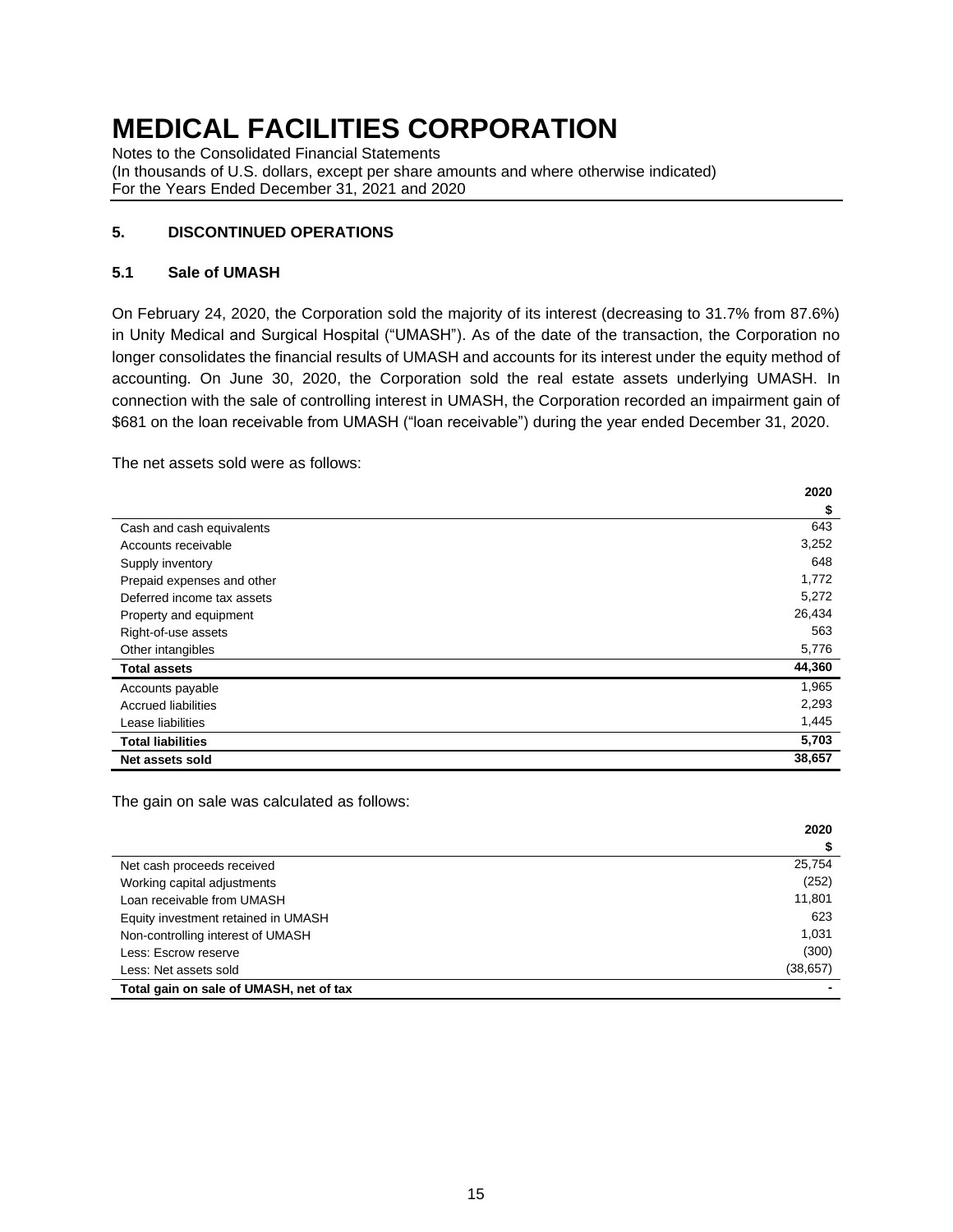Notes to the Consolidated Financial Statements

(In thousands of U.S. dollars, except per share amounts and where otherwise indicated) For the Years Ended December 31, 2021 and 2020

### **5. DISCONTINUED OPERATIONS (Continued)**

#### **5.2 Results of discontinued operations**

|                                                                  |      | Year Ended December 31, |  |
|------------------------------------------------------------------|------|-------------------------|--|
|                                                                  | 2021 | 2020                    |  |
|                                                                  | \$   | \$                      |  |
| <b>Facility service revenue</b>                                  |      | 3,663                   |  |
| <b>Operating expenses</b>                                        |      |                         |  |
| Salaries and benefits                                            |      | 1,707                   |  |
| Drugs and supplies                                               |      | 1,115                   |  |
| General and administrative expenses                              |      | 1,592                   |  |
|                                                                  |      | 4,414                   |  |
| Loss from operations                                             |      | (751)                   |  |
| Interest expense, net of interest income                         |      | 1,302                   |  |
| Loss before income taxes                                         |      | (2,053)                 |  |
| Income tax recovery                                              |      | (314)                   |  |
| Net loss for the period from discontinued operations, net of tax |      | (1,739)                 |  |

### **5.3 Cash flows from discontinued operations**

|                                           | Year Ended December 31,  |       |
|-------------------------------------------|--------------------------|-------|
|                                           | 2021                     | 2020  |
|                                           |                          |       |
| Net cash provided by operating activities |                          | 334   |
| Net cash provided by investing activities | -                        | 386   |
| Net cash used in financing activities     | $\overline{\phantom{0}}$ | (338) |
| Net cash flow for the period              |                          | 382   |

#### **5.4 Loan receivable from UMASH**

| Loan receivable from UMASH at February 24, 2020 | 11.801 |
|-------------------------------------------------|--------|
| Interest income                                 | 902    |
| Impairment gain on loan receivable              | 681    |
| Loan receivable from UMASH at December 31, 2020 | 13.384 |
| Loan receivable from UMASH at December 31, 2021 | 13.384 |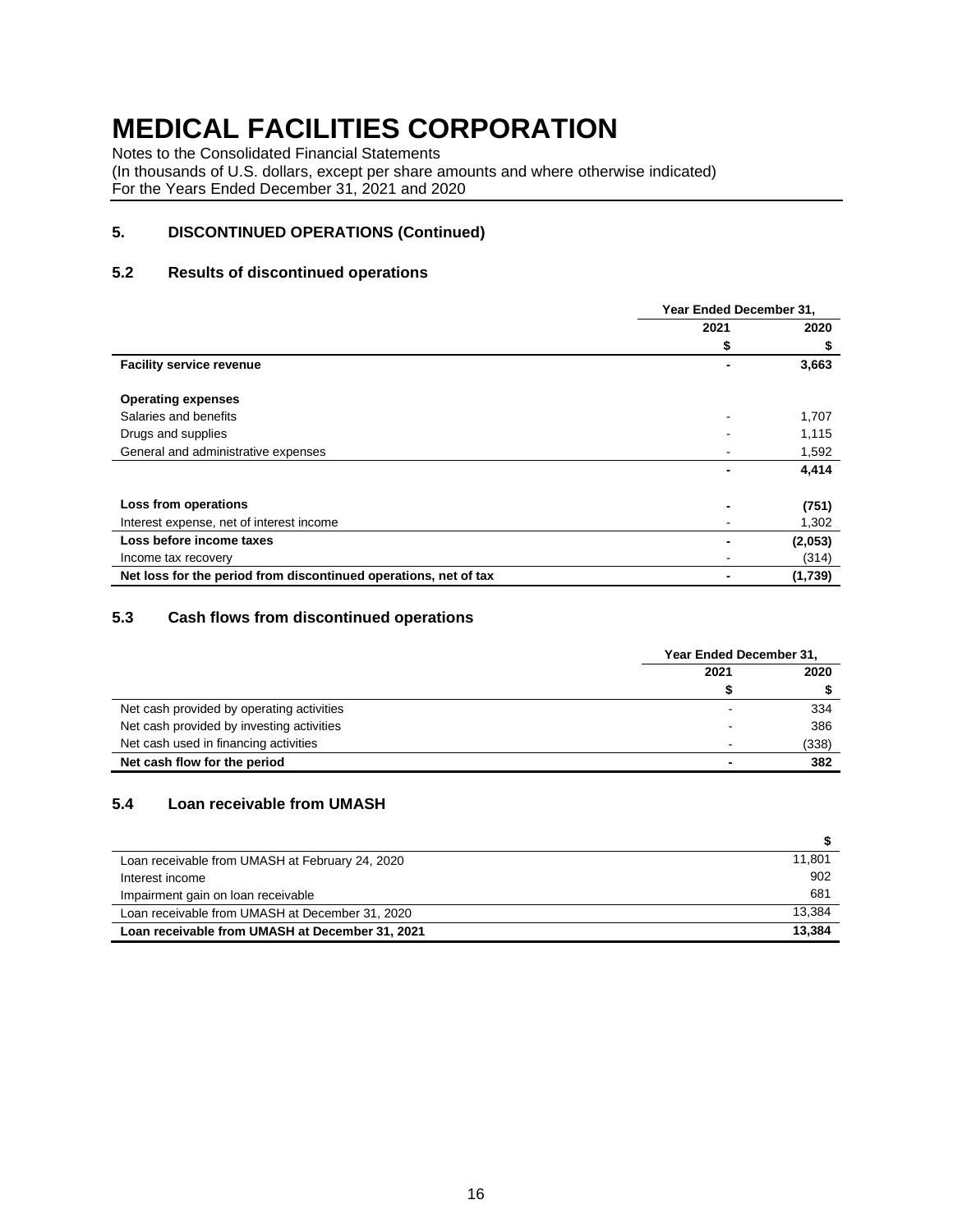Notes to the Consolidated Financial Statements

(In thousands of U.S. dollars, except per share amounts and where otherwise indicated) For the Years Ended December 31, 2021 and 2020

### **6. PROPERTY AND EQUIPMENT**

|                                                |                                        |                                    |                                            | <b>Equipment</b>        |              |
|------------------------------------------------|----------------------------------------|------------------------------------|--------------------------------------------|-------------------------|--------------|
|                                                | <b>Land and</b><br><b>Improvements</b> | <b>Construction</b><br>in Progress | <b>Building and</b><br><b>Improvements</b> | and<br><b>Furniture</b> | <b>Total</b> |
|                                                | \$                                     | \$                                 | \$                                         | \$                      | \$           |
| Cost                                           |                                        |                                    |                                            |                         |              |
| Balance at January 1, 2020                     | 6,254                                  | 2,904                              | 84,730                                     | 64,280                  | 158,168      |
| <b>Additions</b>                               |                                        | 2,464                              | 918                                        | 4,136                   | 7,518        |
| Transfers                                      |                                        | (5,010)                            | 4,266                                      | 744                     |              |
| <b>Disposals</b>                               |                                        |                                    | (101)                                      | (713)                   | (814)        |
| Disposal of Two Rivers Surgical<br>Center      |                                        |                                    | (122)                                      | (1, 818)                | (1,940)      |
| Impairment loss on ASH urgent care<br>shutdown |                                        |                                    | (551)                                      | $\blacksquare$          | (551)        |
| Balance at December 31, 2020                   | 6,254                                  | 358                                | 89,140                                     | 66,629                  | 162,381      |
| <b>Additions</b>                               |                                        | 3,693                              | 166                                        | 4,562                   | 8,421        |
| <b>Transfers</b>                               |                                        | (3, 397)                           | 2,545                                      | 852                     |              |
| <b>Disposals</b>                               | (53)                                   |                                    |                                            | (1,011)                 | (1,064)      |
| Balance at December 31, 2021                   | 6,201                                  | 654                                | 91.851                                     | 71,032                  | 169,738      |
| <b>Accumulated depreciation</b>                |                                        |                                    |                                            |                         |              |
| Balance at January 1, 2020                     | (174)                                  |                                    | (37, 506)                                  | (39, 178)               | (76, 858)    |
| Charged for the year                           | (16)                                   |                                    | (3,879)                                    | (5,906)                 | (9,801)      |
| <b>Disposals</b>                               |                                        |                                    | 101                                        | 635                     | 736          |
| Disposal of Two Rivers Surgical<br>Center      |                                        |                                    | 17                                         | 1,617                   | 1,634        |
| Impairment loss on ASH urgent care<br>shutdown |                                        |                                    | 134                                        |                         | 134          |
| Balance at December 31, 2020                   | (190)                                  |                                    | (41, 133)                                  | (42, 832)               | (84, 155)    |
| Charged for the year                           | (15)                                   |                                    | (4,983)                                    | (4,368)                 | (9,366)      |
| <b>Disposals</b>                               |                                        |                                    |                                            | 986                     | 986          |
| Balance at December 31, 2021                   | (205)                                  | $\blacksquare$                     | (46, 116)                                  | (46, 214)               | (92, 535)    |
| <b>Carrying amounts</b>                        |                                        |                                    |                                            |                         |              |
| At December 31, 2020                           | 6,064                                  | 358                                | 48,007                                     | 23,797                  | 78,226       |
| At December 31, 2021                           | 5,996                                  | 654                                | 45,735                                     | 24,818                  | 77,203       |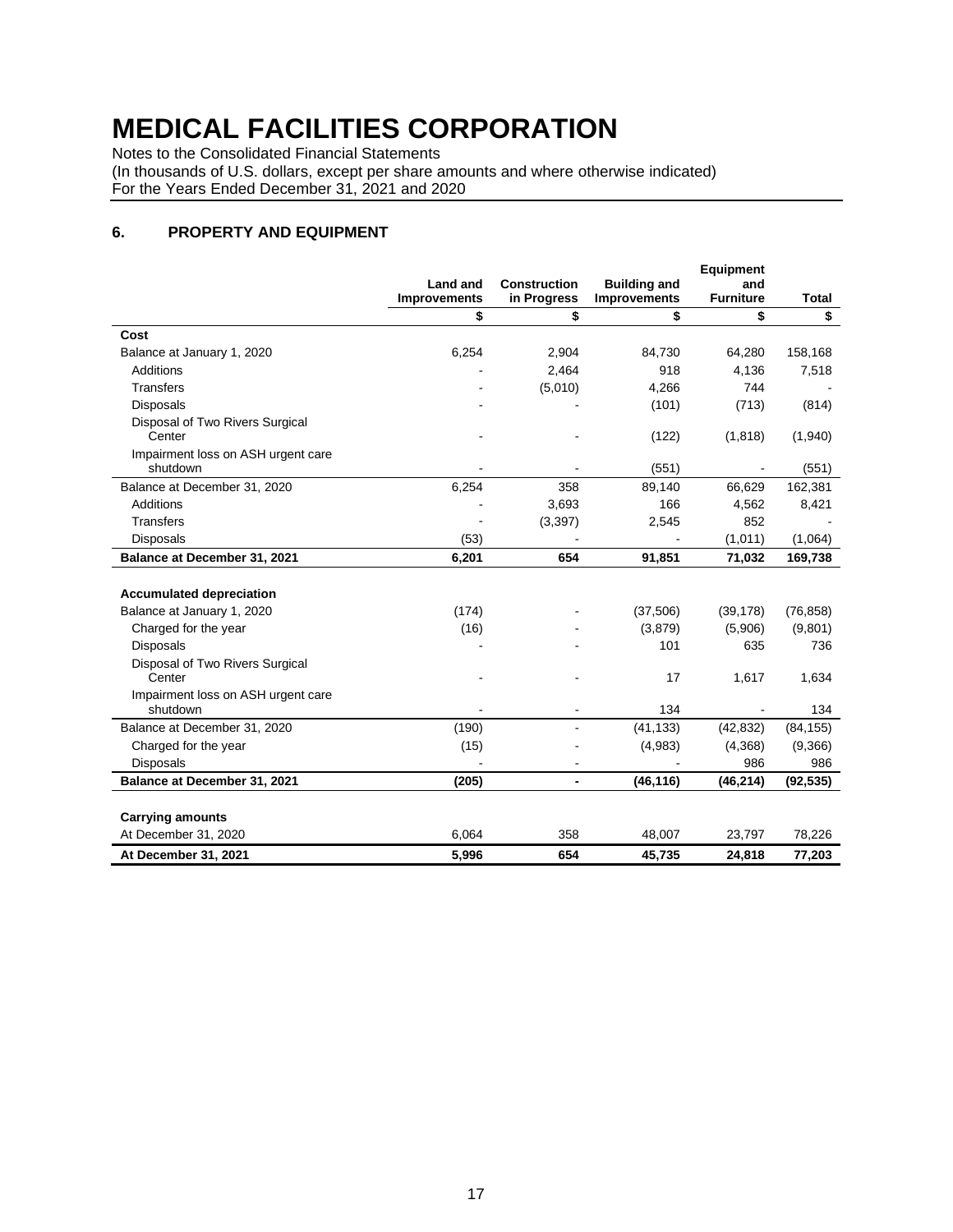Notes to the Consolidated Financial Statements

(In thousands of U.S. dollars, except per share amounts and where otherwise indicated) For the Years Ended December 31, 2021 and 2020

#### **7. GOODWILL AND OTHER INTANGIBLES**

#### **7.1 Goodwill**

The carrying amount of goodwill as at December 31, 2021 was \$135,983 (2020: \$135,983).

#### **7.2 Other intangibles**

|                                 | <b>Hospital</b>             | <b>Medical</b>    |                 |                              |                |            |
|---------------------------------|-----------------------------|-------------------|-----------------|------------------------------|----------------|------------|
|                                 | Operating                   | <b>Charts and</b> | Care            | <b>Trade</b>                 | Non-           |            |
|                                 | <b>Licenses</b>             | <b>Records</b>    | <b>Networks</b> | <b>Names</b>                 | Compete        | Total      |
|                                 | \$                          | \$                | \$              | \$                           | \$             | \$         |
| Cost                            |                             |                   |                 |                              |                |            |
| Balance at January 1, 2020      | 2,016                       | 7,399             | 195,922         | 11,849                       | 2,626          | 219,812    |
| Disposal of Two Rivers          |                             |                   |                 |                              |                |            |
| <b>Surgical Center</b>          |                             |                   |                 | (759)                        | (418)          | (1, 177)   |
| Balance at December 31, 2020    | 2.016                       | 7,399             | 195,922         | 11,090                       | 2,208          | 218,635    |
| Balance at December 31, 2021    | 2,016                       | 7,399             | 195,922         | 11,090                       | 2,208          | 218,635    |
|                                 |                             |                   |                 |                              |                |            |
| <b>Accumulated amortization</b> |                             |                   |                 |                              |                |            |
| Balance at January 1, 2020      | (1,461)                     | (7, 384)          | (178, 530)      | (260)                        | (1,828)        | (189, 463) |
| Amortization charges            |                             | (15)              | (7,251)         | (127)                        | (572)          | (7,965)    |
| Disposal of Two Rivers          |                             |                   |                 |                              |                |            |
| <b>Surgical Center</b>          |                             |                   |                 | 101                          | 372            | 473        |
| Balance at December 31, 2020    | (1,461)                     | (7, 399)          | (185, 781)      | (286)                        | (2,028)        | (196, 955) |
| Amortization charges            |                             |                   | (6,953)         | (98)                         | (180)          | (7,231)    |
| Balance at December 31, 2021    | (1, 461)                    | (7, 399)          | (192, 734)      | (384)                        | (2, 208)       | (204, 186) |
|                                 |                             |                   |                 |                              |                |            |
| <b>Carrying amounts</b>         |                             |                   |                 |                              |                |            |
| At December 31, 2020            | 555                         |                   | 10,141          | 10,804                       | 180            | 21,680     |
| At December 31, 2021            | 555                         |                   | 3,188           | 10,706                       | $\blacksquare$ | 14,449     |
| Amortization period (years)     | $5 -$<br>Indefinite<br>Life | $5 - 7$           | $9 - 15$        | $20 -$<br>Indefinite<br>life | $3-5$          |            |

#### **7.3 Impairment**

The Corporation performed its annual impairment tests for goodwill and other intangibles with indefinite lives as at December 31, 2021 and December 31, 2020. Based on the assessments, the Corporation did not record any impairment losses for the years ended December 31, 2021 and December 31, 2020.

The Corporation identified six CGUs for which impairment testing was performed. The MFC Nueterra ASCs, which are managed as a network, collectively represent a single CGU. The remaining Facilities represent subsidiary operations which are independent of each other, and are therefore identified as separate CGUs.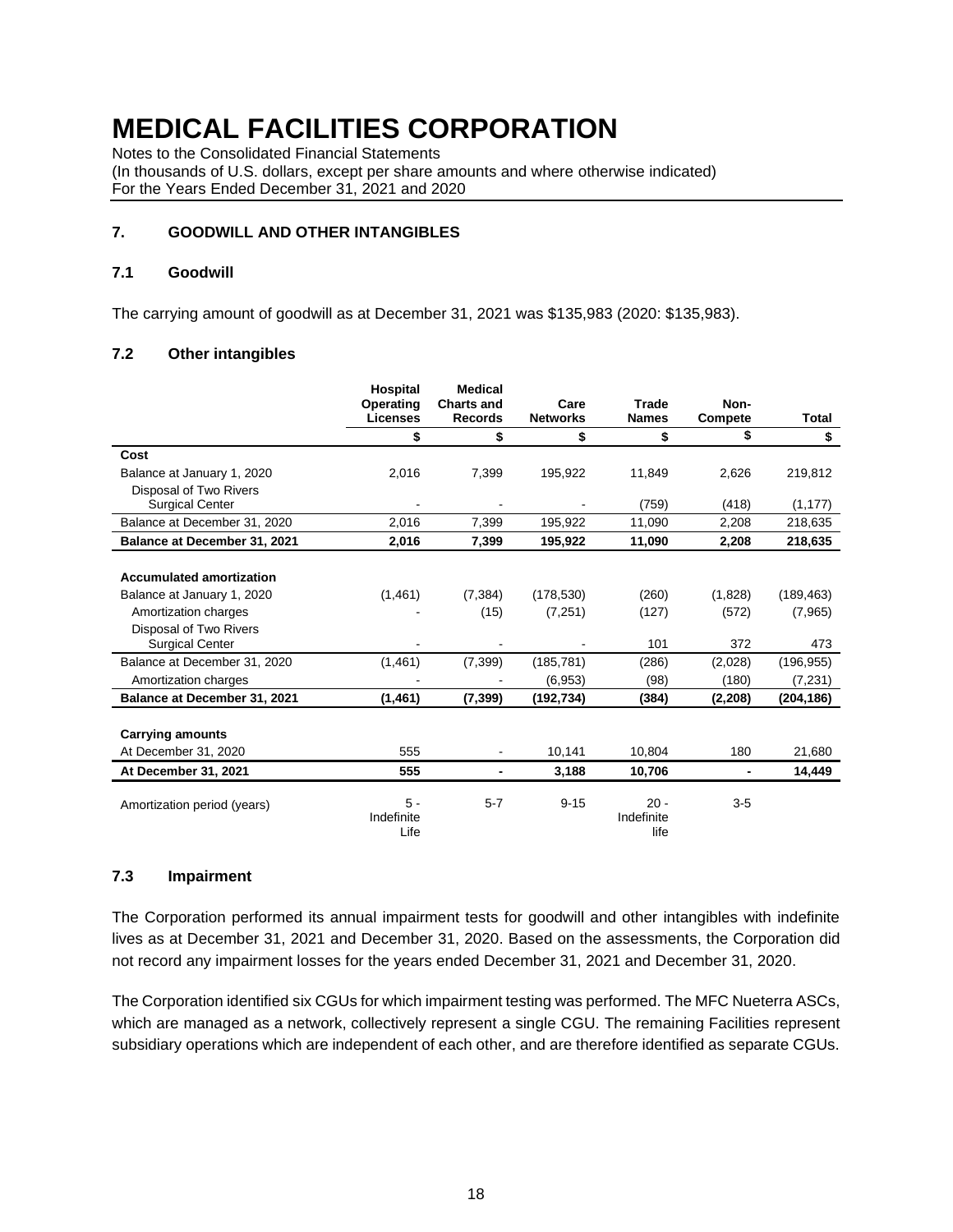Notes to the Consolidated Financial Statements (In thousands of U.S. dollars, except per share amounts and where otherwise indicated) For the Years Ended December 31, 2021 and 2020

# **7. GOODWILL AND OTHER INTANGIBLES (Continued)**

For the year ended December 31, 2021, management calculated the recoverable amount of all CGUs by determining the fair value less costs of disposal ("FVLCD"). The FVLCD is determined by multiplying the earnings before interest, taxes, depreciation and amortization for the trailing twelve months ("TTM EBITDA") by a market multiple relevant to the CGU. The inputs used in the calculation of FVLCD are Level 3 inputs under IFRS 13, *Fair Value Measurement* ("IFRS 13"). Management has estimated costs of disposal to be 1% (2020: 1%) of the fair value of the CGUs, based on recent market data. The enterprise value to TTM EBITDA multiples of 8.6 to 9.7 (2020: 8.5 to 9.6) were estimated based upon a review of public company transaction multiples, non-public transaction multiples provided by a third-party consultant, and guideline public company multiples.

For the year ended December 31, 2020, management calculated the recoverable amount of the MFC Nueterra ASCs CGU by determining the value in use ("VIU"), and of the remaining CGUs by determining the FVLCD. The VIU of the MFC Nueterra ASCs CGU was determined based on an income approach by discounting the future cash flows generated from continuing use. The inputs used in the calculation are Level 3 inputs under IFRS 13. Cash flows for fiscal 2021 to fiscal 2025 were projected based on past experience, actual operating results normalized for non-routine items, and budgeted projections, with revenue growth rates over five years ranging from negative 13.4% to positive 7.0% based on a projection of the number of cases and revenue per case, with a terminal growth rate of 2.5%. Projected cash flows were discounted using a post-tax rate of 13.0%. The pre-tax rate was 14.7%. The discount rate was estimated based on a weighted average cost of capital which is based on a risk-free rate, plus various risk premiums including a size premium and a specific Corporation risk premium.

To ensure reasonableness of recoverable amounts, management reconciles the recoverable amounts of its CGUs to the enterprise value of the Corporation as at December 31 based on (i) the market capitalization of the outstanding common shares, and (ii) the Corporation's portion of the Facilities' long-term debt and lease liabilities, less (iii) cash on hand.

The following amounts for goodwill and other intangibles with indefinite useful lives were allocated to each of the CGUs:

|                          | Year Ended December 31, |            |  |  |
|--------------------------|-------------------------|------------|--|--|
|                          | 2021                    | 2020<br>\$ |  |  |
| <b>ASH</b>               | 17,911                  | 17,911     |  |  |
| <b>OSH</b>               | 17,436                  | 17,436     |  |  |
| <b>BHSH</b>              | 31,244                  | 31,244     |  |  |
| <b>SFSH</b>              | 60,896                  | 60,896     |  |  |
| <b>SCNC</b>              | 2,265                   | 2,265      |  |  |
| <b>MFC Nueterra ASCs</b> | 15,900                  | 15,900     |  |  |
|                          | 145,652                 | 145,652    |  |  |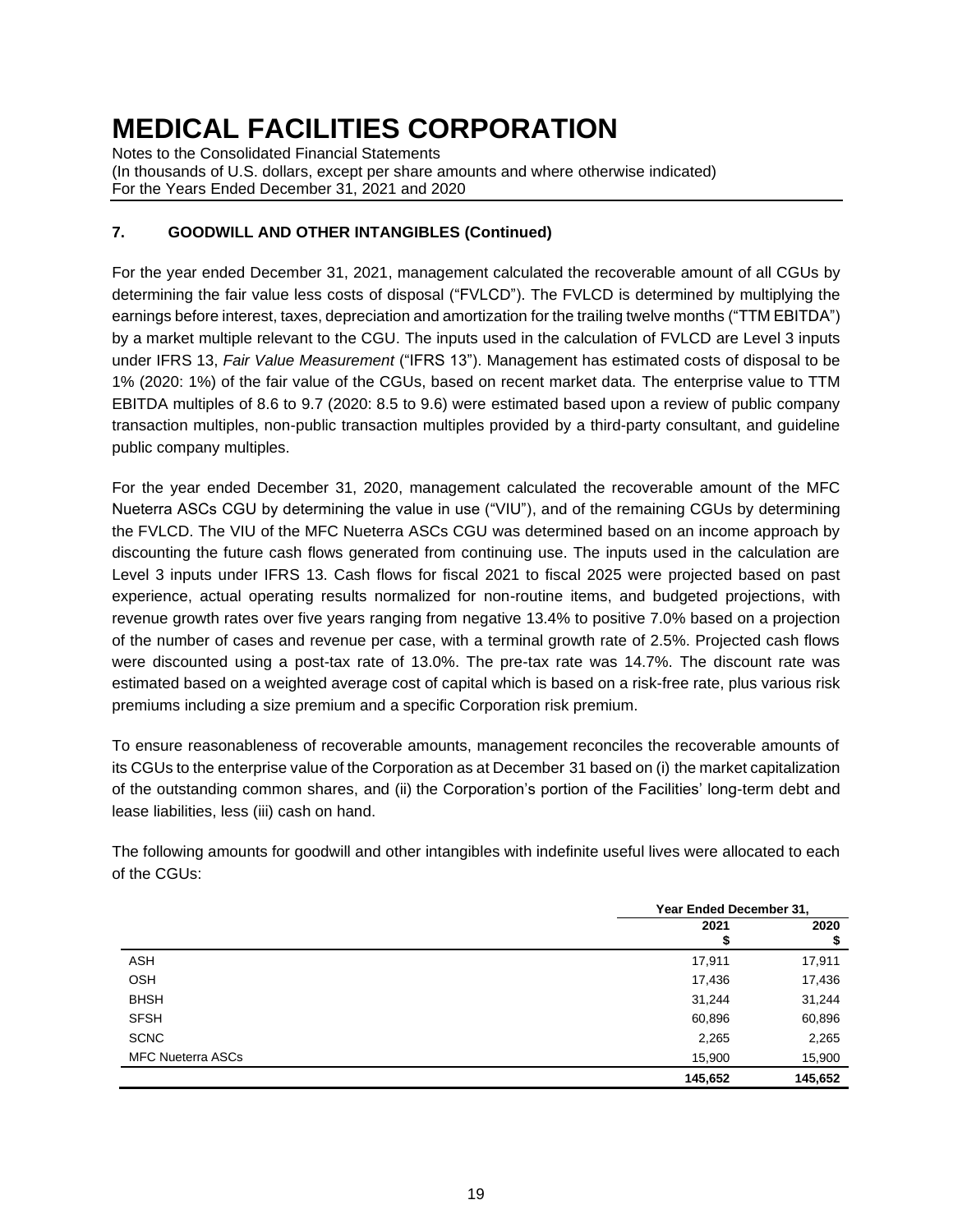Notes to the Consolidated Financial Statements

(In thousands of U.S. dollars, except per share amounts and where otherwise indicated) For the Years Ended December 31, 2021 and 2020

### **8. LONG-TERM DEBT AND LEASE LIABILITIES**

|                                    |                 |            | 2021           | 2020             |                |                  |
|------------------------------------|-----------------|------------|----------------|------------------|----------------|------------------|
|                                    |                 |            |                | <b>Effective</b> |                | <b>Effective</b> |
|                                    |                 |            |                | <b>Interest</b>  |                | Interest         |
|                                    | <b>Maturity</b> | Authorized | <b>Balance</b> | Rate             | <b>Balance</b> | Rate             |
|                                    |                 | \$         | \$             | %                | \$             | %                |
| <b>Revolving credit facilities</b> |                 |            |                |                  |                |                  |
| ASH                                | Oct 20, 2022    | 4,000      | 526            | 3.0              | 999            | 3.0              |
| <b>ASH</b>                         | Jan 7, 2027     | 3,400      | 3,293          | 3.3              |                |                  |
| OSH                                | Jul 8, 2023     | 6,350      | 3,350          | $LIBOR+2.2$      | 3,350          | $LIBOR+2.2$      |
| <b>BHSH</b>                        | Jul 31, 2023    | 6,000      |                | $LIBOR+1.3$      |                | $LIBOR+1.3$      |
| <b>SFSH</b>                        | Oct 1, 2022     | 10,000     |                | <b>BSBY+1.0</b>  | 1,464          | $LIBOR+1.0$      |
| <b>SCNC</b>                        | Jul 31, 2022    | 2,500      |                | <b>BSBY+3.3</b>  |                | $LIBOR+3.3$      |
| <b>MFC Nueterra ASCs</b>           | Sep 2, 2022     | 500        | $\blacksquare$ | 4.3              | 62             | 5.3              |
|                                    |                 | 32,750     | 7,169          |                  | 5,875          |                  |
| <b>Corporate credit facility</b>   |                 |            |                |                  |                |                  |
| Corporate                          | Aug 31, 2023    | 150,000    | 26,000         | $LIBOR+1.5$      | 38,000         | $LIBOR+1.8$      |
|                                    |                 |            |                |                  |                |                  |
| Notes payable                      |                 |            |                |                  |                |                  |
| <b>ASH</b>                         | Aug 10, 2021    |            |                |                  | 323            | 5.8              |
| <b>ASH</b>                         | Jul 20, 2023    |            | 279            | 5.0              | 454            | 5.0              |
| <b>ASH</b>                         | Aug 27, 2026    |            | 1,497          | 4.7              | 1,777          | 4.7              |
| OSH                                | Nov 25, 2025    |            | 1,447          | 3.6              | 1,581          | 5.1              |
| <b>BHSH</b>                        | Dec 28, 2021    |            |                |                  | 256            | 3.7              |
| <b>BHSH</b>                        | Aug 1, 2023     |            | 1,791          | 3.8              | 1,924          | 3.8              |
| <b>BHSH</b>                        | Aug 1, 2023     |            | 219            | 3.8              | 349            | 3.8              |
| <b>BHSH</b>                        | Mar 19, 2024    |            | 112            | 3.8              | 163            | 3.8              |
| <b>BHSH</b>                        | Oct 31, 2024    |            | 1,949          | 3.1              | 2,596          | 3.1              |
| <b>BHSH</b>                        | Nov 15, 2025    |            | 4,978          | 1.8              | 5,197          | 1.8              |
| <b>BHSH</b>                        | Nov 15, 2025    |            | 2,813          | 1.7              | 2,990          | 1.7              |
| <b>BHSH</b>                        | Jun 1, 2026     |            | 3,440          | 2.3              | 3,728          | 3.0              |
| <b>BHSH</b>                        | May 10, 2027    |            | 1,079          | 4.0              | 1,253          | 4.0              |
| <b>SFSH</b>                        | Oct 1, 2021     |            |                |                  | 2,741          | 0.4              |
| <b>SFSH</b>                        | Nov 15, 2021    |            |                |                  | 100            | 2.9              |
| <b>SFSH</b>                        | Dec 15, 2021    |            |                |                  | 201            | 2.3              |
| <b>SFSH</b>                        | Mar 17, 2022    |            | 102            | 3.2              | 511            | 3.2              |
| <b>SFSH</b>                        | Jan 1, 2024     |            | 447            | 4.3              | 647            | 4.3              |
| <b>SFSH</b>                        | Apr 1, 2024     |            | 228            | 4.0              | 320            | 4.0              |
| <b>SFSH</b>                        | Jun 1, 2025     |            | 637            | 2.2              | 810            | 2.2              |
| <b>SFSH</b>                        | Feb 1, 2026     |            | 420            | 2.1              |                |                  |
| <b>SFSH</b>                        | Jun 1, 2026     |            | 505            | 2.4              | 881            | 2.4              |
| <b>SFSH</b>                        | Dec 31, 2028    |            | 22,711         | 4.7              | 23,555         | 4.7              |
| <b>SFSH</b>                        | Jul 1, 2029     |            | 876            | 4.8              | 969            | 4.8              |
| <b>SCNC</b>                        | Aug 5, 2023     |            | 206            | 4.2              | 324            | 4.2              |
| <b>MFC Nueterra ASCs</b>           | Nov 30, 2022    |            | 12             | 3.5              | 24             | 3.5              |
| <b>MFC Nueterra ASCs</b>           | Nov 10, 2025    |            | 338            | 4.0              | 38             | 6.5              |
| <b>MFC Nueterra ASCs</b>           | Mar 4, 2026     |            | 105            | 4.6              |                |                  |
| <b>MFC Nueterra ASCs</b>           | Oct 1, 2028     |            | 210            | 4.0              | 90             | 4.0              |
|                                    |                 |            |                |                  | 53,802         |                  |
|                                    |                 |            | 46,401         |                  |                |                  |
| Total long-term debt               |                 |            | 79,570         |                  | 97,677         |                  |
| Less current portion               |                 |            | (5,295)        |                  | (18, 964)      |                  |
|                                    |                 |            | 74,275         |                  | 78,713         |                  |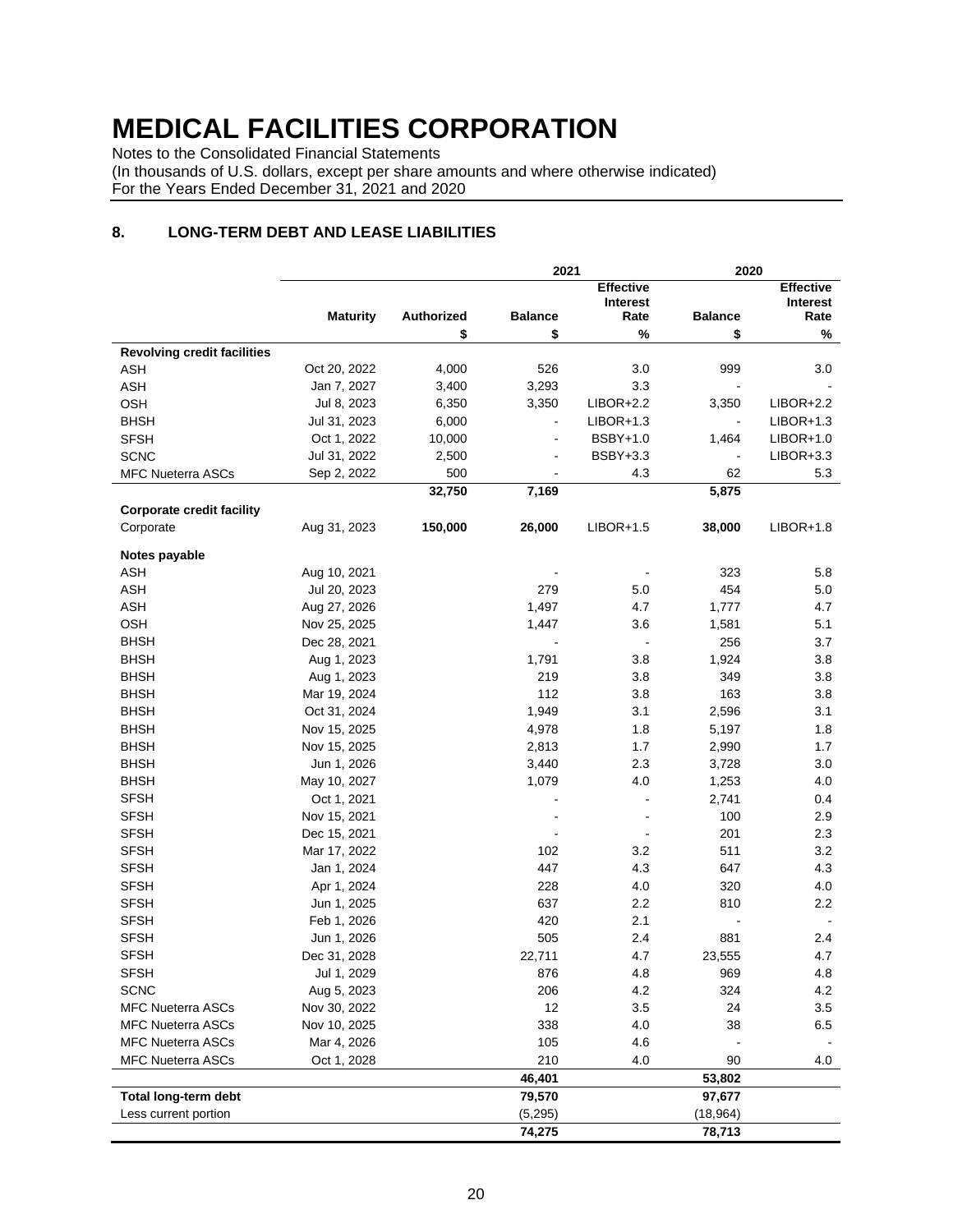Notes to the Consolidated Financial Statements

(In thousands of U.S. dollars, except per share amounts and where otherwise indicated) For the Years Ended December 31, 2021 and 2020

|                                |                 | 2021           |                      | 2020           |                      |  |  |
|--------------------------------|-----------------|----------------|----------------------|----------------|----------------------|--|--|
|                                |                 |                | <b>Effective</b>     |                | <b>Effective</b>     |  |  |
|                                | <b>Maturity</b> | <b>Balance</b> | <b>Interest Rate</b> | <b>Balance</b> | <b>Interest Rate</b> |  |  |
|                                |                 | \$             | %                    | \$             | %                    |  |  |
| Lease liabilities              |                 |                |                      |                |                      |  |  |
| <b>ASH</b>                     | 2022 - 2030     | 35,292         | $2.1 - 5.6$          | 38,067         | $2.3 - 5.6$          |  |  |
| <b>OSH</b>                     | 2022 - 2026     | 7,927          | $1.8 - 5.2$          | 10,565         | $3.7 - 5.2$          |  |  |
| <b>BHSH</b>                    | 2022 - 2028     | 3.868          | $3.0 - 5.4$          | 1.197          | $3.7 - 5.4$          |  |  |
| <b>SFSH</b>                    | 2022 - 2032     | 7,677          | $1.8 - 5.5$          | 6,394          | $2.1 - 5.5$          |  |  |
| <b>SCNC</b>                    | 2022 - 2023     | 631            | $2.0 - 5.0$          | 806            | $2.0 - 5.0$          |  |  |
| <b>MFC Nueterra ASCs</b>       | 2022 - 2028     | 5,705          | $2.4 - 5.4$          | 6,838          | $2.4 - 5.4$          |  |  |
| Corporate                      | 2022 - 2025     | 230            | $3.4 - 5.3$          | 410            | $3.4 - 5.3$          |  |  |
| <b>Total lease liabilities</b> |                 | 61,330         |                      | 64,277         |                      |  |  |
| Less current portion           |                 | (9, 487)       |                      | (9,084)        |                      |  |  |
|                                |                 | 51,843         |                      | 55,193         |                      |  |  |

### **8. LONG-TERM DEBT AND LEASE LIABILITIES (Continued)**

Each credit facility and note payable is secured by an interest in all property and a mortgage on real property owned by the respective Facility. These credit facilities and notes payable contain certain restrictive financial and non-financial covenants. As at December 31, 2021, the Facilities were in compliance with their covenants.

The following are the future maturities of long-term debt and lease liabilities for the years ending December 31:

**\$**

|                                                           | P       |
|-----------------------------------------------------------|---------|
| 2022                                                      | 14,782  |
| 2023                                                      | 44,329  |
| 2024                                                      | 12,113  |
| 2025                                                      | 15,497  |
| 2026 and thereafter                                       | 54,179  |
| Future maturities of long-term debt and lease liabilities | 140,900 |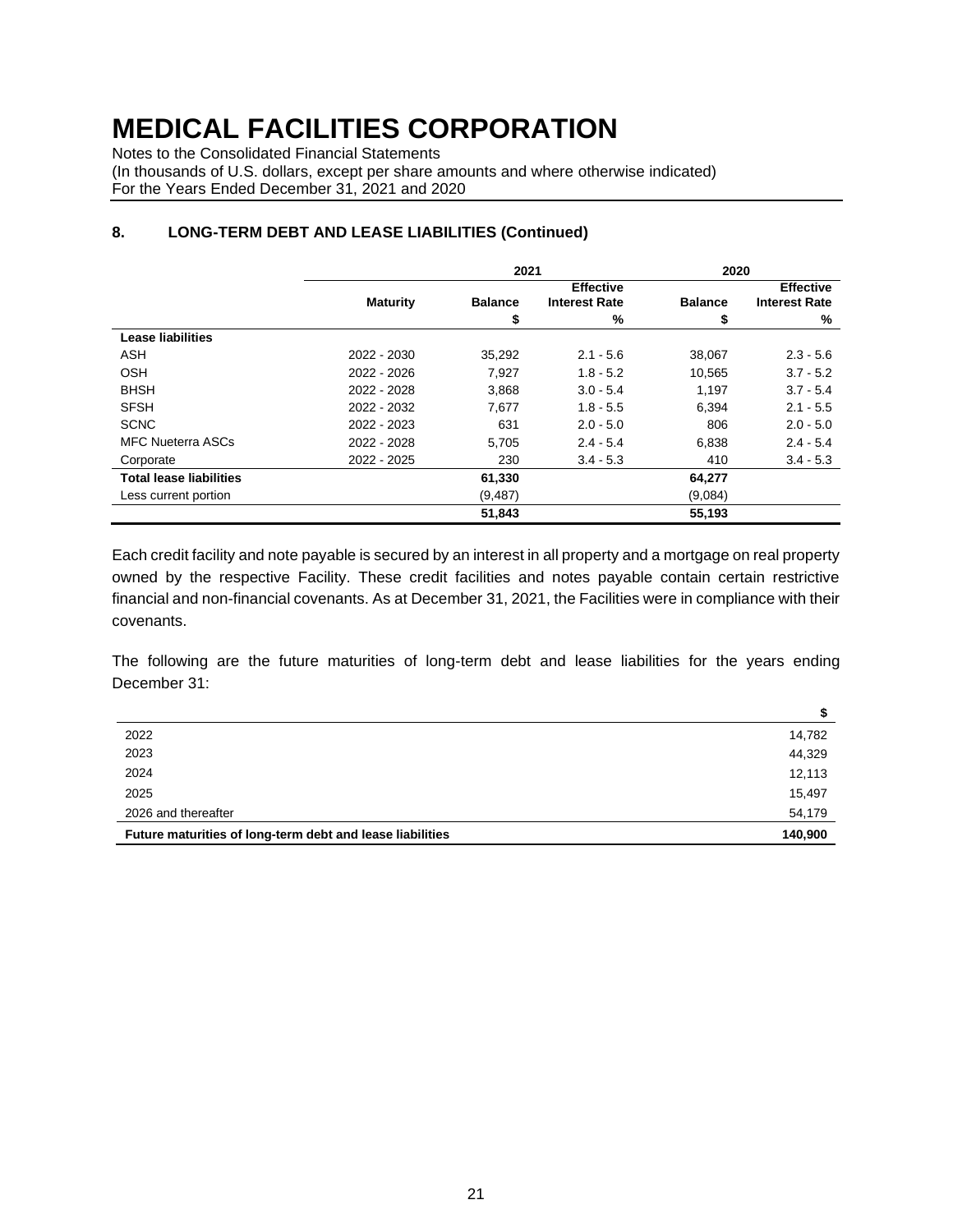Notes to the Consolidated Financial Statements

(In thousands of U.S. dollars, except per share amounts and where otherwise indicated) For the Years Ended December 31, 2021 and 2020

# **8. LONG-TERM DEBT AND LEASE LIABILITIES (Continued)**

The movements of long-term debt and lease liabilities are reconciled to cash flows arising from financing activities as follows:

|                                                                                  |             | Long-term debt | <b>Lease liabilities</b> |
|----------------------------------------------------------------------------------|-------------|----------------|--------------------------|
|                                                                                  | <b>Note</b> | S              |                          |
| Balance as at January 1, 2020                                                    |             | 151,385        | 67,381                   |
| Changes from financing activities:                                               |             |                |                          |
| Net repayments from revolving credit facilities and issuance of notes<br>payable |             | (46, 745)      |                          |
| Repayments of notes payable by the Facilities                                    |             | (6,869)        |                          |
| Payment of lease liabilities                                                     |             |                | (12, 257)                |
| Other changes:                                                                   |             |                |                          |
| New lease agreements                                                             |             |                | 7,988                    |
| Termination of lease agreements                                                  |             |                | (1, 841)                 |
| Interest expense                                                                 |             |                | 3,368                    |
| Sale of Two Rivers Surgical Center                                               |             | (94)           | (362)                    |
| Balance as at December 31, 2020                                                  |             | 97,677         | 64,277                   |
| Changes from financing activities:                                               |             |                |                          |
| Net repayments of revolving credit facilities and issuance of notes payable      |             | (8,647)        |                          |
| Repayments of notes payable by the Facilities                                    |             | (9,460)        |                          |
| Payment of lease liabilities                                                     |             |                | (11, 943)                |
| Other changes:                                                                   |             |                |                          |
| New lease agreements                                                             |             |                | 7,287                    |
| Termination of lease agreements                                                  |             |                | (456)                    |
| Interest expense                                                                 |             |                | 2,949                    |
| Termination upon shutdown of BHSH urgent care                                    | 1           |                | (784)                    |
| Balance as at December 31, 2021                                                  |             | 79,570         | 61,330                   |

#### **9. SHARE CAPITAL**

#### **9.1 Share capital**

The following table represents changes in the number and value of common shares issued and outstanding for the years 2021 and 2020:

|                                                                          | <b>Note</b> | <b>Common Shares</b> |         |
|--------------------------------------------------------------------------|-------------|----------------------|---------|
| Balance at January 1, 2020                                               |             | 31.106.259           | 398.114 |
| Balance at December 31, 2020                                             |             | 31,106,259           | 398.114 |
| Common shares purchased and cancelled under the terms of a normal course |             |                      |         |
| issuer bid                                                               | 9.3         | (310.000)            | (2,073) |
| Balance at December 31, 2021                                             |             | 30,796,259           | 396.041 |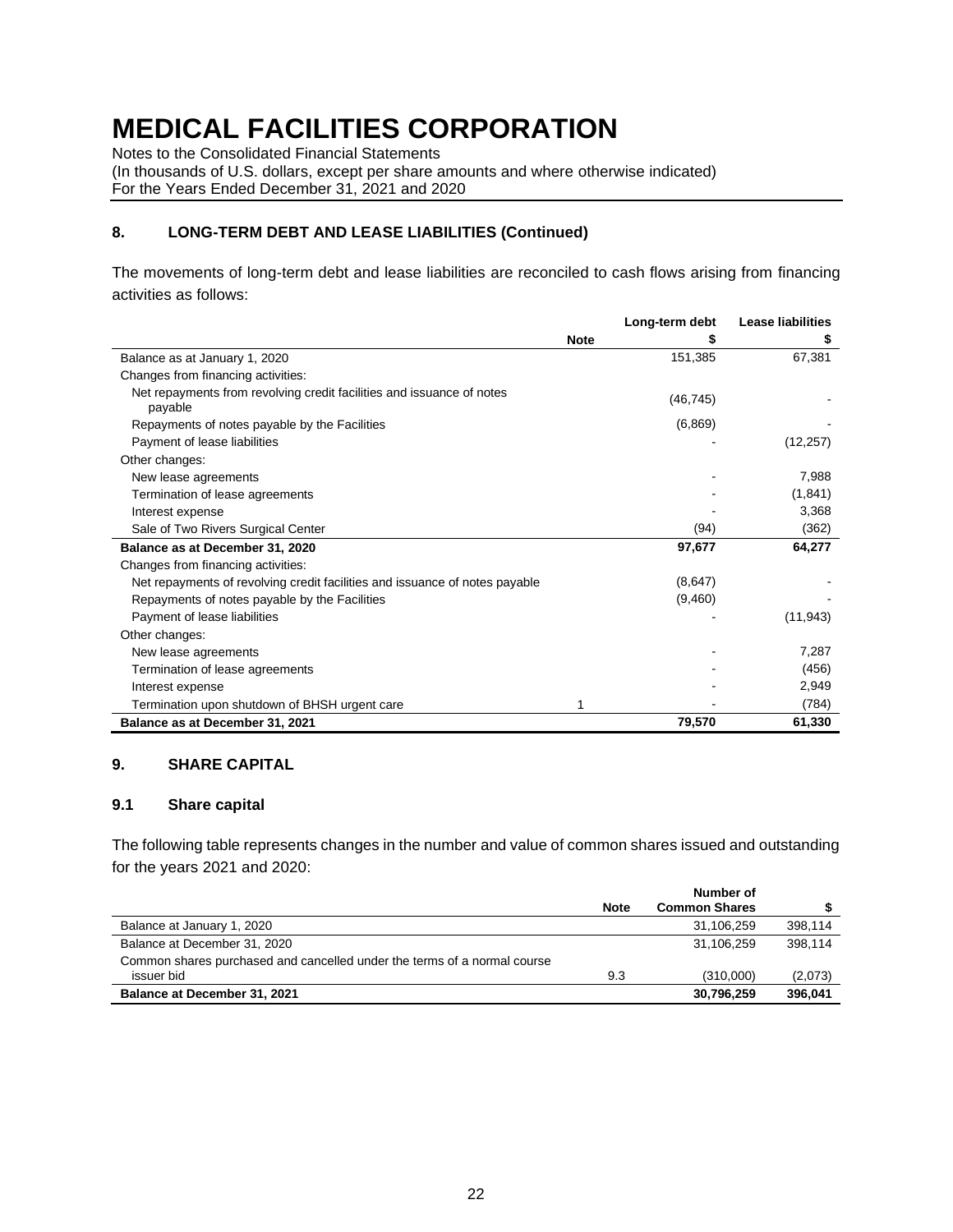Notes to the Consolidated Financial Statements

(In thousands of U.S. dollars, except per share amounts and where otherwise indicated) For the Years Ended December 31, 2021 and 2020

#### **9. SHARE CAPITAL (Continued)**

#### **9.2 Earnings (loss) per share**

Basic earnings (loss) per share attributable to owners of the Corporation are calculated as follows:

|                                                                                      | Year Ended December 31,         |                                          |            |                                 |                                          |              |  |
|--------------------------------------------------------------------------------------|---------------------------------|------------------------------------------|------------|---------------------------------|------------------------------------------|--------------|--|
|                                                                                      |                                 | 2021                                     |            |                                 | 2020                                     |              |  |
|                                                                                      | Continuing<br><b>Operations</b> | <b>Discontinued</b><br><b>Operations</b> | Total      | Continuing<br><b>Operations</b> | <b>Discontinued</b><br><b>Operations</b> | <b>Total</b> |  |
| Net income (loss) for the<br>period attributable to<br>owners of the Corporation     | \$<br>15.500                    | $\blacksquare$                           | 15.500     | 9.591                           | (778)                                    | 8,813        |  |
| Divided by weighted average<br>number of common shares<br>outstanding for the period | 31,092,887                      | 31,092,887                               | 31,092,887 | 31,106,259                      | 31,106,259                               | 31,106,259   |  |
| Basic earnings (loss) per<br>share                                                   | \$<br>0.50                      | ٠                                        | 0.50       | 0.31                            | (0.03)                                   | 0.28         |  |

Fully diluted earnings (loss) per share attributable to owners of the Corporation are calculated as follows:

|                                                                                                                               | Year Ended December 31,         |                                          |              |                                 |                                          |              |  |
|-------------------------------------------------------------------------------------------------------------------------------|---------------------------------|------------------------------------------|--------------|---------------------------------|------------------------------------------|--------------|--|
|                                                                                                                               |                                 | 2021                                     |              |                                 | 2020                                     |              |  |
|                                                                                                                               | Continuing<br><b>Operations</b> | <b>Discontinued</b><br><b>Operations</b> | <b>Total</b> | Continuing<br><b>Operations</b> | <b>Discontinued</b><br><b>Operations</b> | <b>Total</b> |  |
| Net income (loss) for the<br>period attributable to<br>owners of the Corporation                                              | \$<br>15,500                    |                                          | 15,500       | 9,591                           | (778)                                    | 8,813        |  |
| Change in value of<br>exchangeable interest<br>liability (tax effected)                                                       |                                 |                                          |              |                                 |                                          |              |  |
| Interest expense on<br>exchangeable interest<br>liability                                                                     |                                 |                                          |              |                                 |                                          |              |  |
| Modified net income (loss)<br>for the period attributable<br>to owners of the<br>Corporation                                  | \$<br>15,500                    |                                          | 15,500       | 9,591                           | (778)                                    | 8,813        |  |
| Weighted average number<br>of common shares:                                                                                  |                                 |                                          |              |                                 |                                          |              |  |
| Outstanding for the period<br>Deemed to be issued on the<br>exchange of the<br>outstanding exchangeable<br>interest liability | 31,092,887                      | 31,092,887                               | 31,092,887   | 31,106,259                      | 31,106,259                               | 31,106,259   |  |
| Deemed to be issued as<br>share-based<br>compensation                                                                         | 33,893                          | 33,893                                   | 33,893       |                                 |                                          |              |  |
| Weighted average number<br>of common shares $(1)(2)$                                                                          | 31,126,780                      | 31,126,780                               | 31,126,780   | 31,106,259                      | 31,106,259                               | 31,106,259   |  |
| <b>Fully diluted earnings</b><br>(loss) per share                                                                             | \$<br>0.50                      |                                          | 0.50         | 0.31                            | (0.03)                                   | 0.28         |  |

*(1) For the year ended December 31, 2021, the impact of exchangeable interest liability was excluded from the dilutive weighted average number of common shares calculation because it was not applicable based on the share price prevailing at December 31, 2021.*

*(2) For the year ended December 31, 2020, the impact of exchangeable interest liability and share-based compensation was excluded from the dilutive weighted average number of common shares calculation because it was not applicable based on the share price prevailing at December 31, 2020.*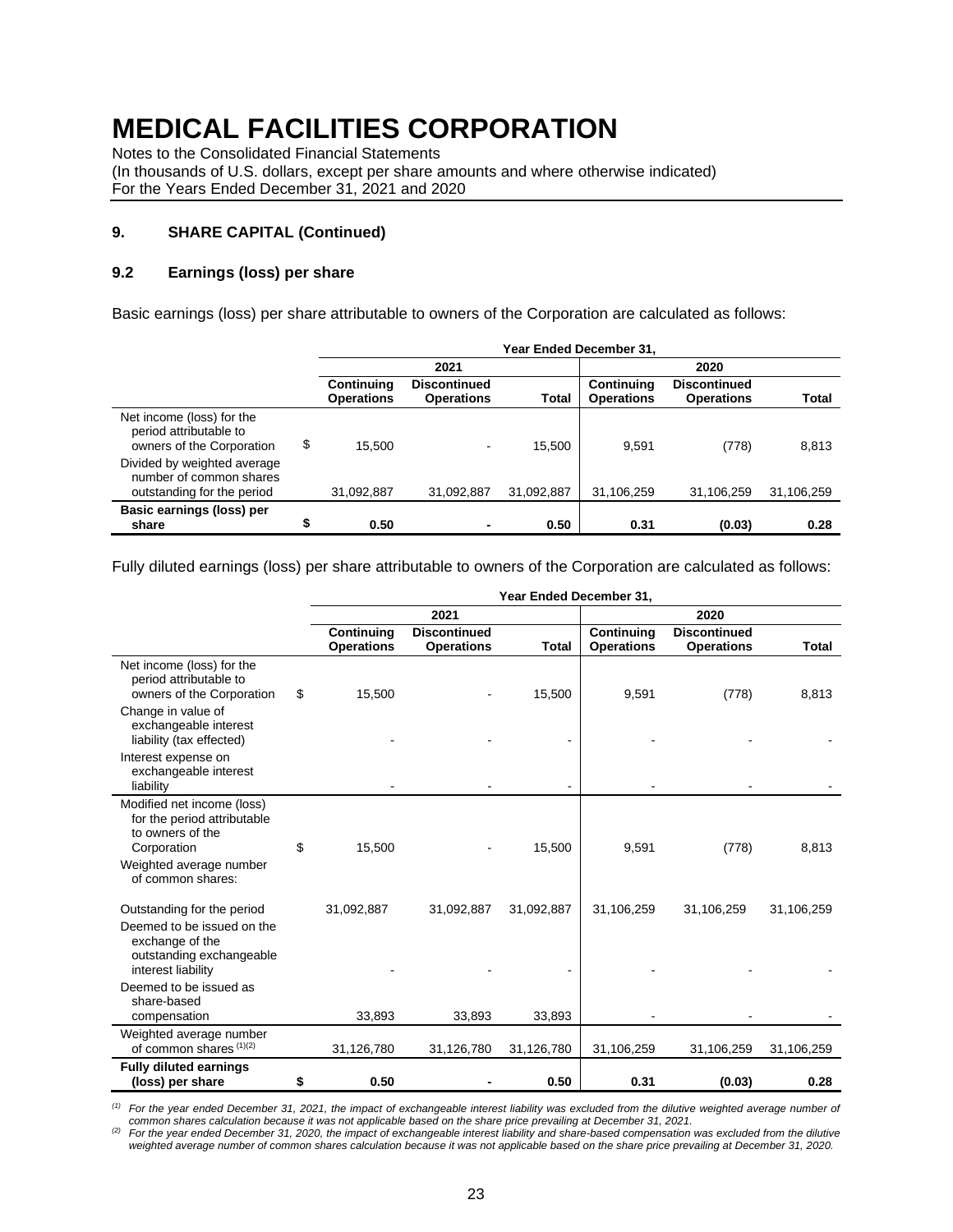Notes to the Consolidated Financial Statements (In thousands of U.S. dollars, except per share amounts and where otherwise indicated) For the Years Ended December 31, 2021 and 2020

### **9. SHARE CAPITAL (Continued)**

#### **9.3 Normal course issuer bids**

The Corporation's normal course issuer bid for up to 1,555,312 of its common shares is in effect from December 1, 2021 to November 30, 2022. During the year ended December 31, 2021, the Corporation purchased 310,000 of its common shares for a total consideration of \$2,073 from the open market. During the year ended December 31, 2020, the Corporation did not purchase any of its common shares, under a previous normal course issuer bid.

The purchases under the normal course issuer bid are recorded in share capital. All common shares acquired under the normal course issuer bid were cancelled.

#### **10. NON-CONTROLLING INTEREST**

The following tables summarize financial information in respect of the non-controlling interest of each Facility. The summarized financial information below represents amounts before intra-group eliminations.

| December 31, 2021                                       |            |            |             |             |             | <b>MFC</b><br><b>Nueterra</b> |
|---------------------------------------------------------|------------|------------|-------------|-------------|-------------|-------------------------------|
|                                                         | <b>ASH</b> | <b>OSH</b> | <b>BHSH</b> | <b>SFSH</b> | <b>SCNC</b> | <b>ASCs</b>                   |
|                                                         | \$         | \$         | \$          | \$          | \$          | \$                            |
| Non-controlling interest percentage                     | 44%        | 35%        | 35%         | 35%         | 49%         | 41-70%                        |
| <b>Current assets</b>                                   | 19,646     | 30,432     | 20,783      | 36,002      | 3,976       | 7,375                         |
| Non-current assets                                      | 42.878     | 11,008     | 30,635      | 57,251      | 1,270       | 7,841                         |
| <b>Current liabilities</b>                              | 14,993     | 16,891     | 10,733      | 11,599      | 1,483       | 2,749                         |
| Non-current liabilities                                 | 40,887     | 12,724     | 20,250      | 33,840      | 837         | 6,925                         |
| Equity attributable to owners of the                    |            |            |             |             |             |                               |
| Corporation                                             | 3,721      | 7,686      | 13,283      | 31,079      | 1,492       | 2,313                         |
| Non-controlling interest                                | 2,923      | 4,139      | 7,152       | 16,735      | 1,434       | 3,229                         |
| Revenue and other income                                | 71,085     | 78.716     | 98,647      | 128,619     | 9,404       | 25,261                        |
| Operating expenses                                      | 49,962     | 67,205     | 68,595      | 84,013      | 7,539       | 19,296                        |
| Net income attributable to owners of the<br>Corporation | 7,399      | 4,855      | 17,042      | 25,320      | 449         | 1,954                         |
| Net income attributable to non-controlling<br>interest  | 5,814      | 2,614      | 9,176       | 13,634      | 431         | 2,296                         |
| <b>Net income</b>                                       | 13,213     | 7,469      | 26,218      | 38,954      | 880         | 4,250                         |
| Distributions to non-controlling interest               | 6,360      | 1,794      | 8,931       | 12,950      | 391         | 2,442                         |
| Cash flows from operating activities                    | 6,353      | 1,156      | 26.710      | 47,905      | 1,586       | 1,769                         |
| Cash flows from investing activities                    | (4, 425)   | (216)      | (1,215)     | (1,221)     | (150)       | 826                           |
| Cash flows from financing activities (1)                | (12, 924)  | (5,261)    | (27, 711)   | (43, 438)   | (978)       | (2,222)                       |
| Net cash inflow (outflow)                               | (10, 996)  | (4, 321)   | (2, 216)    | 3,246       | 458         | 373                           |

*(1) Cash flows from financing activities include distributions paid to the Corporation and the holders of the non-controlling interest.*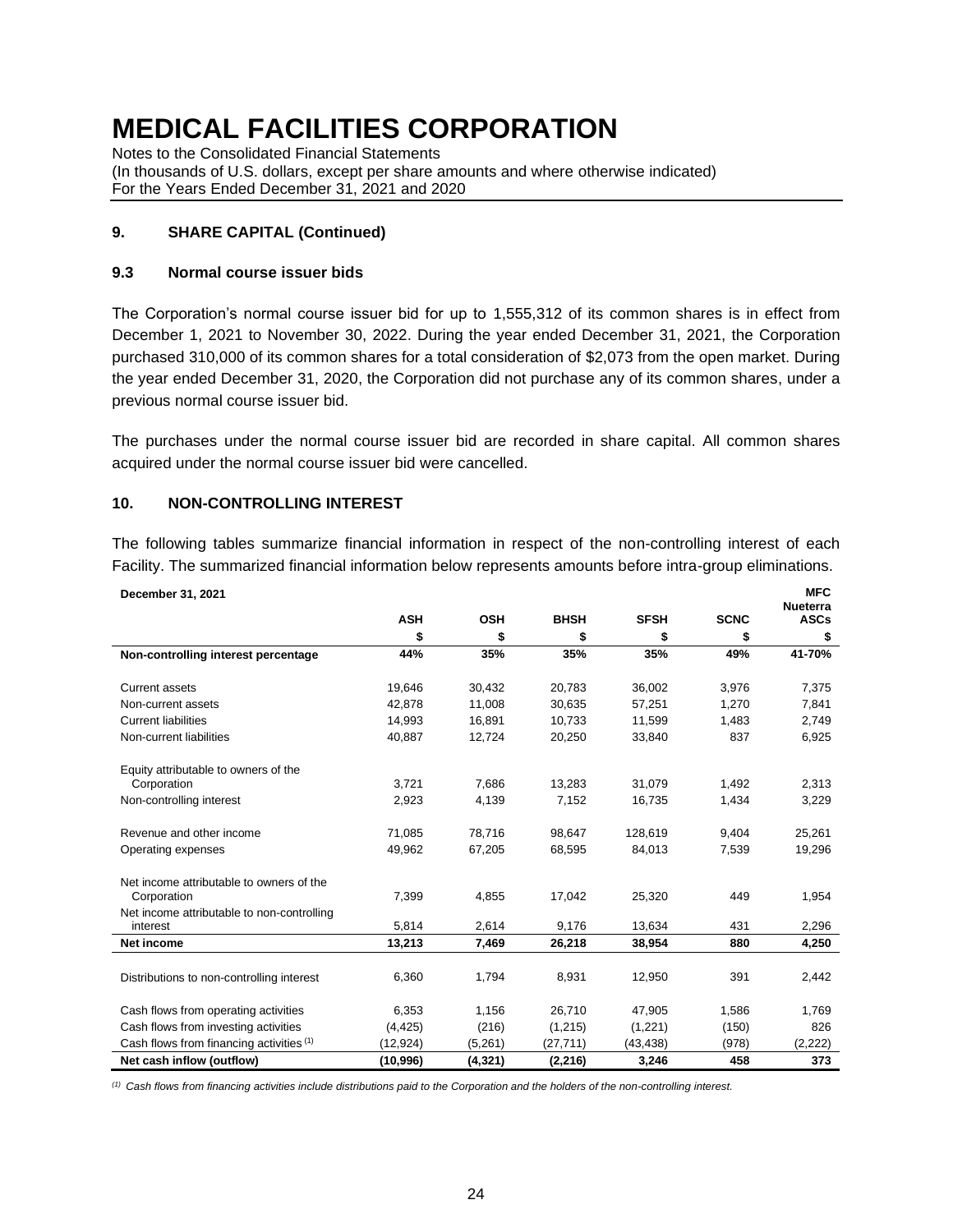Notes to the Consolidated Financial Statements

(In thousands of U.S. dollars, except per share amounts and where otherwise indicated) For the Years Ended December 31, 2021 and 2020

#### **10. NON-CONTROLLING INTEREST (Continued)**

| December 31, 2020                                       |            |            |             |             |             | <b>MFC</b>                     |
|---------------------------------------------------------|------------|------------|-------------|-------------|-------------|--------------------------------|
|                                                         | <b>ASH</b> | <b>OSH</b> | <b>BHSH</b> | <b>SFSH</b> | <b>SCNC</b> | <b>Nueterra</b><br><b>ASCs</b> |
|                                                         | \$         | \$         | \$          | \$          | \$          | \$                             |
| Non-controlling interest percentage                     | 44%        | 35%        | 35%         | 35%         | 49%         | 44-71%                         |
| <b>Current assets</b>                                   | 31,603     | 27,968     | 18,579      | 37,967      | 3,408       | 7,429                          |
| Non-current assets                                      | 43.770     | 14.525     | 29,792      | 57,778      | 1.560       | 4,972                          |
| <b>Current liabilities</b>                              | 25,958     | 17,514     | 8,983       | 11,290      | 995         | 2,679                          |
| Non-current liabilities                                 | 41,620     | 15,496     | 19,653      | 38,596      | 1,129       | 4,052                          |
| Equity attributable to owners of the                    |            |            |             |             |             |                                |
| Corporation                                             | 4,365      | 6,164      | 12,828      | 29,808      | 1,451       | 2,058                          |
| Non-controlling interest                                | 3,430      | 3,319      | 6,907       | 16,051      | 1,393       | 3,612                          |
| Revenue and other income                                | 71,956     | 72,392     | 91,192      | 119,316     | 6,823       | 28,183                         |
| Operating expenses                                      | 48,302     | 65,016     | 65,483      | 78,525      | 5,295       | 21,709                         |
| Net income attributable to owners of the<br>Corporation | 8,998      | 2,022      | 13,983      | 22,571      | 260         | 1,469                          |
| Net income attributable to non-controlling<br>interest  | 7,070      | 1,089      | 7,529       | 12,154      | 250         | 2,439                          |
| Net income                                              | 16,068     | 3,111      | 21,512      | 34,725      | 510         | 3,908                          |
| Distributions to non-controlling interest               | 6,129      | 432        | 7,161       | 9,502       | 282         | 2,055                          |
| Cash flows from operating activities                    | 35,113     | 15,121     | 27,355      | 39,828      | 1,033       | (13, 415)                      |
| Cash flows from investing activities                    | (3, 412)   | (116)      | (3, 137)    | (1,258)     | (45)        | 16,825                         |
| Cash flows from financing activities (1)                | (13, 627)  | (3,594)    | (19, 854)   | (32, 464)   | (139)       | (3, 395)                       |
| Net cash inflow                                         | 18,074     | 11,411     | 4,364       | 6,106       | 849         | 15                             |

*(1) Cash flows from financing activities include distributions paid to the Corporation and the holders of the non-controlling interest.*

#### **10.1 Significant restrictions**

The partnership or operating agreements governing each of the respective Facilities (each, a "Partnership Agreement") in certain circumstances do not permit the Corporation to access the assets of the Facilities to settle the liabilities of other subsidiaries of the Corporation, and the Facilities have no obligation to (and could not, without the approval of the holders of the non-controlling interest) take any steps to settle the liabilities of the Corporation or its other subsidiaries. The Corporation's rights in respect of each Facility are limited to representation on the management committee and approval rights over certain fundamental decisions. The Partnership Agreements require that each Facility distribute its available cash to the maximum extent possible, subject to applicable law and compliance with their existing credit facilities, by way of monthly distributions on its partnership interests or other distributions on its securities, after (i) satisfying its debt service obligations under its credit facilities or any other agreements with third parties, (ii) satisfying its other expense obligations, including withholding and other applicable taxes, and (iii) retaining reasonable working capital or other reserves, including amounts on account of capital expenditures and such other amounts as may be considered appropriate by its management committee.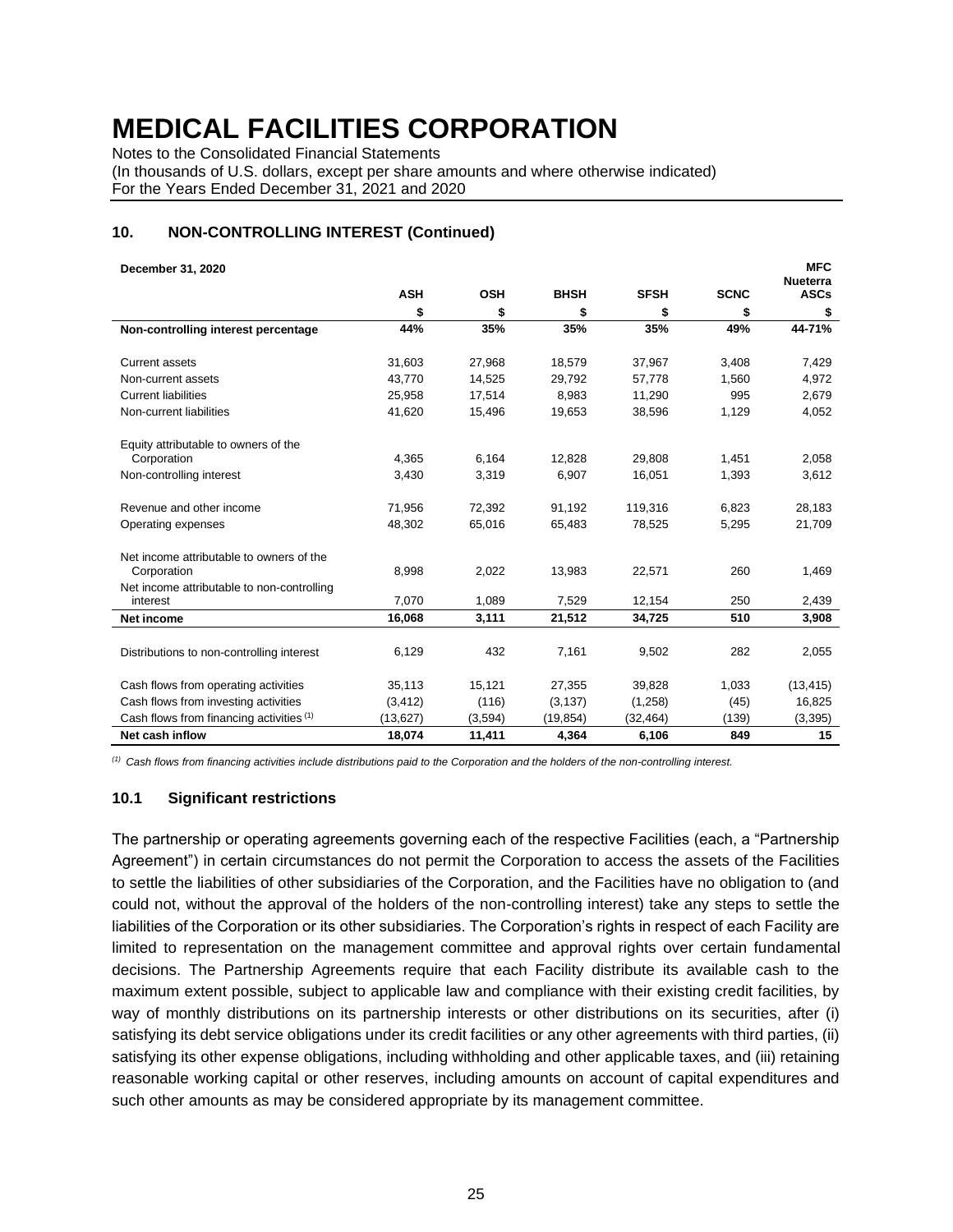Notes to the Consolidated Financial Statements

(In thousands of U.S. dollars, except per share amounts and where otherwise indicated) For the Years Ended December 31, 2021 and 2020

### **11. NET CHANGES IN NON-CASH WORKING CAPITAL**

The net changes in non-cash working capital included in the consolidated statements of cash flows consist of the following:

|                                                        | Year Ended December 31, |                                     |  |
|--------------------------------------------------------|-------------------------|-------------------------------------|--|
|                                                        | 2021                    | 2020<br>(As adjusted<br>$-$ note 4) |  |
|                                                        | \$                      |                                     |  |
| Accounts receivable                                    | (1,232)                 | 4,831                               |  |
| Supply inventory                                       | 659                     | (2,016)                             |  |
| Prepaid expenses and other                             | (2,743)                 | (2,230)                             |  |
| Accounts payable                                       | (525)                   | 1,483                               |  |
| <b>Accrued liabilities</b>                             | 3,738                   | 3,845                               |  |
| Payor advances and government stimulus funds repayable | (10, 342)               | 26,185                              |  |
| Net changes in non-cash working capital                | (10, 445)               | 32,098                              |  |

### **12. FINANCIAL INSTRUMENTS AND RISK MANAGEMENT**

#### **12.1 Exchangeable interest liability**

Concurrent with the acquisition of its interests in ASH, BHSH, SFSH and OSH, the Corporation entered into exchange agreements with the owners who originally retained a 49% non-controlling interest in these Facilities. Pursuant to the terms of these exchange agreements, the non-controlling interest holders in each of these Facilities received the right to exchange a portion of their interest ("Exchangeable Interest") in their respective Facilities for common shares of the Corporation. Such exchanges may only take place quarterly and are based on the exchange formulae stipulated in the exchange agreements and are subject to certain limitations, including a limitation of exchanging not more than three percent per quarter.

The number of common shares issuable under the Exchangeable Interest is determined by application of a formula which takes into account the number of partnership units being tendered for exchange and an exchange ratio based upon the distributions to non-controlling interest holders by the Facilities over the prior twelve months. The exchange agreements between the Corporation and the non-controlling interest holders in each of the Facilities contain the details of the exchange rights.

The Corporation accounts for the Exchangeable Interest as a financial liability. Under this method, the Exchangeable Interest is reflected in the consolidated financial statements as follows:

(i) The exchange right is considered to have been fully exchanged at the original dates of acquisition of each of the four Facilities in which Exchangeable Interest is held, resulting in the purchase of a further 14% interest in each such Facility, except for ASH where 5% can be purchased, for an amount (the "imputed purchase price") proportionate to the price paid for the original 51% interest in such Facilities. The imputed purchase price was allocated to the fair value of the assets acquired, including goodwill and other intangibles, consistent with the acquisition of the initial 51% interest.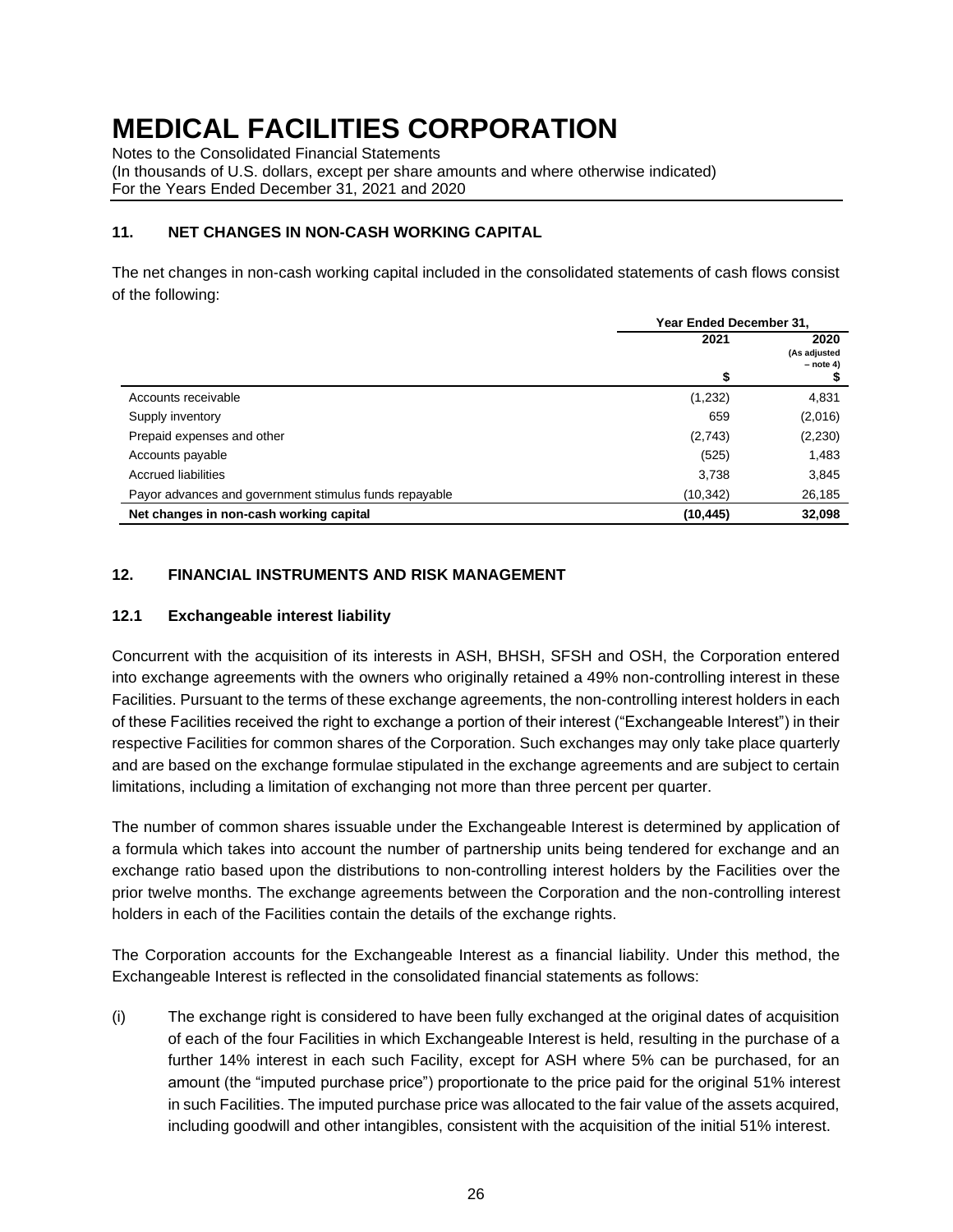Notes to the Consolidated Financial Statements

(In thousands of U.S. dollars, except per share amounts and where otherwise indicated) For the Years Ended December 31, 2021 and 2020

### **12. FINANCIAL INSTRUMENTS AND RISK MANAGEMENT (Continued)**

- (ii) The corresponding amount of the imputed purchase price relating to the 14% interest (5% in the case of ASH) is reflected as exchangeable interest liability. The exchangeable interest liability is carried at fair value, as determined at each reporting date by applying the closing common share price on the last trading day of the period, converted into U.S. dollars at the closing exchange rate, to the total number of common shares issuable under the outstanding Exchangeable Interest. Changes in the fair value of the exchangeable interest liability, including their effect on the deferred tax position, are included in net income.
- (iii) Amortization of other intangibles and fair market value of property and equipment in excess of underlying book values are consistent with the amortization of the assets that arose on acquisition of the initial 51% interest in each Facility.
- (iv) The distributions made by each Facility, that relate to the ownership interest therein that is the subject of the outstanding Exchangeable Interest, are treated as interest expense in the Corporation's consolidated statements of income and comprehensive income.
- (v) The calculation of fully diluted earnings per share involves certain modifications, if applicable, to net income as reported and the number of issued and outstanding common shares as set out in note 9.1.

The number of common shares to be potentially issued for the exchangeable interest liability and the fair value of the exchangeable interest liability as at December 31, 2021 and December 31, 2020 are as follows:

|                                                                                      | December 31.       |                    |  |
|--------------------------------------------------------------------------------------|--------------------|--------------------|--|
|                                                                                      | 2021               | 2020               |  |
| Number of common shares to be potentially issued for exchangeable interest liability | 6.161.517          | 6.157.396          |  |
| Fair value of the exchangeable interest liability in thousands of U.S. dollars       | <b>US\$ 45.578</b> | <b>US\$ 34,039</b> |  |
| Fair value of the exchangeable interest liability in thousands of Canadian dollars   | Cdn\$ 57.610       | Cdn\$ 43.348       |  |

### **12.2 Fair values and classification of financial instruments**

The gross carrying value of the loan receivable on initial recognition is revaluated and adjusted using the loss allowance reserved on the loan. The loss allowance is determined based on the lifetime expected credit loss model at each reporting date. The fair value of exchangeable interest liability is determined based on the closing trading price of common shares at each reporting date. The fair values of long-term debt approximate their book values as the interest rates are similar to prevailing market rates. The fair values of all other financial instruments of the Corporation approximate their book values due to the shortterm nature of these instruments.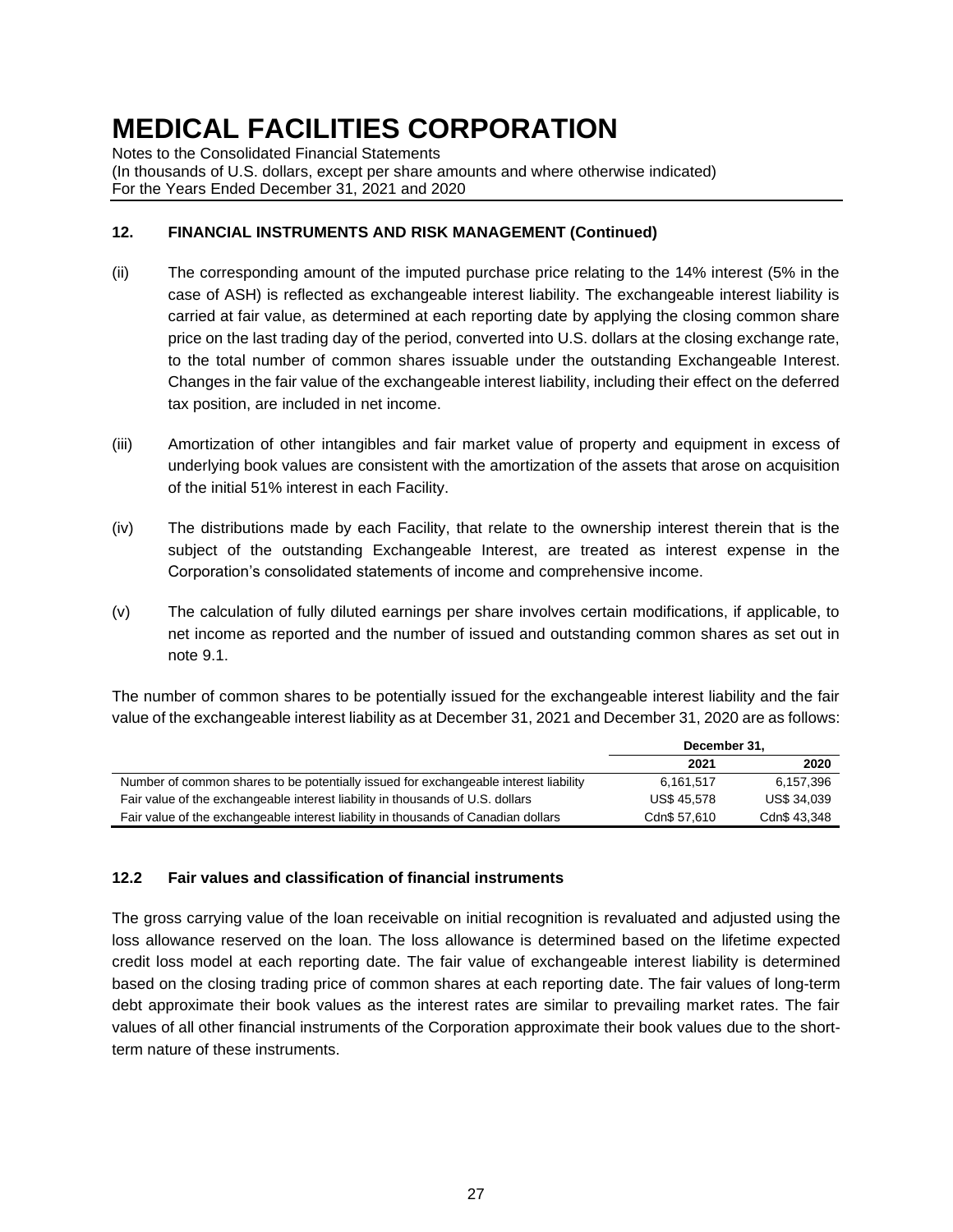Notes to the Consolidated Financial Statements

(In thousands of U.S. dollars, except per share amounts and where otherwise indicated) For the Years Ended December 31, 2021 and 2020

#### **12. FINANCIAL INSTRUMENTS AND RISK MANAGEMENT (Continued)**

The following table presents the carrying values and classification of the Corporation's financial instruments as at December 31, 2021 and December 31, 2020:

|                                   | December 31, 2021<br>\$ | December 31, 2020<br>P |
|-----------------------------------|-------------------------|------------------------|
| <b>Financial assets</b>           |                         |                        |
| Fair value through profit or loss |                         |                        |
| Cash and cash equivalents         | 61,044                  | 66,182                 |
| Amortized cost                    |                         |                        |
| Accounts receivable               | 61,444                  | 60,212                 |
| Loan receivable                   | 13,384                  | 13,384                 |
| <b>Financial liabilities</b>      |                         |                        |
| Fair value through profit or loss |                         |                        |
| Exchangeable interest liability   | 45,578                  | 34,039                 |
| Amortized cost                    |                         |                        |
| Dividends payable                 | 1,961                   | 1,710                  |
| Accounts payable                  | 23,940                  | 24,465                 |
| <b>Accrued liabilities</b>        | 24,939                  | 21,201                 |
| Corporate credit facility         | 26,000                  | 38,000                 |
| Long-term debt                    | 53,570                  | 59,677                 |

The following tables represent the fair value hierarchy of the Corporation's financial instruments that were recognized at amortized cost or fair value through profit or loss as of December 31, 2021 and December 31, 2020. They do not include fair value information for financial instruments which are short-term in nature.

|                                 | December 31, 2021 |                |         |         |  |
|---------------------------------|-------------------|----------------|---------|---------|--|
|                                 | Level 1           | Level 2        | Level 3 | Total   |  |
|                                 | Ф                 | Φ              |         | \$      |  |
| <b>Financial assets</b>         |                   |                |         |         |  |
| Cash and cash equivalents       | 61,044            | -              | -       | 61,044  |  |
| Loan receivable                 | $\blacksquare$    | $\blacksquare$ | 13,384  | 13,384  |  |
| <b>Financial liabilities</b>    |                   |                |         |         |  |
| Exchangeable interest liability |                   | 45,578         | ۰       | 45,578  |  |
| Corporate credit facility       |                   | 26,000         | ٠       | 26,000  |  |
| Long-term debt                  | ٠                 | 53,570         | ۰       | 53,570  |  |
| Total                           | 61.044            | 125.148        | 13.384  | 199,576 |  |

|                                 | December 31, 2020 |                          |                          |              |  |
|---------------------------------|-------------------|--------------------------|--------------------------|--------------|--|
|                                 | Level 1           | Level <sub>2</sub>       | Level 3                  | <b>Total</b> |  |
|                                 | Ф                 | Φ                        |                          | \$           |  |
| <b>Financial assets</b>         |                   |                          |                          |              |  |
| Cash and cash equivalents       | 66,182            | $\overline{\phantom{0}}$ |                          | 66,182       |  |
| Loan receivable                 |                   | $\overline{\phantom{a}}$ | 13,384                   | 13,384       |  |
| <b>Financial liabilities</b>    |                   |                          |                          |              |  |
| Exchangeable interest liability | $\blacksquare$    | 34,039                   | ۰                        | 34,039       |  |
| Corporate credit facility       | $\blacksquare$    | 38,000                   | ۰                        | 38,000       |  |
| Long-term debt                  | -                 | 59.677                   | $\overline{\phantom{0}}$ | 59,677       |  |
| <b>Total</b>                    | 66,182            | 131,716                  | 13.384                   | 211,282      |  |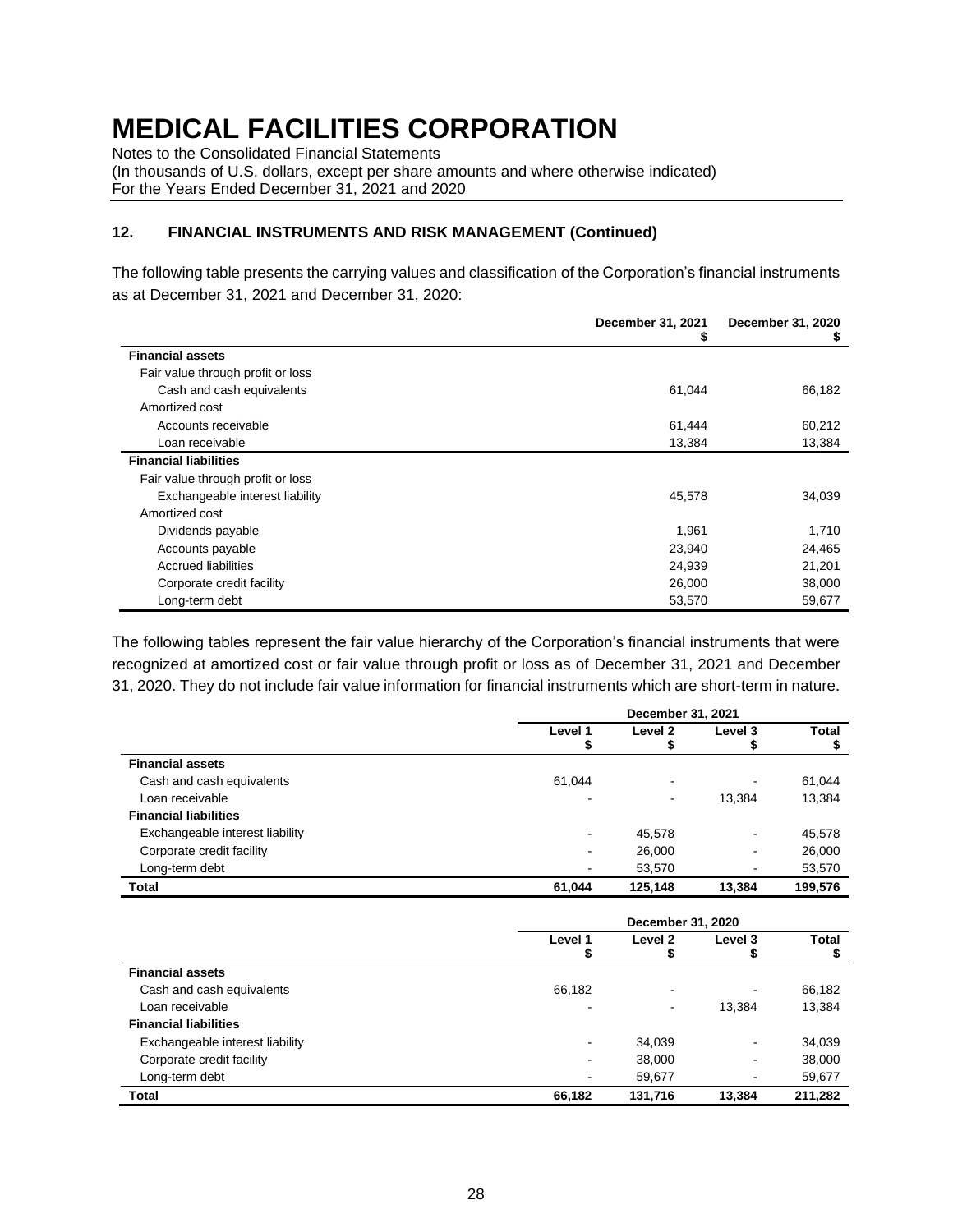Notes to the Consolidated Financial Statements

(In thousands of U.S. dollars, except per share amounts and where otherwise indicated) For the Years Ended December 31, 2021 and 2020

### **12. FINANCIAL INSTRUMENTS AND RISK MANAGEMENT (Continued)**

#### **12.3 Measurement of fair values**

The following are the valuation techniques used in measuring Level 2 fair values:

| <b>Financial Instrument</b>     | <b>Valuation Technique</b>                                                                                                                                                                                                                                                                                                                                                                                                                                                                         |
|---------------------------------|----------------------------------------------------------------------------------------------------------------------------------------------------------------------------------------------------------------------------------------------------------------------------------------------------------------------------------------------------------------------------------------------------------------------------------------------------------------------------------------------------|
| Exchangeable interest liability | Market comparison technique: The number of the Corporation's common shares to issue is<br>based on the contractual agreements with the holders of non-controlling interest that have<br>exchange agreements with the Corporation and take into account the distributions to the<br>non-controlling interest over the prior twelve months. The liability is valued based on the<br>market price of the Corporation's common shares converted to the reporting currency as<br>of the reporting date. |
| Corporate credit facility       | Market comparison technique: Interest rates are based on the lending agreements with<br>various banks of corporate credit facility, and they are prime or LIBOR rates adjusted for<br>the Corporation's risk rating, secured assets and other terms of agreements. The liability<br>is valued based on debt principals.                                                                                                                                                                            |
| Long-term debt                  | Market comparison technique: Interest rates are based on the lending agreements with<br>various banks and creditors of long-term debt, and they are prime, BSBY or LIBOR rates<br>adjusted for the Facilities' risk rating, secured assets and other terms of agreements. The<br>liability is valued based on debt principals and interest payments discounted to present<br>value.                                                                                                                |

The following is the valuation technique used in measuring Level 3 fair values:

| <b>Financial Instrument</b> | <b>Valuation Technique</b>                                                                                                                                                                                                                                                                                                                                                                                                                                                                                                                                                                                                                                                                      |
|-----------------------------|-------------------------------------------------------------------------------------------------------------------------------------------------------------------------------------------------------------------------------------------------------------------------------------------------------------------------------------------------------------------------------------------------------------------------------------------------------------------------------------------------------------------------------------------------------------------------------------------------------------------------------------------------------------------------------------------------|
| Loan receivable             | Probability-weighted discounted cash flows: Probability-weighted scenarios of future cash<br>flows from the loan receivable are discounted using the effective interest rate that<br>incorporates the lifetime expected credit losses at initial recognition. The cash flow<br>scenarios and their probabilities are determined using judgment based on factors related<br>to UMASH, including: cash and liquidity position; historical and projected operating results<br>and free cash flows; compliance with financial covenants as stipulated by the loan<br>agreement; ability to make timely principal and interest payments; and ability to obtain<br>alternative financing at maturity. |

#### **12.4 Financial risk management**

In the normal course of its operations, the Corporation faces a number of risks that might have an impact on results of its operations and values of the financial instruments presented in the consolidated financial statements. Financial risks are outlined below as well as policies and procedures established by the Corporation for monitoring and controlling these risks.

#### **12.4.1 Foreign exchange risk**

Dividends to common shareholders of the Corporation, exchangeable interest liability, and a portion of the Corporation's expenses are settled in Canadian dollars while all of its revenues are in U.S. dollars. To mitigate this risk, from time to time, the Corporation may enter into foreign exchange forward contracts to economically hedge its exposure to the fluctuation of the exchange rate between U.S. and Canadian dollars. The Corporation has a foreign exchange hedging policy in place and the execution of this policy is monitored by the Audit Committee of the Board of Directors. As at December 31, 2021 and 2020, no foreign exchange forward contracts existed.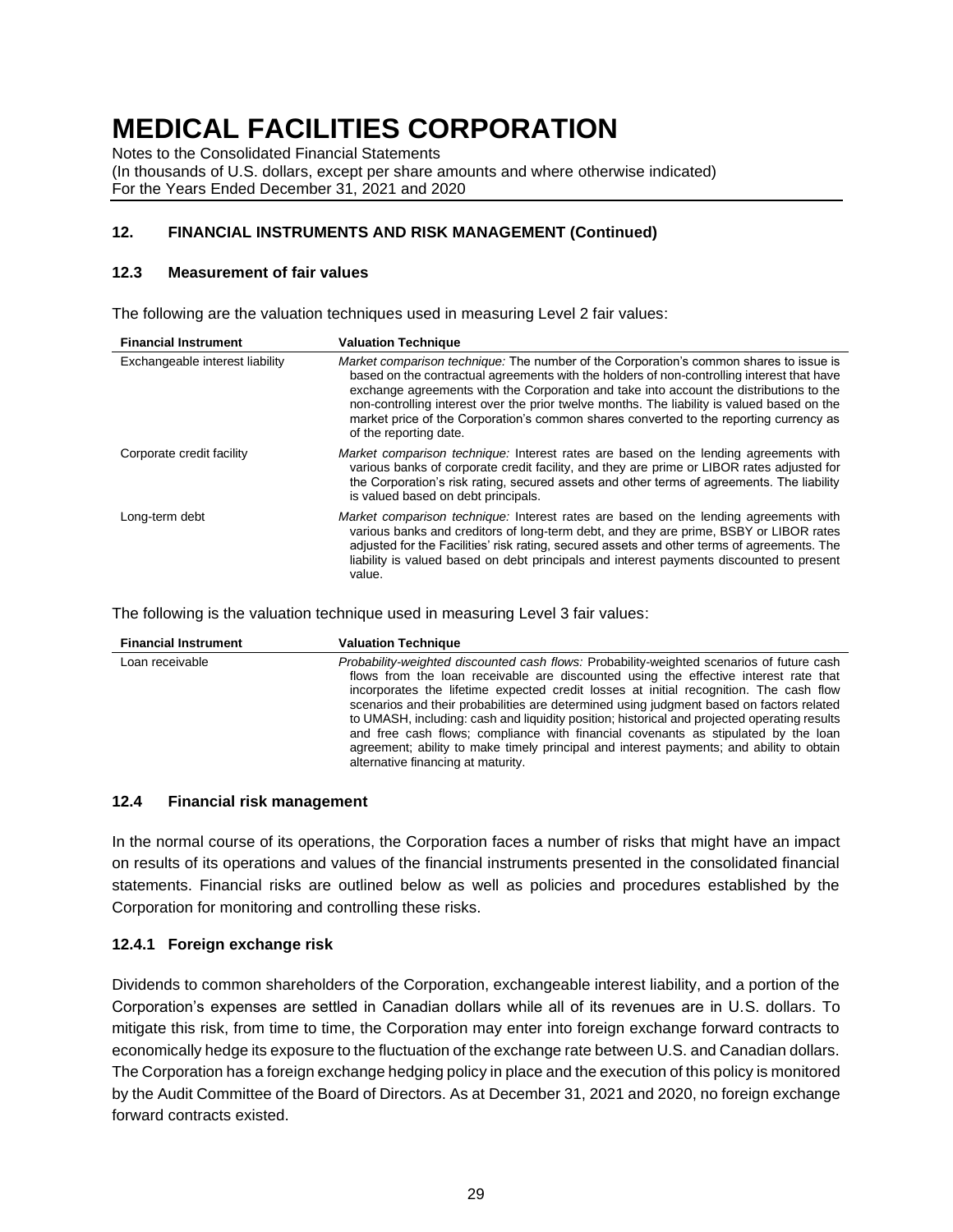Notes to the Consolidated Financial Statements

(In thousands of U.S. dollars, except per share amounts and where otherwise indicated) For the Years Ended December 31, 2021 and 2020

### **12. FINANCIAL INSTRUMENTS AND RISK MANAGEMENT (Continued)**

The values of Canadian dollar cash and cash equivalents, interest paid and received, and exchangeable interest liability, as reported in the Corporation's consolidated financial statements, are dependent on the movement of the exchange rate between U.S. and Canadian dollars. A 1% change in the value of the Canadian dollar against the U.S. dollar would have had the following impact on net income for the years reported:

|                                         | 2021  | 2020  |
|-----------------------------------------|-------|-------|
| Exchange rate change                    |       |       |
| 1% strengthening of the Canadian dollar | (493) | (364) |
| 1% weakening of the Canadian dollar     | 493   | 364   |

#### **12.4.2 Credit risk**

The Facilities receive payment for services rendered from U.S. federal and state agencies, private insurance carriers, employers, managed care programs and individual patients. As such, the Corporation's accounts receivable principally fall into five categories:

- (i) governmental payors,
- (ii) health and workers' compensation insurance companies,
- (iii) recoveries from other responsible third parties such as automobile and general liability insurance,
- (iv) recoveries for revision surgery from manufacturers of surgical devices subsequently found ineffective or defective, and
- (v) co-pay and deductibles due from patients.

Revenue and accounts receivable from health insurance companies are further segregated between those that are independent members of the Blue Cross and Blue Shield System, workers' compensation lines and all others.

The majority of the Corporation's accounts receivable balance is from governmental payors and health insurance companies. Health insurance companies are regulated by State Insurance Departments in the U.S. and are assessed as having a low risk of default, consistent with the Facilities' history with these payors.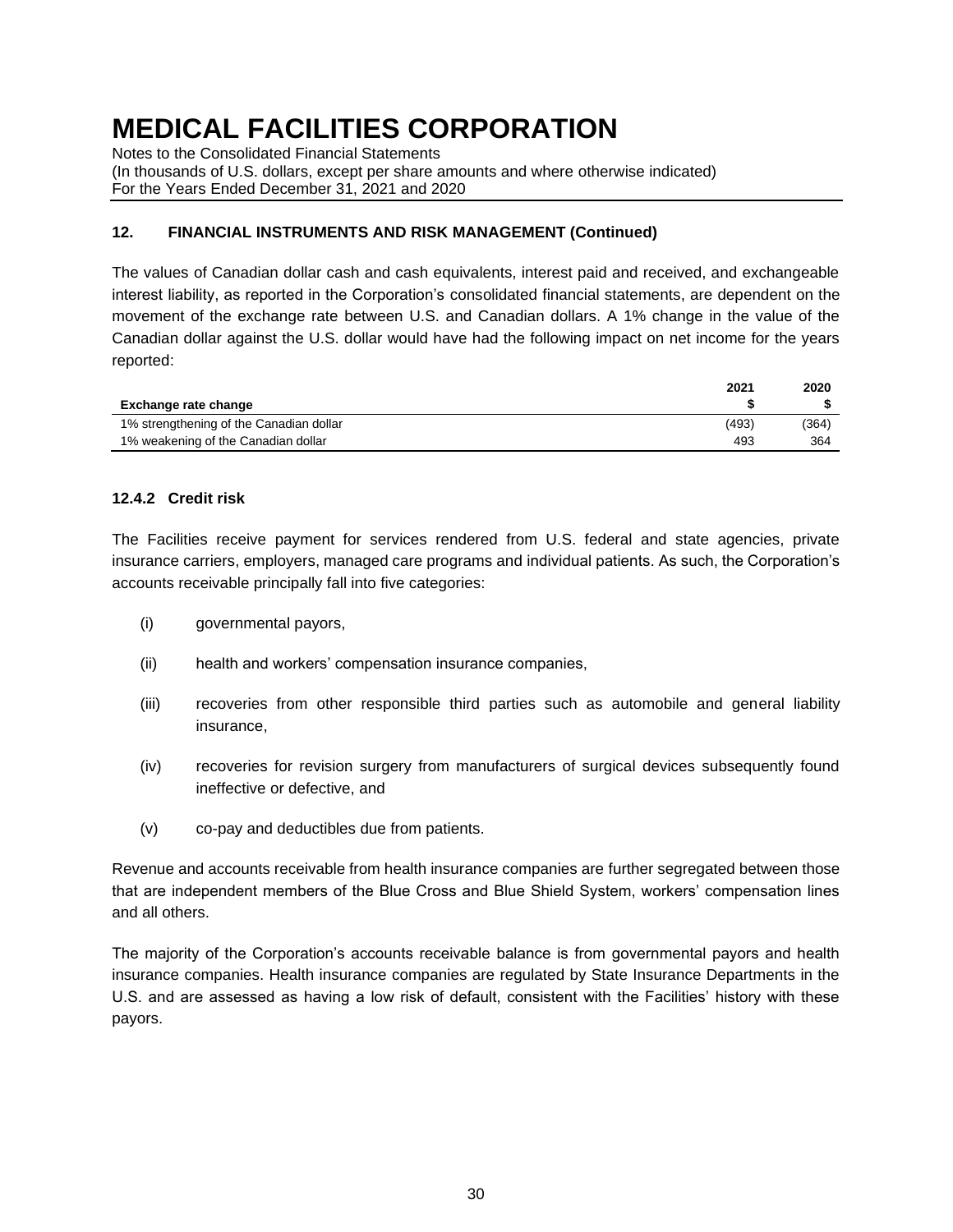Notes to the Consolidated Financial Statements

(In thousands of U.S. dollars, except per share amounts and where otherwise indicated) For the Years Ended December 31, 2021 and 2020

### **12. FINANCIAL INSTRUMENTS AND RISK MANAGEMENT (Continued)**

The table below summarizes the percentages of facility service revenue generated from, and accounts receivable balances with, each primary third-party payor group in 2021 and 2020:

|                                                        | 2021                                           |                                                             | 2020                                           |                                                             |  |
|--------------------------------------------------------|------------------------------------------------|-------------------------------------------------------------|------------------------------------------------|-------------------------------------------------------------|--|
|                                                        | <b>Facility Service</b><br>Revenue<br>by Payor | <b>Accounts</b><br>Receivable at<br>December 31<br>by Payor | <b>Facility Service</b><br>Revenue<br>by Payor | <b>Accounts</b><br>Receivable at<br>December 31<br>by Payor |  |
|                                                        | %                                              | %                                                           | %                                              | %                                                           |  |
| Medicare and Medicaid – category (i)                   | 33.4                                           | 17.7                                                        | 32.6                                           | 17.9                                                        |  |
| Blue Cross and Blue Shield – category (ii)             | 28.9                                           | 26.1                                                        | 30.0                                           | 29.8                                                        |  |
| Workers' compensation – category (ii)                  | 7.4                                            | 14.2                                                        | 7.6                                            | 13.3                                                        |  |
| Other private insurance – category (iii)               | 23.1                                           | 29.8                                                        | 22.3                                           | 23.6                                                        |  |
| Other insurance and self-pay – categories (iv) and (v) | 7.2                                            | 12.2                                                        | 7.5                                            | 15.4                                                        |  |
|                                                        | 100.0                                          | 100.0                                                       | 100.0                                          | 100.0                                                       |  |

Recoverability of amounts due in respect of categories (iii) and (iv) above often involves insurance litigation and is difficult to determine, in which case the full amounts due may be reserved. A very small portion of the facility service revenue is received directly from patients (including those with no insurance and those paying deductibles or co-payments). Recoverability of amounts receivable directly from patients is assessed based on historical experience and amounts considered impaired are provided for in the allowance for non-collectible receivable.

Management reviews reimbursement rates and aging of the accounts receivable to monitor its credit risk exposure. On an ongoing basis, management assesses the circumstances affecting the recoverability of its accounts receivable and adjusts allowances based on changes in those factors. Monthly, actual bad debts for a trailing period are compared with the Corporation's allowance to support the accuracy of the estimate of recoverability. Considerations related to historical experience are also factored into the valuation of the current period accounts receivable.

The table below summarizes the aging of the Corporation's accounts receivable and related allowance for non-collectible receivable balances as at December 31, 2021 and December 31, 2020:

|                                                   | 2021    | 2020    |
|---------------------------------------------------|---------|---------|
| Accounts receivable                               |         |         |
| Neither past due nor impaired                     | 46,622  | 47,232  |
| Past due 61-90 days                               | 4.776   | 5,658   |
| Past due 91-120 days                              | 3.276   | 3,286   |
| Past due 121-150 days                             | 2,552   | 2,157   |
| Past due more than 151 days                       | 10.418  | 7.843   |
| Allowance for non-collectible receivable balances | (6,200) | (5,964) |
| Net accounts receivable                           | 61.444  | 60,212  |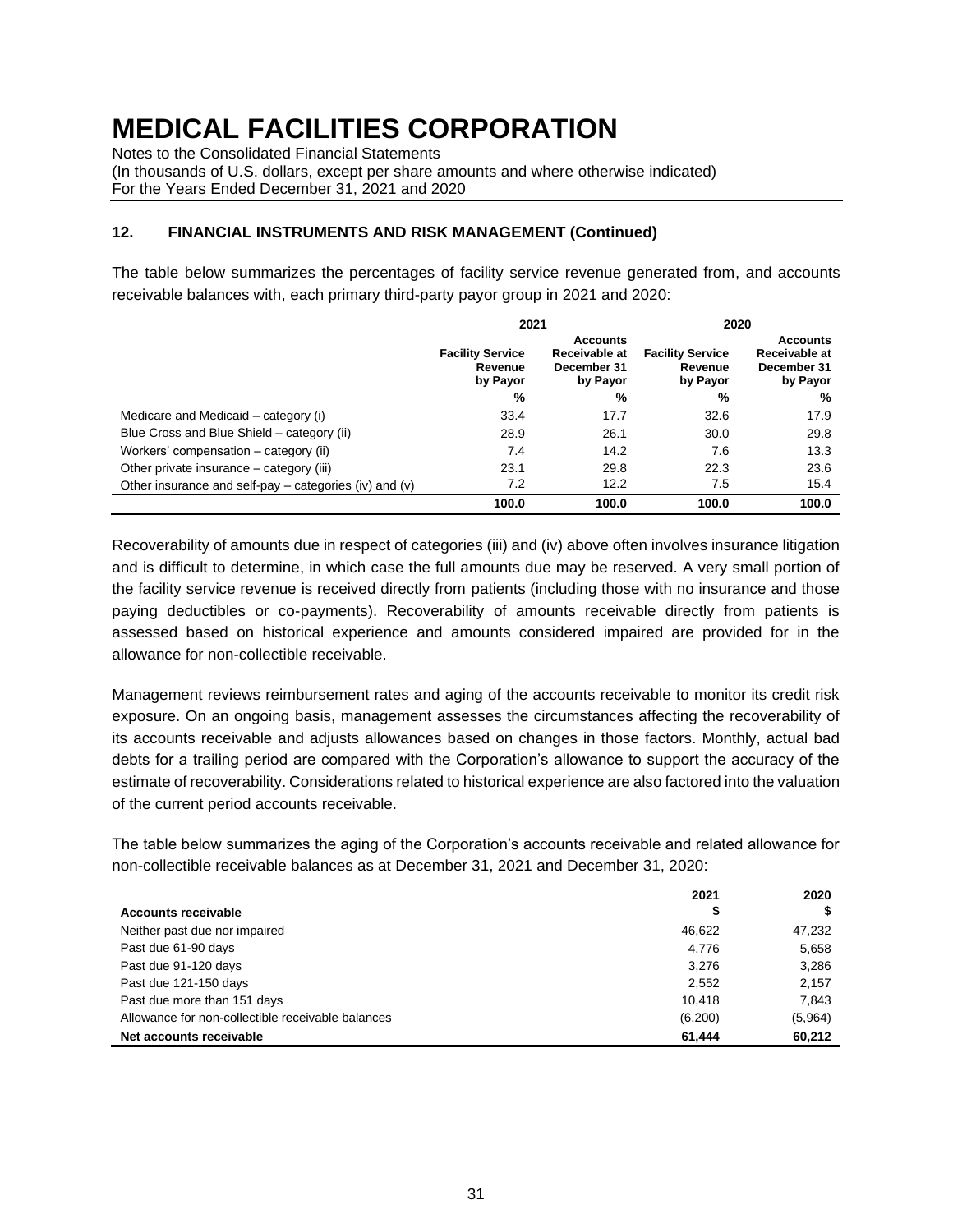Notes to the Consolidated Financial Statements

(In thousands of U.S. dollars, except per share amounts and where otherwise indicated) For the Years Ended December 31, 2021 and 2020

### **12. FINANCIAL INSTRUMENTS AND RISK MANAGEMENT (Continued)**

A significant portion of the accounts receivable older than 151 days relates to auto insurance cases that have historically favourable reimbursement rates but may be subject to variations in the timing of collections and may involve insurance litigation.

Management believes that the unimpaired amounts that are past due by more than 60 days are still collectible, in full, based on the historical payment behaviour and extensive analysis of customer credit risk, including underlying customers' credit ratings, if they are available.

### **12.4.3 Interest rate risk**

The Corporation and the individual Facilities enter into certain long-term credit facility agreements that expose them to the risk of interest rate fluctuations. The Corporation uses floating rate debt facilities for operating lines of credit that fund short-term working capital needs and uses fixed rate debt facilities to fund investments and capital expenditures.

The interest rate profile of the Corporation's interest-bearing financial liabilities as at December 31, 2021 and December 31, 2020 was:

|                                                | December 31, |         |  |
|------------------------------------------------|--------------|---------|--|
|                                                | 2021         | 2020    |  |
|                                                | S            |         |  |
| Credit facilities with fixed interest rates    | 107.732      | 117,756 |  |
| Credit facilities with variable interest rates | 33.168       | 44,198  |  |
| Total                                          | 140.900      | 161,954 |  |

A change of 100 basis points in the interest rates in the reporting period would have led to an increase or a decrease in interest expense of \$387 (2020: \$702) on credit facilities with variable interest rates.

### **12.4.4 Price risk**

The Corporation's exchangeable interest liability is measured based on quoted market prices in active markets and, therefore, the Corporation is exposed to variability in net income as prices change. Price risk includes the impact of foreign exchange because common shares are quoted in Canadian dollars.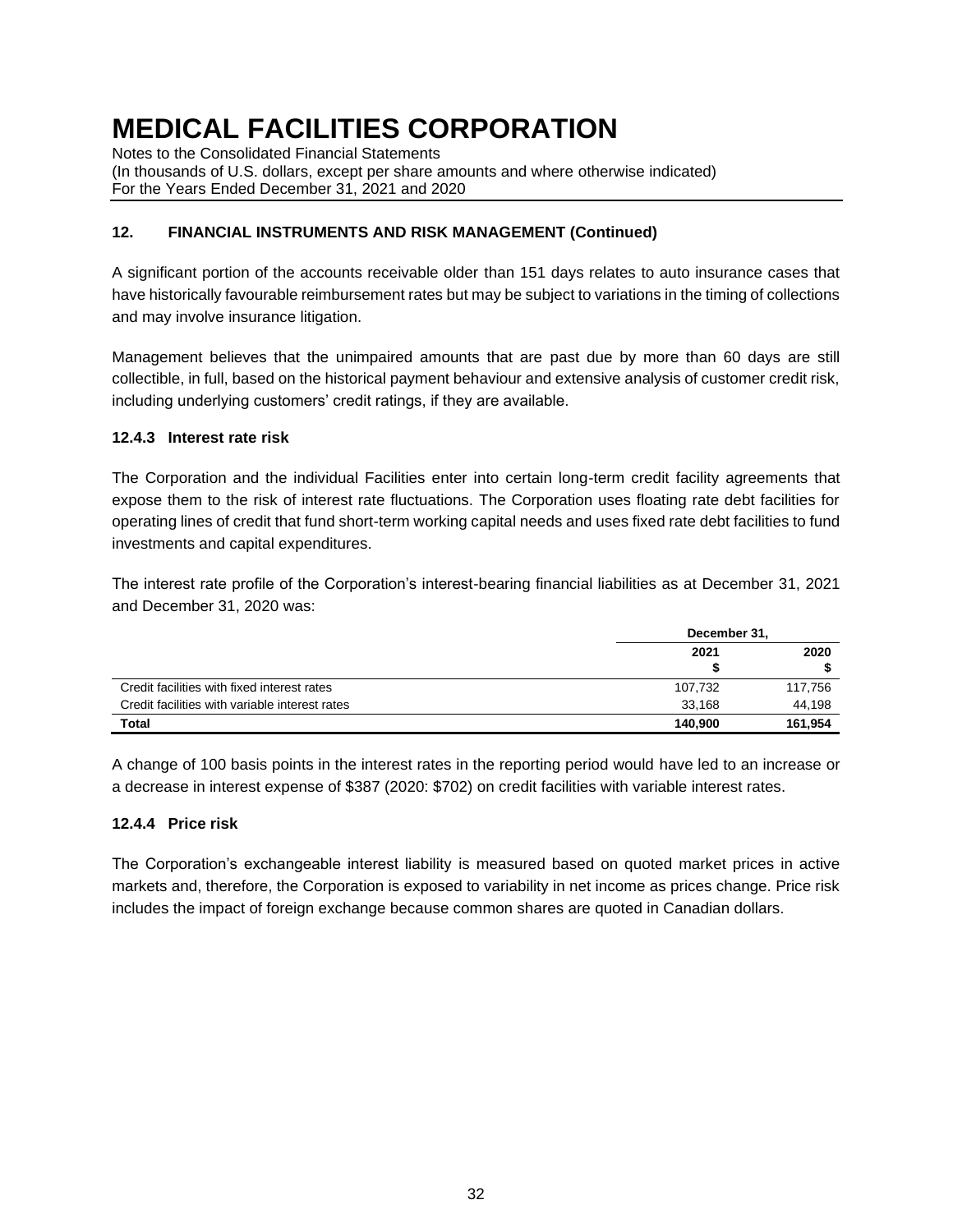Notes to the Consolidated Financial Statements

(In thousands of U.S. dollars, except per share amounts and where otherwise indicated) For the Years Ended December 31, 2021 and 2020

### **12. FINANCIAL INSTRUMENTS AND RISK MANAGEMENT (Continued)**

### **12.4.5 Liquidity risk**

The mandatory repayments under the credit facilities, notes payable, and other contractual obligations and commitments including expected interest payments, on a non-discounted basis, as of December 31, 2021, are as follows:

|                                      |                    | Future payments (including principal and interest) |           |                |                |         |  |
|--------------------------------------|--------------------|----------------------------------------------------|-----------|----------------|----------------|---------|--|
|                                      | Carrying values at |                                                    | Less than |                |                | After   |  |
|                                      | December 31, 2021  | Total                                              | 1 year    | 2-3 years      | 4-5 years      | 5 years |  |
| <b>Contractual obligations</b>       |                    | \$                                                 | S         | \$             |                | \$      |  |
| Dividends payable                    | 1.961              | 1.961                                              | 1.961     | $\blacksquare$ | $\blacksquare$ |         |  |
| Accounts payable                     | 23.940             | 23.940                                             | 23.940    |                | $\blacksquare$ |         |  |
| <b>Accrued liabilities</b>           | 24.939             | 24.939                                             | 24.939    |                |                |         |  |
| Payor advances and government        |                    |                                                    |           |                |                |         |  |
| stimulus funds repayable             | 15.843             | 15.843                                             | 15.843    |                |                |         |  |
| Corporate credit facility            | 26,000             | 26,694                                             | 416       | 26.278         |                |         |  |
| Revolving credit facilities          | 7.169              | 7.807                                              | 715       | 3.584          | 214            | 3,294   |  |
| Notes payable                        | 46.401             | 53.639                                             | 6,433     | 12.832         | 15.216         | 19,158  |  |
| Lease liabilities                    | 61.330             | 73,647                                             | 12,132    | 21,174         | 15,053         | 25,288  |  |
| <b>Total contractual obligations</b> | 207,583            | 228,470                                            | 86,379    | 63,868         | 30,483         | 47,740  |  |

The \$150,000 corporate credit facility, which matures on August 31, 2023, had \$124,000 undrawn as at December 31, 2021.

### **13. CAPITAL**

The Corporation's objective when managing capital is to (i) safeguard the Corporation's ability to continue as a going concern and make acquisitions, (ii) ensure sufficient liquidity to fund current operations and its growth strategy, and (iii) maximize the return to common shareholders.

The capital of the Corporation is defined to include common shares (note 9.1) and other debt facilities at the corporate level.

The Corporation manages its liquidity and capital structure by monitoring its cash and cash equivalents, short-term and long-term investments, its current indebtedness and future financing and funding needs.

In addition, the Corporation regularly monitors current and forecasted debt levels and key ratios to ensure compliance with debt covenants. As of the reporting date, the Corporation and Facilities were in compliance with their covenants. The Corporation's long-term debt and revolving lines of credit require the maintenance of various financial ratios. Under the terms of the line of credit, the Corporation must meet two pro forma financial ratios at the time of incurring new debt.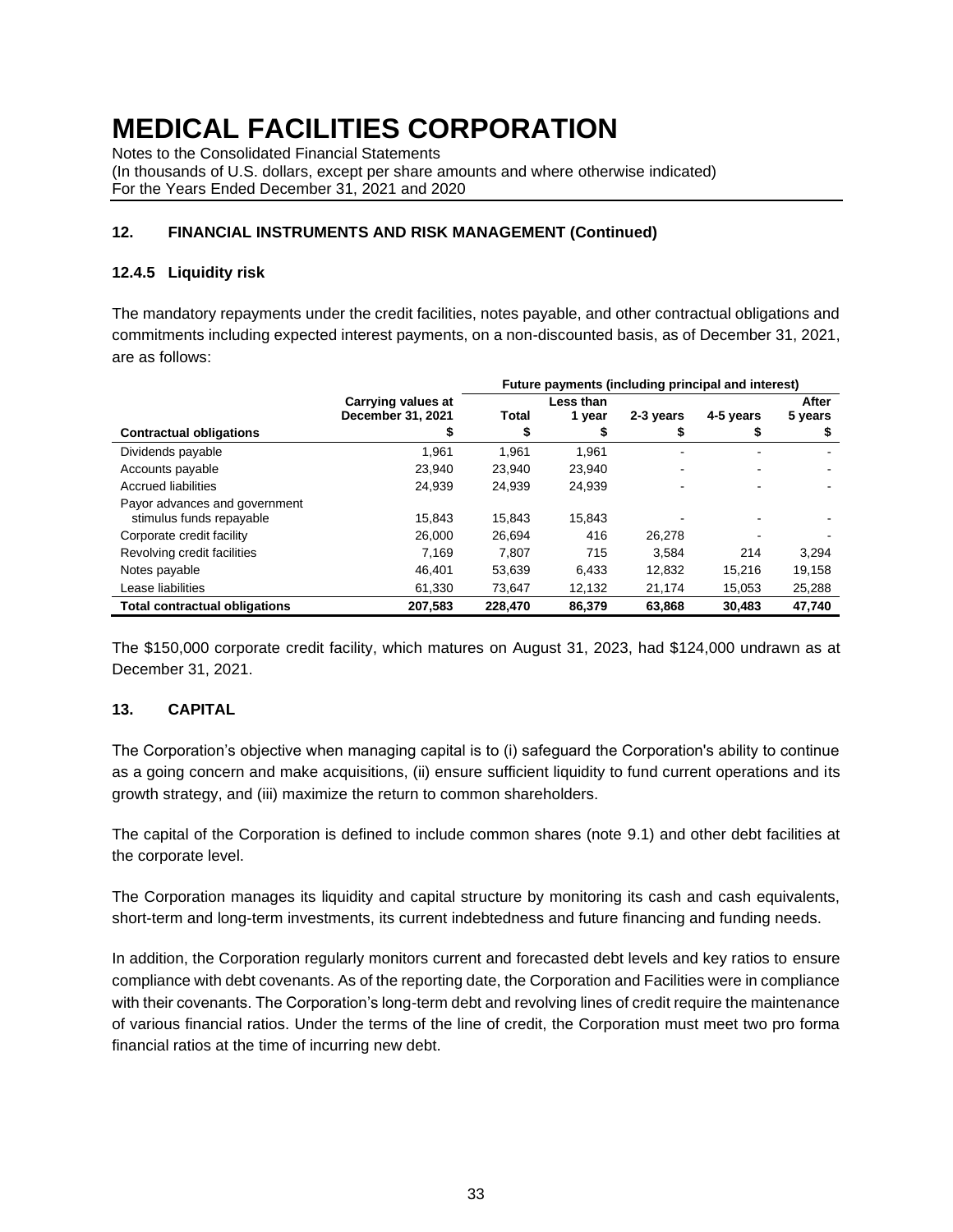Notes to the Consolidated Financial Statements (In thousands of U.S. dollars, except per share amounts and where otherwise indicated) For the Years Ended December 31, 2021 and 2020

# **13. CAPITAL (Continued)**

In order to maintain or adjust the capital structure, the Corporation may enter into or repay credit facilities, adjust the amount of dividends paid to common shareholders, repurchase its publicly traded securities or issue new shares or convertible debt. During the year ended December 31, 2021, the Corporation returned capital to shareholders through the repurchase and cancellation of 310,000 of its common shares for \$2,073 under the terms of a normal course issuer bid (note 9.3). During the year ended December 31, 2020, the Corporation did not repurchase any of its common shares.

# **14. EMPLOYEE FUTURE BENEFITS**

The Corporation's benefit programs include qualified 401(k) retirement plans which cover all employees who meet eligibility requirements. Each participating entity makes matching contributions subject to certain limits. In 2021, contributions made by the Corporation and the Facilities to such plans were \$2,265 (2020: \$2,241).

### **15. INCOME TAXES**

The U.S. tax return for the Corporation is prepared on a consolidated basis for U.S. entities and includes balances and amounts attributable to these entities.

The CARES Act provides tax relief with a number of measures. It includes a temporary change to Section 172 of the *U.S. Internal Revenue Code of 1986*, as amended, (the "Code") such that net operating losses ("NOL") can be carried back five years. As a result of the change due to the CARES Act, the Corporation recorded refunds for the year ended December 31, 2020 of approximately \$4,000 based on the expected application of NOL carry backs generated in the 2019 and 2020 tax years. Also, under the CARES Act, \$6,599 of PPP government stimulus income is excluded from taxable income for the year ended December 31, 2020.

The anticipated NOL for 2019 and 2020 stemmed primarily from temporary changes under the CARES Act to two other provisions under the Code. The business interest deduction limit under Section 163(j) of the Code was increased from 30% to 50% of a taxpayer's adjusted taxable income for tax years beginning in 2019 and 2020. As a result, the Corporation realized additional interest expense deductions with a tax impact of approximately \$7,000 for the year ended December 31, 2020. The other significant change is that the CARES Act clarifies that Qualified Improvement Property is eligible for bonus depreciation (i.e., 100% expensing) under Section 168(k) of the Code, for which the Corporation estimated tax savings of approximately \$900 for the year ended December 31, 2020.

As at December 31, 2020, the tax impact of the CARES Act had been fully reflected in the consolidated financial statements of the Corporation. For tax years beginning 2021, certain reliefs provided by the CARES Act are not applicable, particularly with respect to NOL carry backs and the temporary increase of the interest deduction limit to 50%.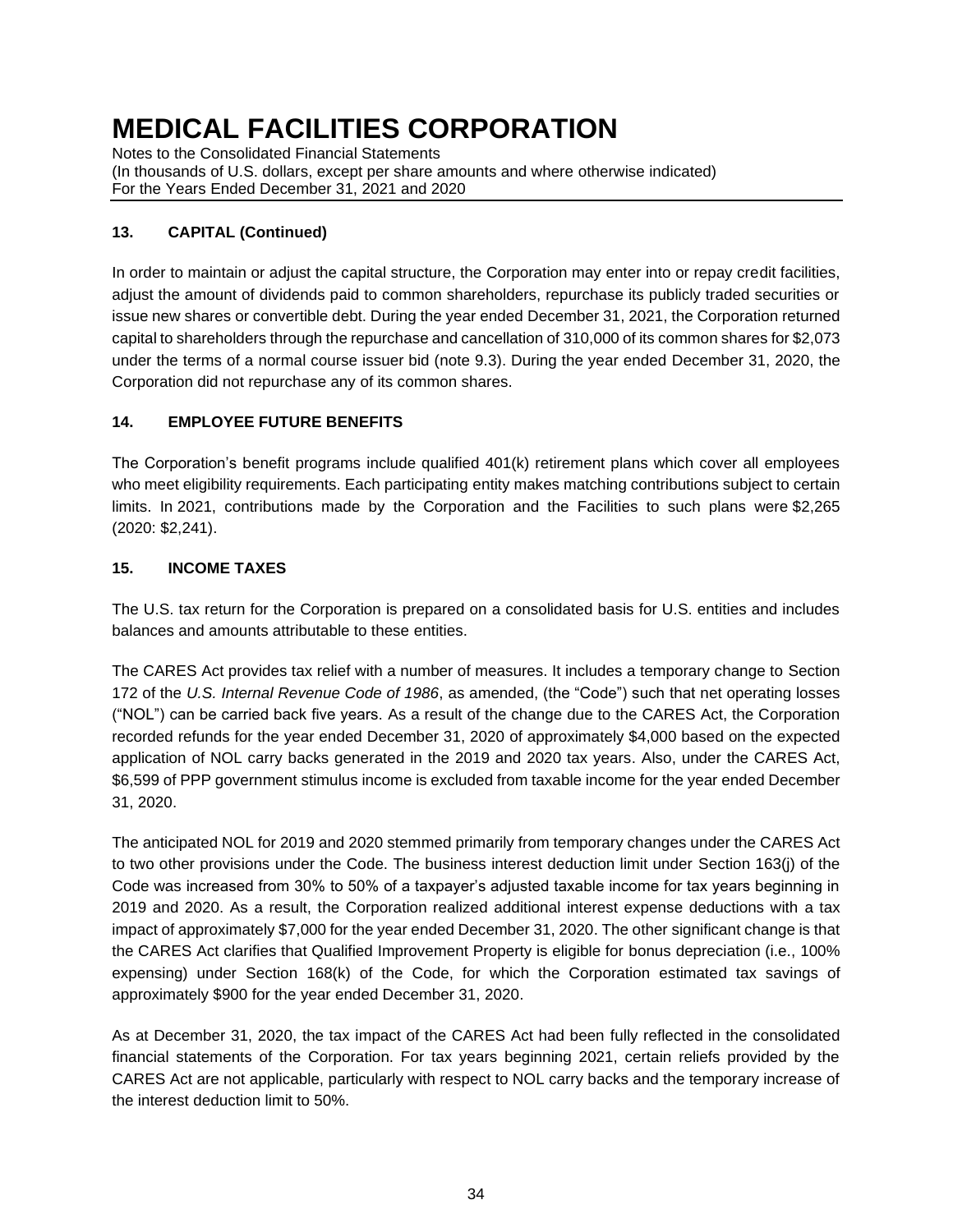Notes to the Consolidated Financial Statements

(In thousands of U.S. dollars, except per share amounts and where otherwise indicated) For the Years Ended December 31, 2021 and 2020

### **15. INCOME TAXES (Continued)**

The Canadian income tax return for the Corporation is prepared on a stand-alone basis and includes nonconsolidated balances attributable to the Canadian entity only.

Income taxes from continuing operations reported in these consolidated financial statements are as follows:

|                                                     | 2021  | 2020    |
|-----------------------------------------------------|-------|---------|
| <b>Provision for income taxes</b>                   |       |         |
| Current                                             | 2.623 | (2,290) |
| Deferred                                            | 1.773 | 6.648   |
| Total income tax expense from continuing operations | 4.396 | 4.358   |

The following table reconciles income taxes, calculated at the U.S. combined federal and state tax rate and the Canadian combined federal and provincial income tax rate, to the income tax expense reported in the consolidated statements of income and comprehensive income:

|                                                                                                     | 2021   |       | 2020    |        |
|-----------------------------------------------------------------------------------------------------|--------|-------|---------|--------|
|                                                                                                     | S      | %     | \$      | %      |
| Net income for the year from continuing operations attributable to the<br>owners of the Corporation | 15,500 |       | 9,591   |        |
| Income tax expense from continuing operations                                                       | 4,396  |       | 4,358   |        |
| Income before income taxes                                                                          | 19.896 | 100.0 | 13.949  | 100.0  |
| Income taxes at the statutory rate in Canada                                                        | 5,272  | 26.5  | 3,696   | 26.5   |
| Effect of:                                                                                          |        |       |         |        |
| Impact of differences between statutory tax rates in Canada and U.S.                                | (465)  | (2.3) | 895     | 6.4    |
| Change in valuation allowance                                                                       | (966)  | (4.9) | 7.799   | 55.9   |
| Impact of UMASH sale                                                                                |        |       | (5,272) | (37.8) |
| Impact of PPP government stimulus income deductibility                                              |        | ٠     | (1,584) | (11.4) |
| Impact of CARES Act net operating loss carryforward                                                 |        |       | (1,565) | (11.2) |
| Other including non-taxable and non-deductible amounts                                              | (111)  | (0.5) | 24      | 0.2    |
| Change in value of exchangeable interest liability                                                  | 666    | 3.3   | 365     | 2.6    |
| Income tax expense from continuing operations                                                       | 4.396  | 22.1  | 4,358   | 31.2   |

The components of deferred income tax balances are as follows:

|                                                                   | 2021      | 2020      |
|-------------------------------------------------------------------|-----------|-----------|
|                                                                   | Ъ         | \$        |
| Deferred income tax assets                                        |           |           |
| Allowance for non-collectible receivable balances                 | 1,438     | 1,065     |
| Accrued liabilities                                               | 2,476     | 2,408     |
| Goodwill and other intangibles                                    | 3,955     | 4.667     |
| Net operating losses and deductions carryforwards                 | 34        | 2,114     |
| Total deferred income tax assets                                  | 7,903     | 10,254    |
| Deferred income tax liabilities                                   |           |           |
| Property and equipment                                            | (3,293)   | (2,723)   |
| Prepaid expenses and other                                        | (277)     | (145)     |
| Goodwill and other intangibles                                    | (17, 533) | (16, 043) |
| Cumulative change in the value of exchangeable interest liability | (538)     | (3,308)   |
| Total deferred income tax liabilities                             | (21, 641) | (22, 219) |
| Net deferred income tax liabilities                               | (13, 738) | (11, 965) |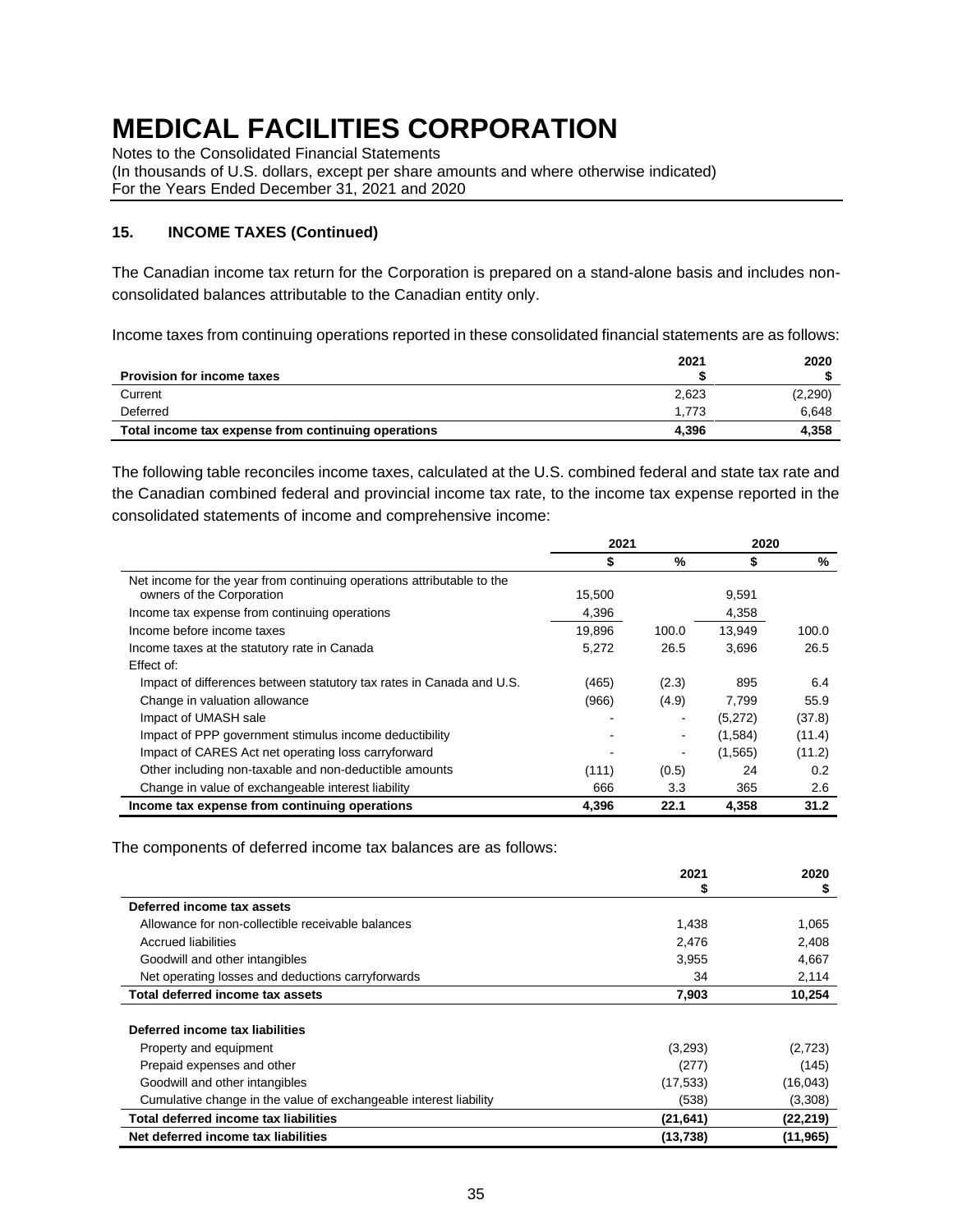Notes to the Consolidated Financial Statements

(In thousands of U.S. dollars, except per share amounts and where otherwise indicated) For the Years Ended December 31, 2021 and 2020

#### **16. INTEREST EXPENSE, NET OF INTEREST INCOME**

Interest expense, net of interest income, from continuing operations included in the consolidated statements of income and comprehensive income consists of the following:

|                                                                      | 2021  | 2020    |
|----------------------------------------------------------------------|-------|---------|
|                                                                      |       |         |
| Interest expense at Facilities' level                                | 1.977 | 2,370   |
| Interest expense at corporate level                                  | 568   | 1.917   |
| Interest expense on lease liabilities                                | 2.949 | 3,345   |
| Corporate credit facility stand-by fees                              | 646   | 723     |
| Interest income at Facilities' level                                 | (25)  | (25)    |
| Interest income at corporate level                                   | (51)  | (2,272) |
| Interest expense, net of interest income, from continuing operations | 6.064 | 6,058   |

#### **17. RELATED PARTY TRANSACTIONS AND BALANCES**

#### **17.1 Equity accounted investments**

The following investments comprise the other assets on the consolidated balance sheets:

|                                                                                        |                             | December 31, 2021            |                              |                              |                              |  | December 31, 2020 |
|----------------------------------------------------------------------------------------|-----------------------------|------------------------------|------------------------------|------------------------------|------------------------------|--|-------------------|
| Entity                                                                                 | Accounting<br><b>Method</b> | Ownership<br><b>Interest</b> | Investment<br><b>Balance</b> | Ownership<br><b>Interest</b> | Investment<br><b>Balance</b> |  |                   |
| Mountain Plains Real Estate Holdings, LLC<br>("MPREH") <sup>(1)</sup>                  | Equity                      | 54.2%                        | 776                          | 54.2%                        | 751                          |  |                   |
| South Dakota Interventional Pain Institute, LLC                                        | Equity                      |                              |                              | 32.0%                        | 4                            |  |                   |
| <b>Black Hills Surgical Physicians, LLC</b>                                            | Cost                        | 0.4%                         | 341                          | 0.4%                         | 341                          |  |                   |
| St. Luke's Surgery Center of Chesterfield, LLC<br>("St. Luke's $ASC$ ") <sup>(2)</sup> | Equity                      | 27.1%                        |                              | 28.0%                        | 46                           |  |                   |
| UMASH <sup>(3)(4)</sup>                                                                | Equity                      | 31.7%                        |                              | 31.7%                        |                              |  |                   |
|                                                                                        |                             |                              | 1,117                        |                              | 1,142                        |  |                   |

*(1) The Corporation has a loan receivable of \$150 from MPREH, which is recorded in Prepaid expenses and other assets as at December 31, 2021.*

*(2) During the year ended December 31, 2021, the Corporation invested an additional \$105 in St. Luke's ASC. The investment balance was written down to nil due to the Corporation's share of losses recognized.*

*(3) On February 24, 2020, the Corporation sold the majority of its interest (decreasing to 31.7% from 87.6%) in UMASH. The investment balance was written down to nil due to the losses from February 25, 2020 onwards of \$1,416, which represent the Corporation's share recognized for the year ended December 31, 2020.*

*(4) The Corporation has a loan receivable of \$13,384 from UMASH as at December 31, 2021 (December 31, 2020: \$13,384) (note 5.4).*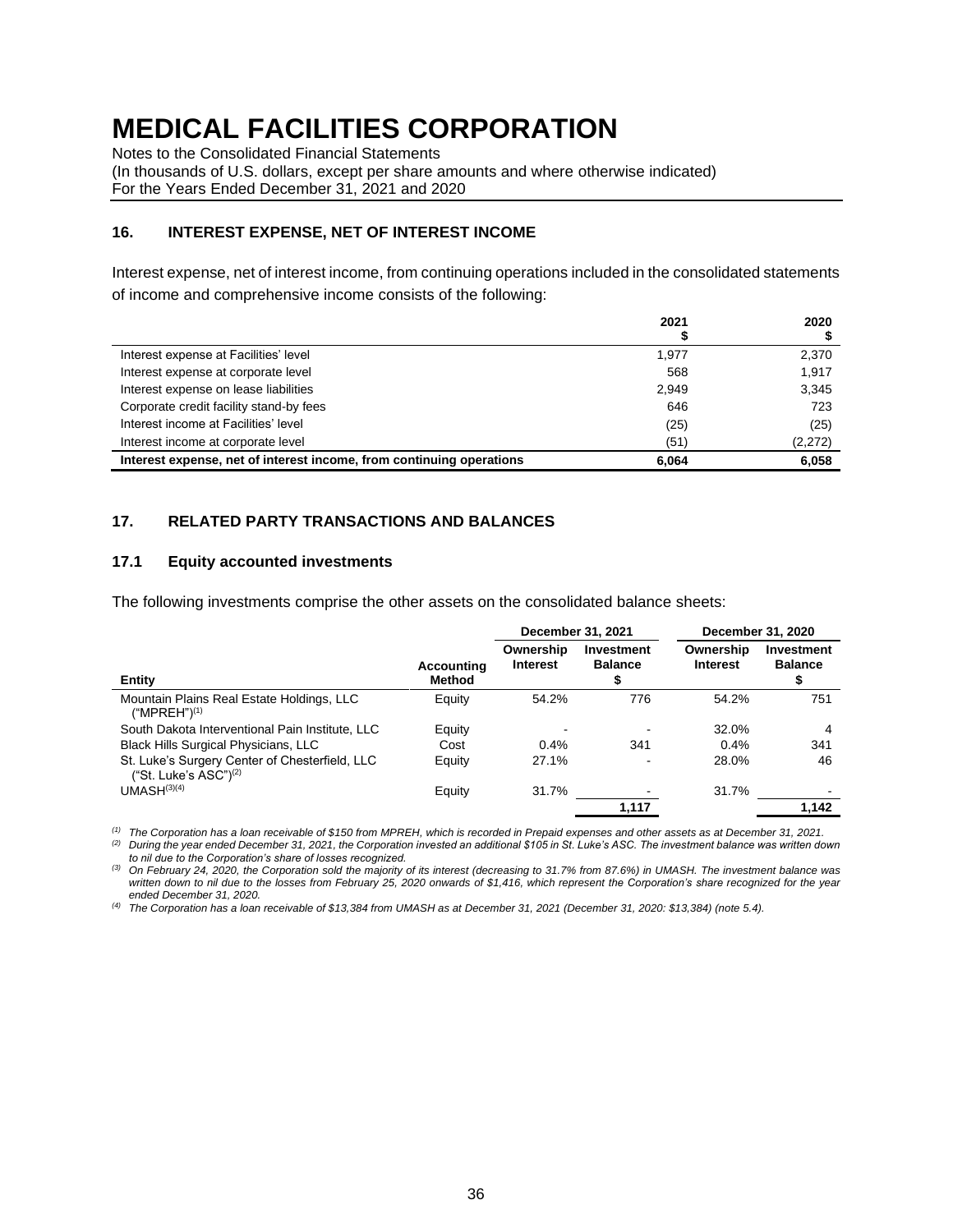Notes to the Consolidated Financial Statements (In thousands of U.S. dollars, except per share amounts and where otherwise indicated) For the Years Ended December 31, 2021 and 2020

# **17. RELATED PARTY TRANSACTIONS AND BALANCES (Continued)**

### **17.2 Related party transactions**

A member of the Corporation's Board of Directors is a minority owner of a Facility of the Corporation and a member of an ownership group that owns and leases hospital real estate to the Facility, for which the Facility paid rent for the year ended December 31, 2021 of \$4,501 (December 31, 2020: \$4,501).

Certain Facilities routinely enter into transactions with related parties for provision of services relating to the use of facility space and equipment. These parties are considered related as the Facilities have significant influence over these parties. Such transactions are in the normal course of operations and are measured at the exchange amount, which is the amount of consideration established and agreed to by the related parties. For the year ended December 31, 2021, BHSH paid MPREH \$180 for the use of a facility (December 31, 2020: \$180).

### **17.3 Key management and governance compensation**

Key management and governance personnel are comprised of executive officers and the directors of the Corporation. Key management and governance compensation for the years ended December 31, 2021 and 2020 was as follows:

|                                                             | 2021  | 2020  |
|-------------------------------------------------------------|-------|-------|
| Salaries and other employee benefits for executive officers | 4.445 | 3,368 |
| Director compensation                                       | 759   | 702   |
| Total key management and governance compensation            | 5.204 | 4.070 |

Salaries and other employee benefits for executive officers include payments to executive officers for their base salaries, the Corporation's portion of social security and Medicare taxes, medical insurance and shortterm and long-term disability benefit payments, separation payments, 401(k) matching contributions, payments under the Corporation's short-term incentive plan, and share-based compensation relating to stock options, performance share units, and restricted share units which have vested. Director compensation consists of board, committee and travel retainers.

# **17.4 Other transactions**

Certain of the physicians, who indirectly own the non-controlling interest in each of the Facilities, routinely provide professional services directly to patients utilizing the services of the Facilities and reimburse the Facilities for the space and staff utilized. Also, certain of the physicians serve on the boards of management of the Facilities and two such individuals perform the duties of Medical Director at the respective Facilities and are compensated in recognition of their contribution to the Facilities. Also, a physician with a noncontrolling interest in SFSH is its Chief Executive Officer and the Chief Medical Officer of the Corporation.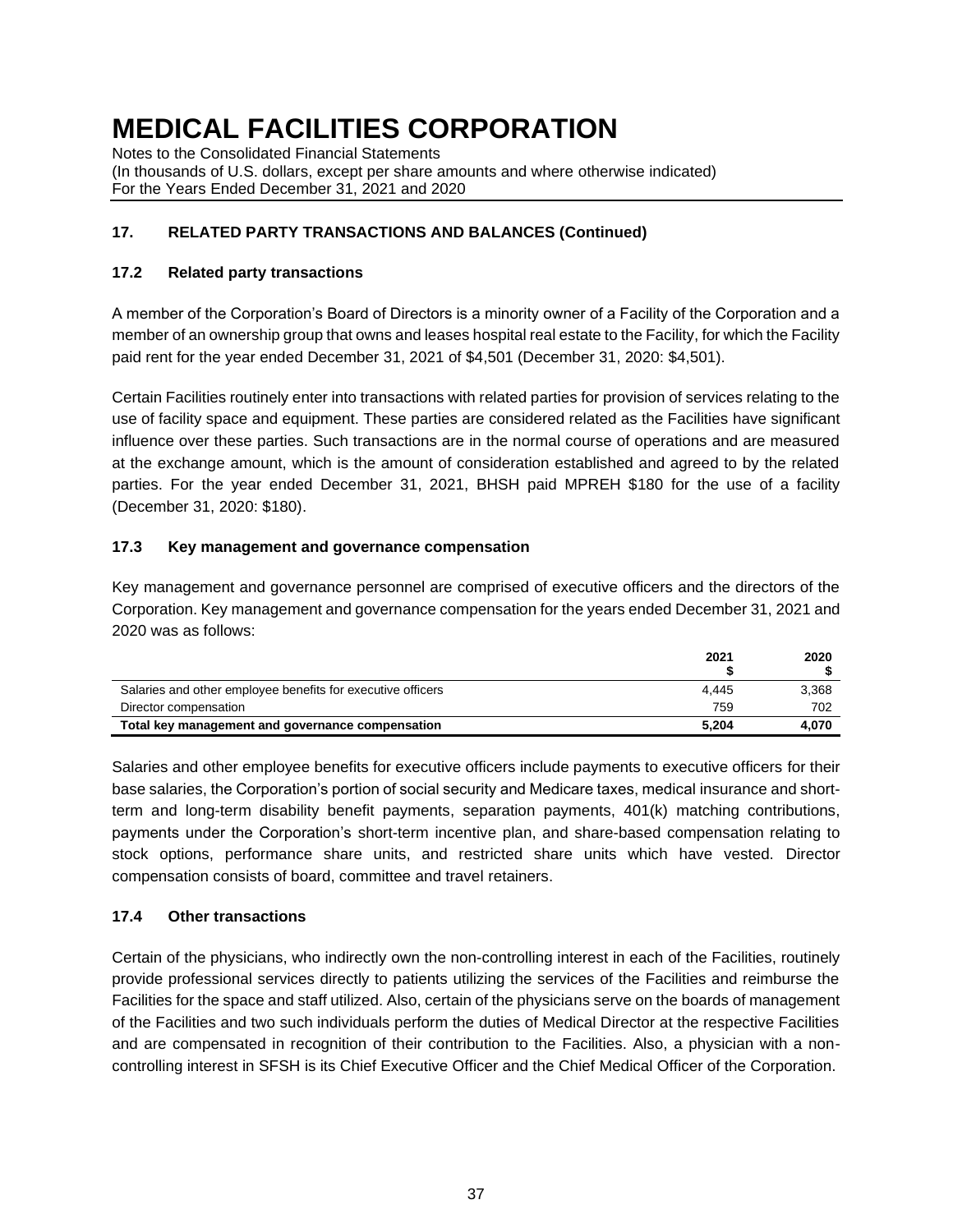Notes to the Consolidated Financial Statements

(In thousands of U.S. dollars, except per share amounts and where otherwise indicated) For the Years Ended December 31, 2021 and 2020

### **18. LEASES**

The Corporation leases some hospital and office premises, as well as medical and office equipment. These leases are negotiated and entered into locally at each of the Facilities, as well as at the corporate level.

#### **18.1 Right-of-use assets**

|                                                     |             | <b>Premises</b> | <b>Medical</b><br><b>Equipment</b> | Office<br><b>Equipment</b> | Total     |
|-----------------------------------------------------|-------------|-----------------|------------------------------------|----------------------------|-----------|
| <b>Right-of-use assets</b>                          | <b>Note</b> | \$              | s                                  |                            | \$        |
| Balance at January 1, 2020                          |             | 59,772          | 1,461                              | 3.140                      | 64,373    |
| New lease agreements                                |             | 6.628           | 1,040                              |                            | 7,668     |
| Termination of lease agreements                     |             | (1,789)         |                                    | (30)                       | (1,819)   |
| Depreciation expense                                |             | (8,635)         | (643)                              | (844)                      | (10, 122) |
| Impairment loss on ASH urgent care shutdown         |             | (36)            |                                    |                            | (36)      |
| Termination upon sale of Two Rivers Surgical Center |             | (395)           |                                    |                            | (395)     |
| Balance as at December 31, 2020                     |             | 55,545          | 1,858                              | 2.266                      | 59,669    |
| New lease agreements                                |             | 687             | 6,550                              |                            | 7,237     |
| Termination of lease agreements                     |             | (347)           |                                    | (99)                       | (446)     |
| Depreciation expense                                |             | (8,403)         | (953)                              | (816)                      | (10, 172) |
| Termination upon shutdown of BHSH urgent care       |             | (738)           |                                    |                            | (738)     |
| Ending balance at December 31, 2021                 |             | 46,744          | 7,455                              | 1,351                      | 55.550    |

# **18.2 Amounts from continuing operations recognized in the consolidated statements of income and comprehensive income**

|                                                                                                  | 2021  | 2020  |
|--------------------------------------------------------------------------------------------------|-------|-------|
| Interest expense on lease liabilities                                                            | 2.949 | 3.345 |
| Expenses relating to short-term leases                                                           | 209   | 98    |
| Expenses relating to leases of low-value assets, excluding short-term leases of low-value assets | 51    | -47   |

#### **18.3 Amounts recognized in the consolidated statements of cash flows**

| 2021                                      | 2020   |
|-------------------------------------------|--------|
| (11, 943)<br>Payment of lease liabilities | 12,257 |

#### **18.4 Extension options**

Some premises and equipment leases contain extension options exercisable by the Corporation before the end of the non-cancellable contract period. When practicable, the Corporation seeks to include extension options in new leases to provide operational flexibility. The Corporation assesses at lease commencement date whether it is reasonably certain to exercise the extension options. The Corporation reassesses whether it is reasonably certain to exercise the options if there is a significant event or significant changes in circumstances within its control.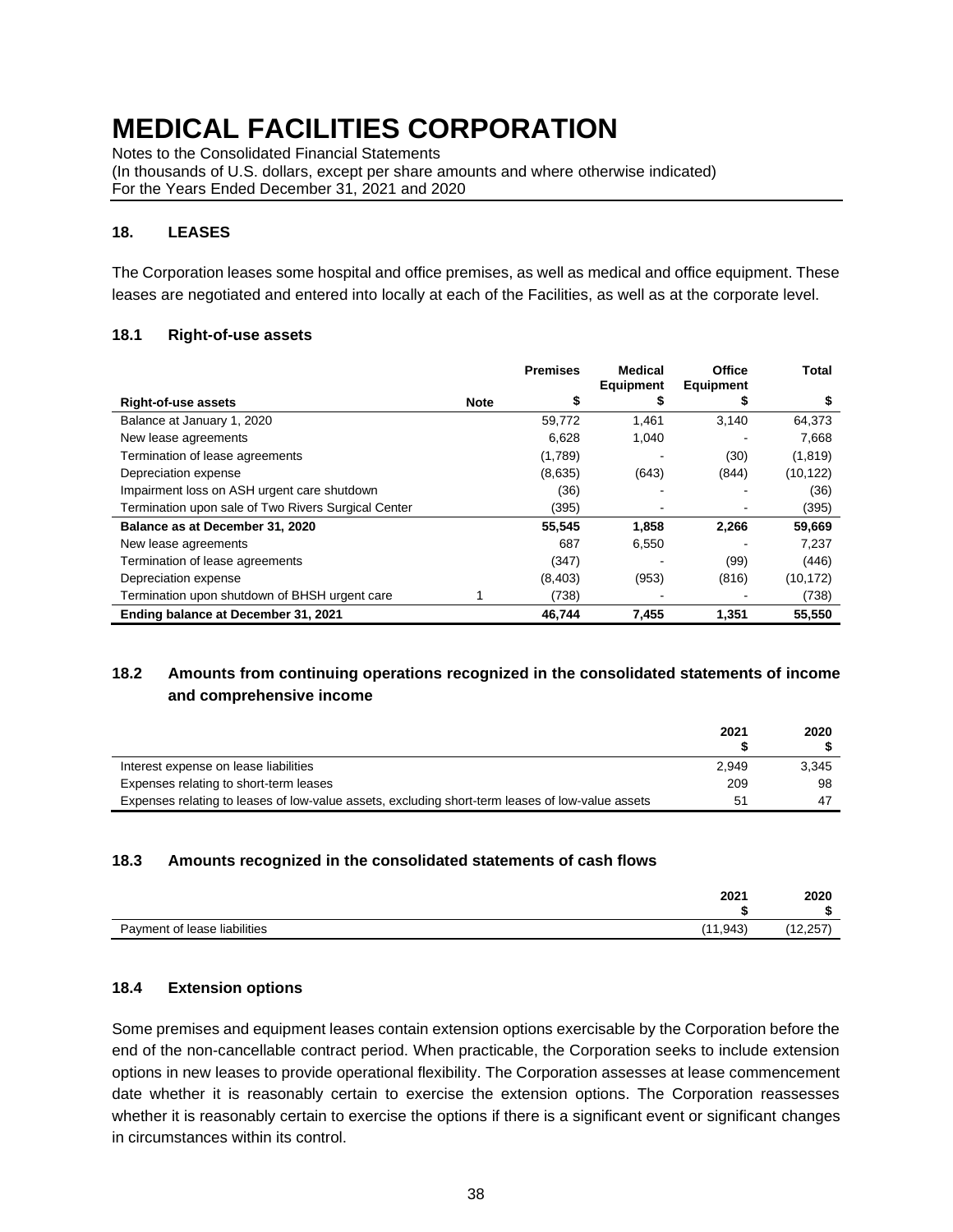Notes to the Consolidated Financial Statements (In thousands of U.S. dollars, except per share amounts and where otherwise indicated) For the Years Ended December 31, 2021 and 2020

### **19. COMMITMENTS AND CONTINGENCIES**

#### **19.1 Commitments**

In the normal course of operations, the Facilities lease certain equipment under non-cancellable long-term leases and enter into various commitments with third parties. In addition, certain Facilities lease their facility space from related and non-related parties.

### **19.2 Contingencies**

In the normal course of business, the Facilities are, from time to time, subject to allegations that may result in litigation. Certain allegations may not be covered by the Facilities' commercial and liability insurance. The Facilities evaluate such allegations by conducting investigations to determine the validity of each potential claim. Based on the advice of legal counsel, management records an estimate of the amount of the ultimate expected loss for each of these matters. Events could occur that would cause the estimate of the ultimate loss to differ materially from the amounts recorded.

### **20. SHARE-BASED COMPENSATION**

#### **20.1 Stock options**

The following table summarizes the outstanding number of stock options as of December 31, 2021:

| Optionee                            | <b>Number of Options Held</b> | <b>Exercise Price</b> | <b>Grant Date</b>  |
|-------------------------------------|-------------------------------|-----------------------|--------------------|
| <b>Chief Executive Officer</b>      | 450.000                       | C\$14.03              | March 29, 2018     |
|                                     | 350,000                       | C\$16.47              | May 18, 2017       |
| <b>Chief Financial Officer</b>      | 300,000                       | C\$12.79              | June 24, 2019      |
| <b>Chief Development Officer</b>    | 350,000                       | C\$21.15              | September 19, 2016 |
| <b>Chief Operating Officer</b>      | 50,000                        | C\$ 2.64              | March 19, 2020     |
| Former Chief Executive Officer      | 223.562                       | C\$17.24              | May 1, 2016        |
| Former Chief Financial Officer      | 221.344                       | C\$17.98              | November 21, 2016  |
| Total number of outstanding options | 1.944.906                     |                       |                    |

Outstanding options (the "Options") vest after five years of employment. The Options must be exercised by the tenth anniversary of the respective grant dates, subject to blackout exceptions. As of December 31, 2021, 794,906 of the Options relating to the Chief Development Officer, the Former Chief Executive Officer and the Former Chief Financial Officer are vested.

During the year ended December 31, 2021, the Corporation recognized \$292 (December 31, 2020: \$167) relating to the Options in salaries and benefits expense.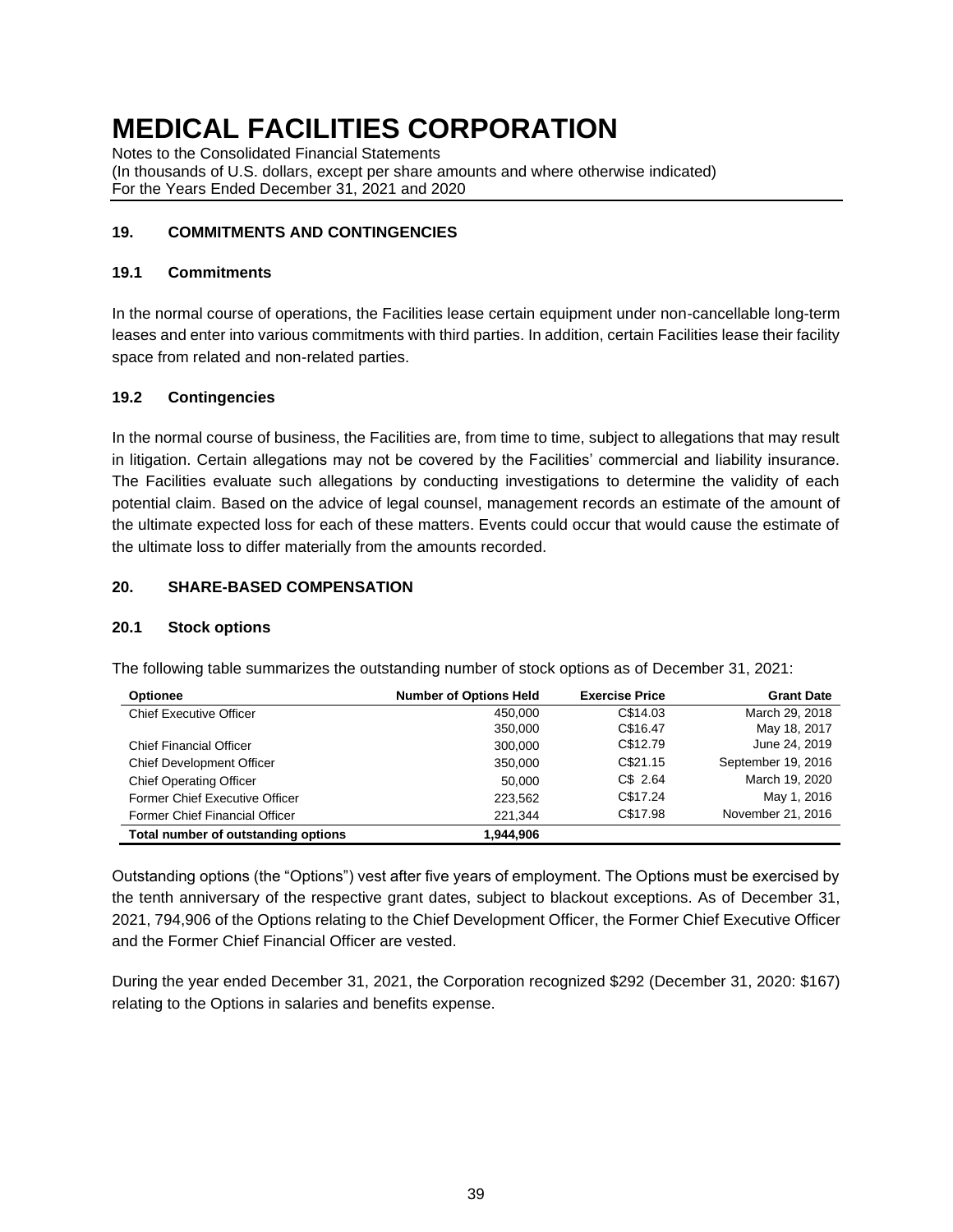Notes to the Consolidated Financial Statements

(In thousands of U.S. dollars, except per share amounts and where otherwise indicated) For the Years Ended December 31, 2021 and 2020

#### **20. SHARE-BASED COMPENSATION (Continued)**

The grant date fair values of the Options were measured based on the Black-Scholes model. Expected volatility is estimated by considering historic average share price volatility. The inputs used in the measurement of the fair values at the grant date of the share-based compensation plan are as follows:

|                                                      | Q1 2020<br>Grant<br><b>Issued</b> | Q <sub>2</sub> 2019<br>Grant<br><b>Issued</b> | Q1 2018<br>Grant<br><b>Issued</b> | Q2 2017<br>Grant<br><b>Issued</b> | Q4 2016<br>Grant<br><b>Issued</b> | Q3 2016<br>Grant<br><b>Issued</b> | Q2 2016<br>Grant<br><b>Issued</b> |
|------------------------------------------------------|-----------------------------------|-----------------------------------------------|-----------------------------------|-----------------------------------|-----------------------------------|-----------------------------------|-----------------------------------|
| Fair value of Options, grants and assumptions        |                                   |                                               |                                   |                                   |                                   |                                   |                                   |
| Fair value at grant date                             | C\$0.45                           | $CS$ 1.20                                     | C\$ 1.33                          | C\$ 1.27                          | $CS$ 1.41                         | C\$ 2.00                          | C\$ 1.33                          |
| Share price at grant date                            | C\$2.64                           | C\$12.90                                      | C\$14.03                          | C\$16.68                          | C\$18.19                          | C\$21.57                          | C\$17.01                          |
| Exercise price                                       | C\$2.64                           | C\$12.79                                      | C\$14.03                          | C\$16.47                          | C\$17.98                          | C\$21.15                          | C\$17.24                          |
| Expected volatility (weighted average<br>volatility) | 50.70%                            | 29.77%                                        | 27.76%                            | 22.77%                            | 21.77%                            | 21.95%                            | 23.60%                            |
| Option life (expected weighted average<br>life)      | 5 years                           | 5 years                                       | 5 years                           | 5 years                           | 5 years                           | 5 years                           | 5 years                           |
| <b>Expected dividends</b>                            | 10.61%                            | 8.72%                                         | 8.02%                             | 6.74%                             | 6.18%                             | 5.22%                             | 6.61%                             |
| Risk-free rate                                       | 0.68%                             | 1.34%                                         | 1.96%                             | 0.99%                             | 0.99%                             | 0.73%                             | 1.03%                             |

### **20.2 Deferred share units**

Compensation for directors includes a deferred share unit ("DSU") component, for which grants based on the value of the Corporation's common shares are made quarterly. The DSUs accrue dividends, vest immediately and can be redeemed only when a participant ceases to serve as a director of the Corporation. The participant's entitlement in respect of the DSUs then held will be settled in cash based on a formula tied to the value of the Corporation's common shares at the relevant time. For the year ended December 31, 2021, director compensation included DSU grants of \$493 (December 31, 2020: \$460), while the change in market value of outstanding DSUs for the same period was an expense of \$542 (December 31, 2020: \$808).

The following table summarizes changes in the number of DSUs for the year ended December 31, 2021:

|                                            | 2021      |
|--------------------------------------------|-----------|
| Opening balance of DSUs at January 1, 2021 | 328,378   |
| DSUs granted on director fees              | 76.659    |
| DSUs granted on dividend reinvestment      | 11.217    |
| DSUs paid out                              | (49, 448) |
| Total number of DSUs at December 31, 2021  | 366,806   |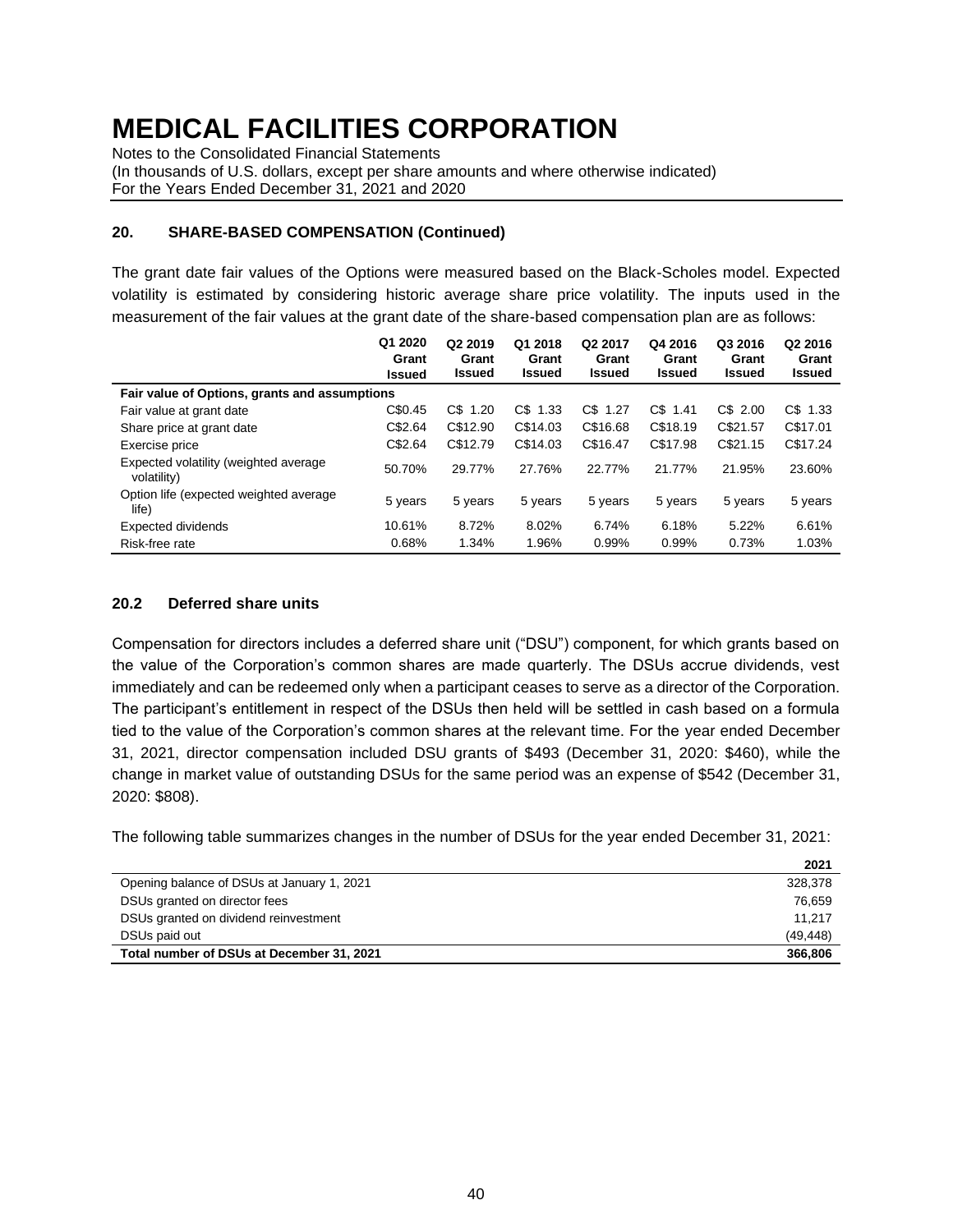Notes to the Consolidated Financial Statements (In thousands of U.S. dollars, except per share amounts and where otherwise indicated) For the Years Ended December 31, 2021 and 2020

### **20. SHARE-BASED COMPENSATION (Continued)**

### **20.3 Restricted share units**

Compensation for executive officers of the Corporation includes a restricted share unit ("RSU") component, for which grants based on the value of the Corporation's common shares were made annually up to 2018, and from time to time. Effective 2018, annual RSU grants were replaced by annual performance share unit ("PSU") grants. The RSUs vest over three years, participate in the Corporation's quarterly dividends, and settle in cash. To date, grants were made on November 21, 2016 for 14,920 RSUs, July 1, 2017 for 21,804 RSUs, and on May 10, 2018 for 17,040 RSUs. The value of the expense and liability associated with the RSUs is determined based on the Corporation's share price at the end of each reporting period. For the year ended December 31, 2021, operating expenses included an RSU expense of \$24 (December 31, 2020: \$67). On May 10, 2021, all outstanding RSUs vested, after which they were paid out in the same quarter.

The following table summarizes changes in the number of RSUs for the year ended December 31, 2021:

|                                            | 2021      |
|--------------------------------------------|-----------|
| Opening balance of RSUs at January 1, 2021 | 21.047    |
| RSUs granted on dividend reinvestment      | 406       |
| RSUs vested and settled                    | (21, 453) |
| Total number of RSUs at December 31, 2021  |           |

### **20.4 Performance share unit plan**

Until 2020, annual grants of PSUs were awarded under the Corporation's Performance Share Unit Plan ("PSU Plan"). In March 2020, the Board amended the PSU Plan to allow grants of share units ("SUs") in the form of PSUs or deferred share units ("Executive DSUs"). Starting with the 2020 annual grant, awards under the PSU Plan are granted in the form of Executive DSUs until plan participants' minimum share ownership requirements have been met. Plan participants can elect to receive PSUs once they have achieved their minimum share ownership requirements.

Awards under the PSU Plan vest three years following their grant date and are subject to achievement of performance objectives set at the time of the grant. The PSUs are settled in cash on vesting while Executive DSUs are settled in cash upon a plan participant's separation from the Corporation. The units granted under the PSU Plan participate in the Corporation's quarterly dividend.

### **20.4.1 Performance share units**

To date, PSU grants were made on March 29, 2018 for 59,003 PSUs, and on March 29, 2019 for 51,077 PSUs. The value of the expense and liability associated with the PSUs is determined based on the Corporation's share price at the end of each reporting period. For the year ended December 31, 2021, operating expenses included a PSU expense of \$113 (December 31, 2020: \$138). As at December 31, 2021, the liability for PSUs was \$190 (December 31, 2020: \$238).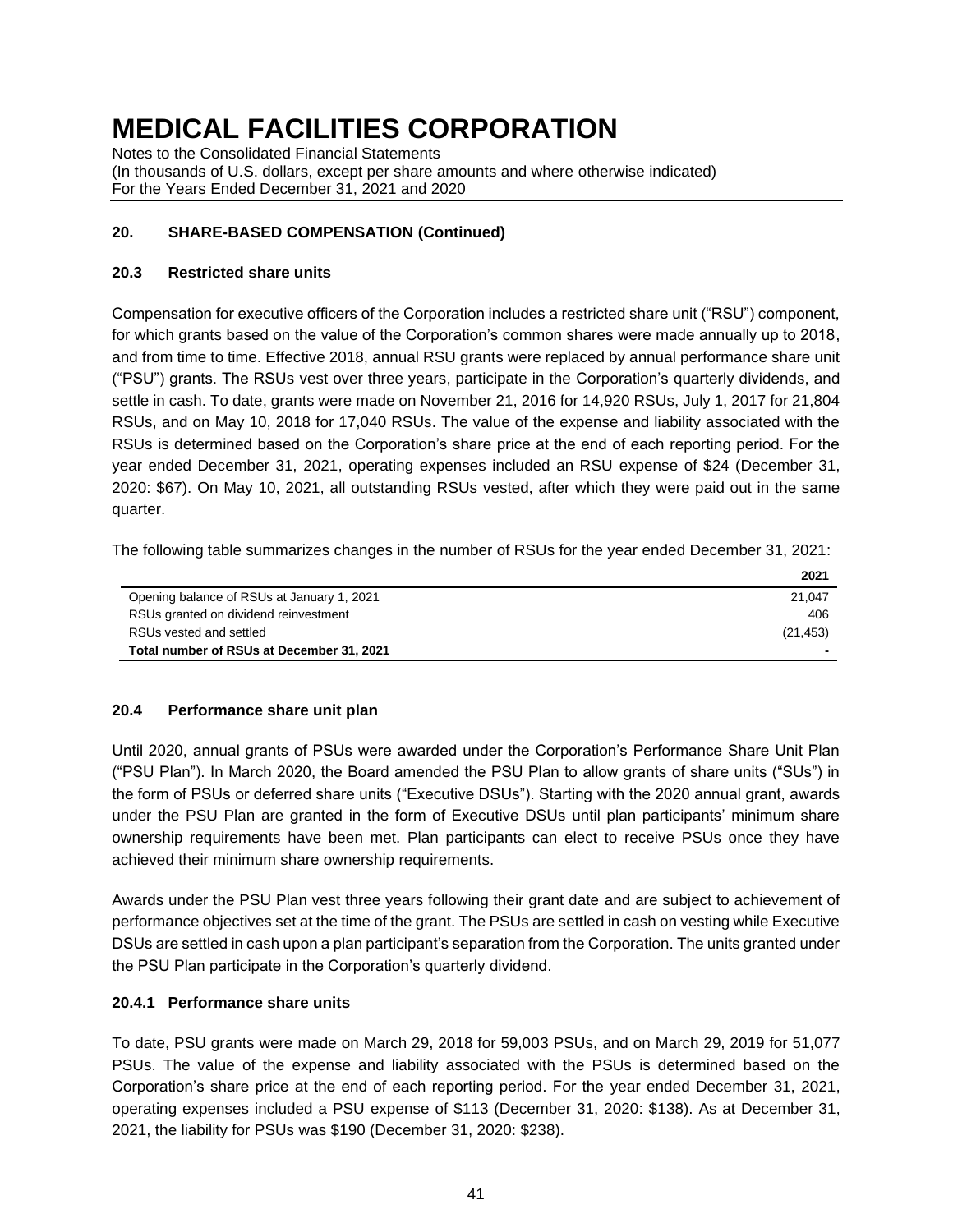Notes to the Consolidated Financial Statements

(In thousands of U.S. dollars, except per share amounts and where otherwise indicated) For the Years Ended December 31, 2021 and 2020

#### **20. SHARE-BASED COMPENSATION (Continued)**

The following table summarizes changes in the number of PSUs for the year ended December 31, 2021:

|                                            | 2021      |
|--------------------------------------------|-----------|
| Opening balance of PSUs at January 1, 2021 | 75.478    |
| PSUs granted on dividend reinvestment      | 1.653     |
| PSUs vested and settled                    | (28, 182) |
| <b>PSUs forfeited</b>                      | (14,089)  |
| Total number of PSUs at December 31, 2021  | 34.860    |

#### **20.4.2 Share units**

To date, SU grants were made on March 31, 2020 for 346,638 Executive DSUs, and on March 31, 2021 for 175,898 Executive DSUs. The value of the expense and liability associated with the SUs is determined based on the Corporation's share price at the end of each reporting period. For the year ended December 31, 2021, operating expenses included an SU expense of \$1,472 (December 31, 2020: \$623). As at December 31, 2021, the liability for SUs was \$2,095 (December 31, 2020: \$623).

The following table summarizes changes in the number of SUs for the year ended December 31, 2021:

|                                           | 2021    |
|-------------------------------------------|---------|
| Opening balance of SUs at January 1, 2021 | 365.065 |
| SUs granted                               | 175.898 |
| SUs granted on dividend reinvestment      | 18.041  |
| Total number of SUs at December 31, 2021  | 559.004 |

#### **21. SIGNIFICANT ACCOUNTING POLICIES**

The accounting policies set out below have been applied consistently to all periods presented in these consolidated financial statements and have been applied consistently by the Facilities.

#### **21.1 Basis of measurement**

These consolidated financial statements have been prepared on the historical cost basis except for certain financial instruments, which are measured at fair value.

#### **21.2 Functional presentation currency**

The Corporation translates monetary assets and liabilities denominated in Canadian dollars, principally its exchangeable interest liability and certain of its cash balances, which are all denominated in Canadian dollars, at exchange rates in effect at the reporting date. Non-monetary items are translated at rates of exchange in effect when the assets were acquired or obligations were incurred. Revenue and expenses are translated at rates in effect at the time of the transactions. Foreign exchange gains and losses, including translation adjustments, are included in the determination of net income and comprehensive income.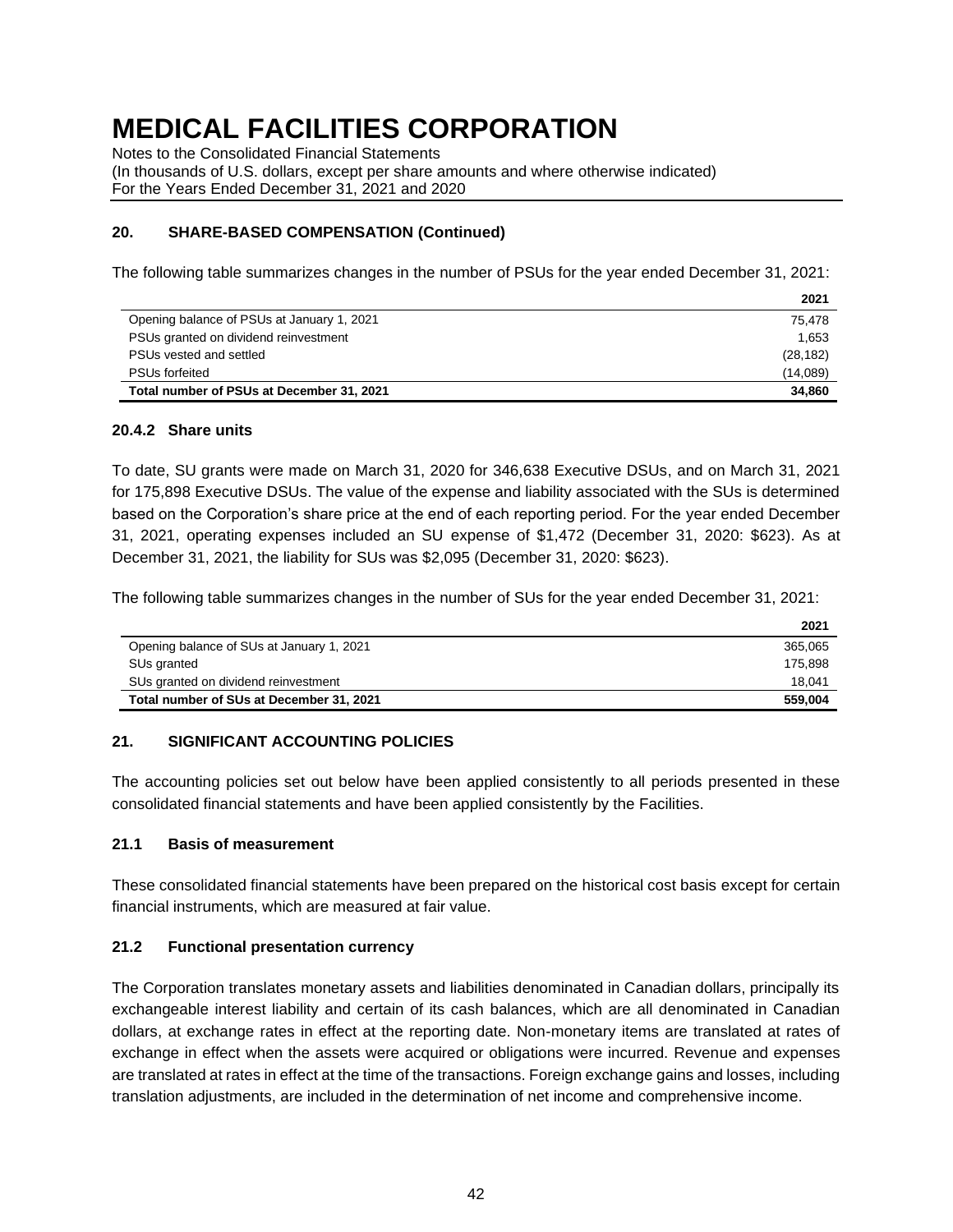Notes to the Consolidated Financial Statements (In thousands of U.S. dollars, except per share amounts and where otherwise indicated) For the Years Ended December 31, 2021 and 2020

# **21. SIGNIFICANT ACCOUNTING POLICIES (Continued)**

### **21.3 Basis of consolidation**

Subsidiaries are entities controlled by the Corporation. Control exists when the Corporation (a) has the power over the entity, (b) is exposed, or has rights, to variable returns from its involvement with the entity, and (c) has the ability to use its power to affect its returns. The financial statements of subsidiaries are included in the consolidated financial statements from the date that control commences, until the date that control ceases. Non-controlling interest represents the portion of a subsidiary's net earnings and net assets that are attributable to shares of such subsidiary not held by the Corporation.

The non-controlling interest in the equity of the Corporation's subsidiaries is included as a separate component of equity.

All intra-company balances and transactions have been eliminated in preparing these consolidated financial statements. The accounting policies of subsidiaries have been changed when necessary to align them with the policies adopted by the Corporation.

### **21.4 Business combinations**

Business combinations are accounted for using the acquisition method as of the date when control is transferred to the Corporation. The Corporation measures goodwill as the excess of the sum of the fair value of the consideration transferred over the net identifiable assets acquired and liabilities assumed, all measured as at the acquisition date. Transaction costs that the Corporation incurs in connection with a business combination, other than those associated with the issue of debt or equity securities, are expensed as incurred.

Any contingent consideration is measured at fair value at the date of acquisition. If an obligation to pay contingent consideration that meets the definition of a financial instrument is classified as equity, then it is not re-measured and settlement is accounted for within equity. Otherwise, subsequent changes in the fair value of the contingent consideration are recognized in net income and comprehensive income.

At the date of the acquisition, the non-controlling interest is measured at the non-controlling interest's proportionate share of the fair value of identifiable assets of the acquiree. Contingent consideration in respect of certain acquisitions, accounted for as exchangeable interest liability, is recorded on the consolidated balance sheet with periodic changes in fair value of that liability reflected in net income and comprehensive income.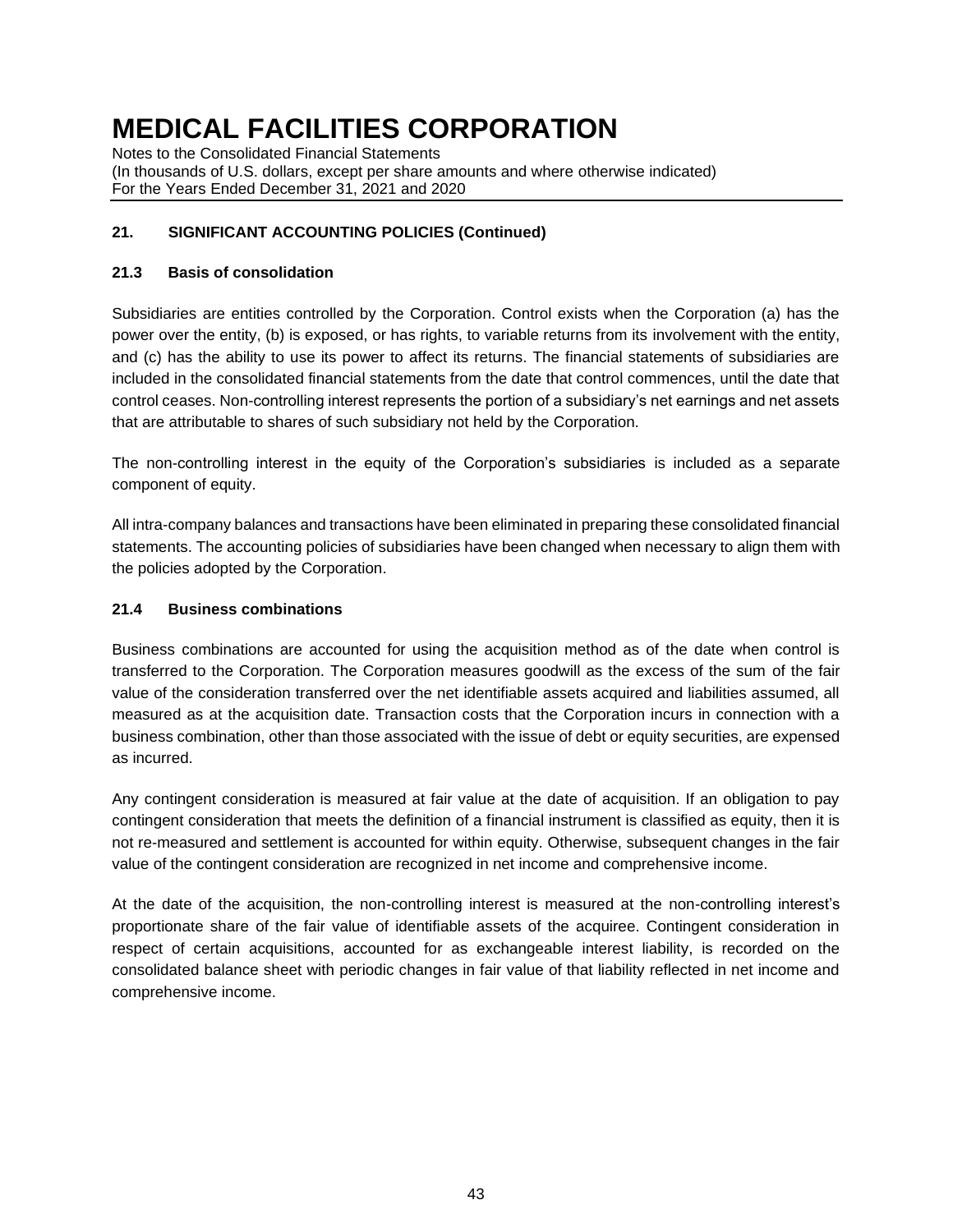Notes to the Consolidated Financial Statements (In thousands of U.S. dollars, except per share amounts and where otherwise indicated) For the Years Ended December 31, 2021 and 2020

# **21. SIGNIFICANT ACCOUNTING POLICIES (Continued)**

### **21.5 Segment information**

The operations and productive capacity of the Facilities revolve around the provision of surgical procedures. Each Facility is organized as an individual entity and separate financial statements are prepared for each entity. The chief operating decision makers of the Corporation, being the Chief Executive Officer and the Chief Financial Officer, regularly review performance of each individual Facility to make decisions about resources to be allocated to each Facility and assess their performance. Therefore, each Facility represents a separate operating segment.

Management of the Corporation has concluded that the operating segments of the Corporation meet the criteria for aggregation pursuant to IFRS 8, *Operating Segments* and, therefore, discloses a single reportable segment. In forming its conclusion about the aggregation of the Facilities, management of the Corporation evaluated the long-term economic characteristics of each Facility, the comparative nature of the Facilities' operations, and the level of regulation of each Facility.

The services delivered by each Facility and the patients who use those services are similar. The vast majority of patients are insured through private insurance or U.S. government insurance programs (i.e., Medicaid or Medicare), which allows for a wide group of patients electing to have their procedures performed at one of the Facilities. The Facilities principally provide surgical facilities, support staff and preand post-surgical care related to surgeries. Finally, the Facilities have similar economic characteristics, which management defines as comparable long-term operating margins, recognizing differences between the Facilities in payor mix, surgical specialties and local healthcare markets.

### **21.6 Discontinued operations**

A discontinued operation is a component of the Corporation's business which can be clearly distinguished from the rest of the Corporation, both operationally and for financial reporting purposes. Classification as a discontinued operation occurs at the earlier of disposal or when the operation meets the criteria to be classified as held for sale. When an operation is classified as a discontinued operation, the comparative consolidated statement of income and comprehensive income is re-presented as if the operation has been discontinued from the start of the comparative year. Discontinued operations are excluded from the results of continuing operations and are presented as a single net of tax amount as net income from discontinued operations in the consolidated statements of net income and comprehensive income.

### **21.7 Cash and cash equivalents**

Cash and cash equivalents consist of cash on hand and all liquid investments purchased with a maturity of six months or less from the purchase date and which can be redeemed by the Corporation.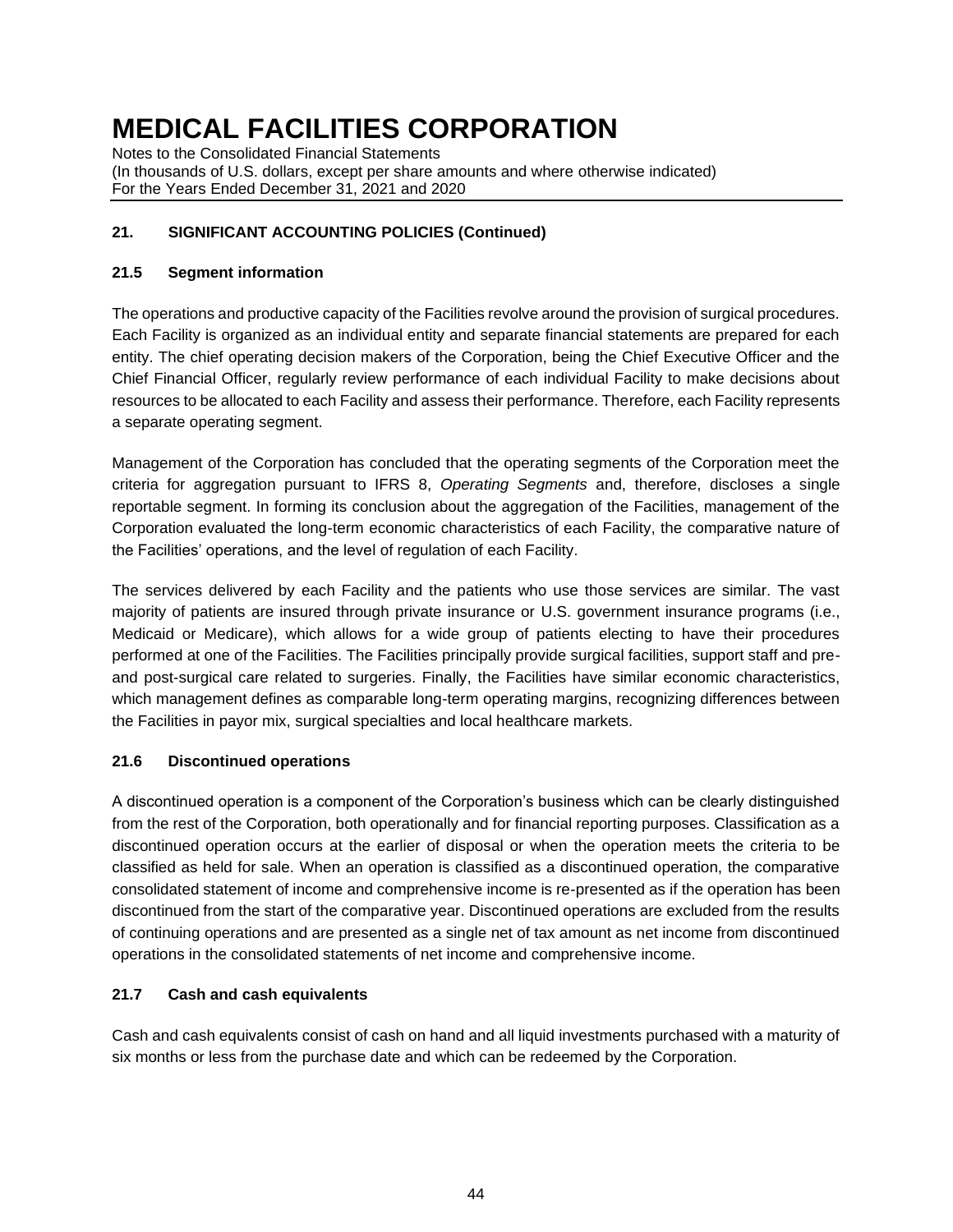Notes to the Consolidated Financial Statements (In thousands of U.S. dollars, except per share amounts and where otherwise indicated) For the Years Ended December 31, 2021 and 2020

# **21. SIGNIFICANT ACCOUNTING POLICIES (Continued)**

### **21.8 Short-term and long-term investments**

Investments represent liquid investments purchased with a maturity of more than six months. Investments with maturities of more than six months but less than twelve months are classified as short-term and investments with maturities of twelve months or more are classified as long-term. The Corporation limits its exposure to credit risk through application of its investment policy. The policy permits investment of its cash and cash equivalents and short-term and long-term investments in (i) liquid securities issued or guaranteed by the Governments of Canada and the United States of America, or political subdivisions thereof and with (ii) certain Canadian chartered banks or banks regulated by the United States of America as listed in the policy. The carrying amount of investments represents the Corporation's maximum exposure to credit risk for such investments.

### **21.9 Accounts receivable**

Accounts receivable are recorded at the time services are rendered at the amounts estimated to be recoverable from third-party payors and patients, by applying the following policies:

- (i) As described in note 21.22, amounts billed are reduced by adjustments for explicit and implicit price concessions.
- (ii) An allowance for non-collectible receivable balances is recognized at a level management believes is adequate to absorb probable losses. Management determines the adequacy of the allowance based on historical data, current economic conditions, and other pertinent factors for the respective Facility. Patient receivables are written off as non-collectible when all reasonable collection efforts have been exhausted.

Payments from third-party payors are generally received within 60 days of the billing date. However, accounts involving non-contracted payment sources, such as auto and general liability insurance, are subject to recovery efforts, including rebilling and insurance litigation, until they are collected or considered not collectible. Residual amounts due from patients, such as co-payments and deductibles, are considered past due 30 days after receiving payment from third-party payors.

#### **21.10 Supply inventory**

Supply inventory consists of medical supplies, including implants and pharmaceuticals. It is stated at the lower of cost or net realizable value, using the first-in, first-out valuation method. For the year ended December 31, 2021, the Corporation recorded a gain of \$1,979 on the exchange of implant inventory as part of a new vendor agreement.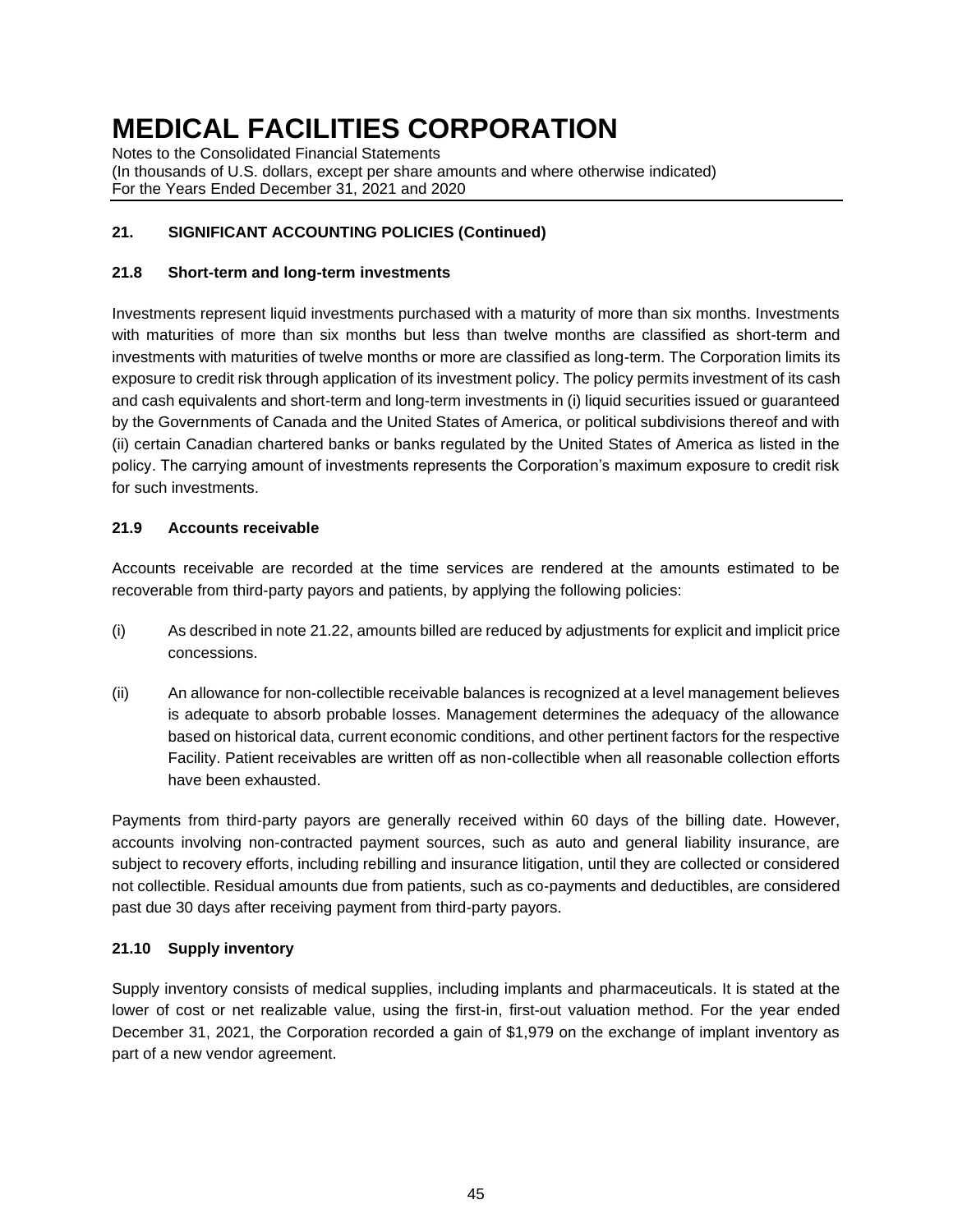Notes to the Consolidated Financial Statements

(In thousands of U.S. dollars, except per share amounts and where otherwise indicated) For the Years Ended December 31, 2021 and 2020

### **21. SIGNIFICANT ACCOUNTING POLICIES (Continued)**

#### **21.11 Property and equipment**

Property and equipment are stated at cost less accumulated depreciation. Cost includes expenditures that are directly attributable to the acquisition of the asset.

Depreciation of property and equipment is computed using the straight-line method over the estimated useful lives of the assets. Land is not depreciated. The estimated useful lives of property and equipment are as follows:

| Building and improvements | 3-40 years |
|---------------------------|------------|
| Equipment and furniture   | 3-20 years |

Depreciation methods, useful lives and residual values are reviewed on an annual basis.

### **21.12 Right-of-use assets**

Depreciation of right-of-use assets is computed using the straight-line method over the shorter of the lease term and their useful lives unless it is reasonably certain that the Facilities will obtain ownership by the end of the lease term.

#### **21.13 Goodwill**

Goodwill arises on the acquisition of subsidiaries and represents the excess of cost over the fair value of identifiable net assets acquired. For business acquisitions occurring after the date of transition to IFRS (January 1, 2010), goodwill is also recognized on non-controlling interest based on elections made independently for each acquisition. Goodwill is stated at cost less accumulated impairment losses. Goodwill is not amortized but is reviewed at least annually for impairment and when events or changes in circumstances indicate that the carrying amount may not be recoverable.

#### **21.14 Other intangibles**

Other intangibles are recognized only when it is probable that the expected future economic benefits attributable to the assets will be realized by the Corporation and the cost can be reliably measured. Other intangibles represent the value of the hospital operating licenses, non-compete agreements, medical charts and records, care networks and trade names. Other intangibles are stated at cost less accumulated amortization and accumulated impairment losses, when applicable.

Upon recognition of an intangible asset, the Corporation determines if the asset has a definite or indefinite life. In making the determination, the Corporation considers the expected use, expiry of agreements, nature of assets, and whether the value of the assets decreases over time.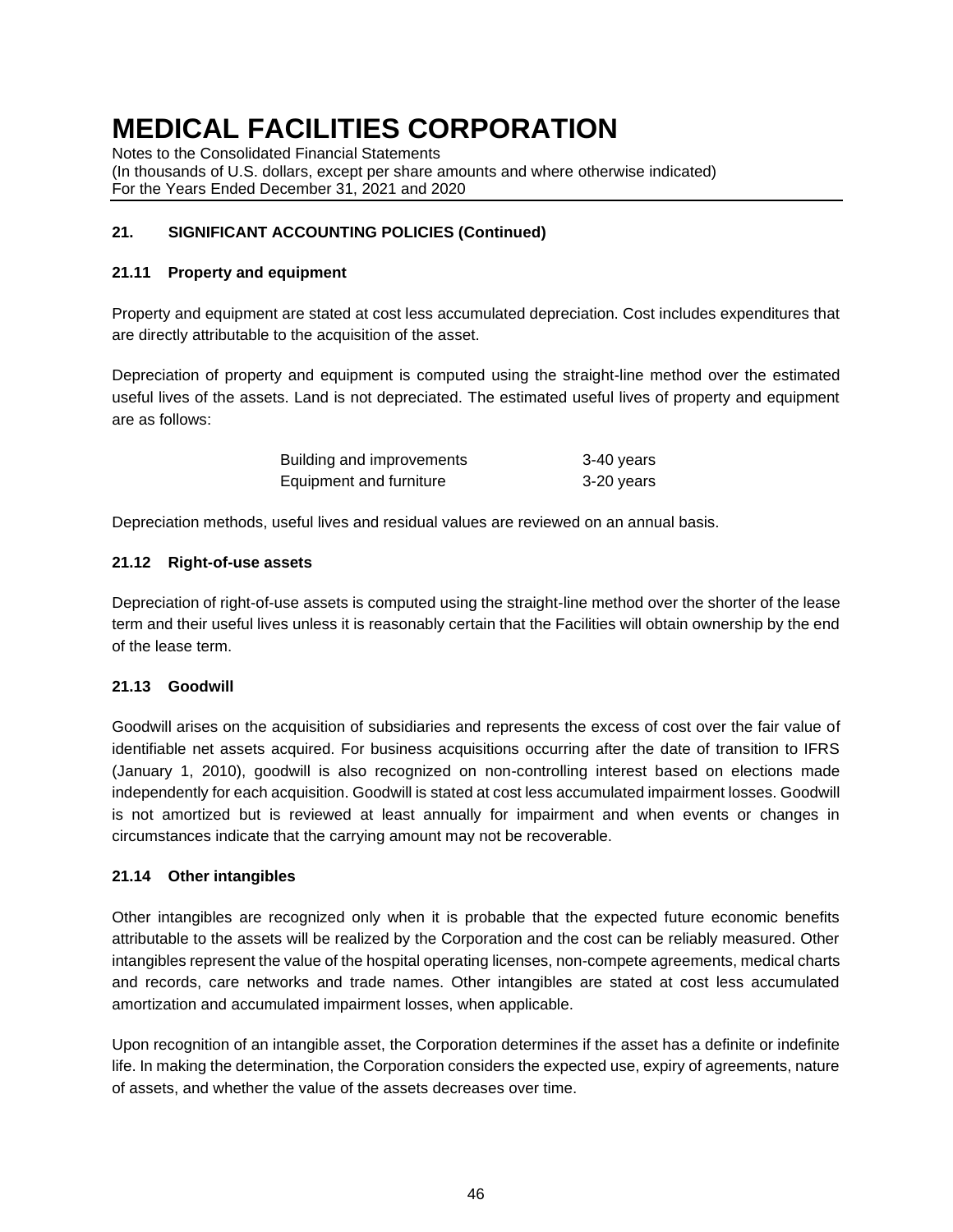Notes to the Consolidated Financial Statements

(In thousands of U.S. dollars, except per share amounts and where otherwise indicated) For the Years Ended December 31, 2021 and 2020

# **21. SIGNIFICANT ACCOUNTING POLICIES (Continued)**

Amortization is recognized on a straight-line basis over the estimated useful lives of other intangibles from the date they are available for use. The estimated useful lives of other intangibles are as follows:

| Hospital operating licenses | 5 years - indefinite life  |
|-----------------------------|----------------------------|
| Non-compete agreements      | 3-5 years                  |
| Medical charts and records  | 5-7 years                  |
| Care networks               | 9-15 years                 |
| Trade names                 | 20 years - indefinite life |

Trade names represent the value assigned to the reputation of the hospitals and their standing in the business and local community which allow them to earn higher than average returns.

### **21.15 Impairment of non-financial assets**

Non-financial assets that have an indefinite useful life, such as goodwill, certain trade names and certain hospital operating licenses, are tested at least annually for impairment and when events or changes in circumstances indicate that the carrying amount may not be recoverable. Non-financial assets that have a definite useful life which are subject to amortization are reviewed for impairment when events or changes in circumstances indicate that the carrying amount may not be recoverable.

For the purposes of assessing impairment, assets are grouped at the CGU level, which is the lowest level for which there are separately identifiable cash flows. Management considers each Facility as a CGU, with the exception of the five MFC Nueterra ASCs which collectively constitute a single CGU.

An impairment loss is recognized for the amount by which the CGU's carrying amount exceeds its recoverable amount. The recoverable amount is calculated based on two approaches:

- 1) VIU approach The estimated future cash flows are discounted to their present value using a posttax discount rate that reflects current market assessments of the time value of money and the risks specific to the asset, and
- 2) FVLCD approach The TTM EBITDA is multiplied by a market multiple relevant to the CGU.

An impairment loss is recognized in net income and comprehensive income. It is allocated first to reduce the carrying amount of any goodwill allocated to the respective CGU, and then to reduce the carrying amount of the other assets of the respective CGU on a pro rata basis.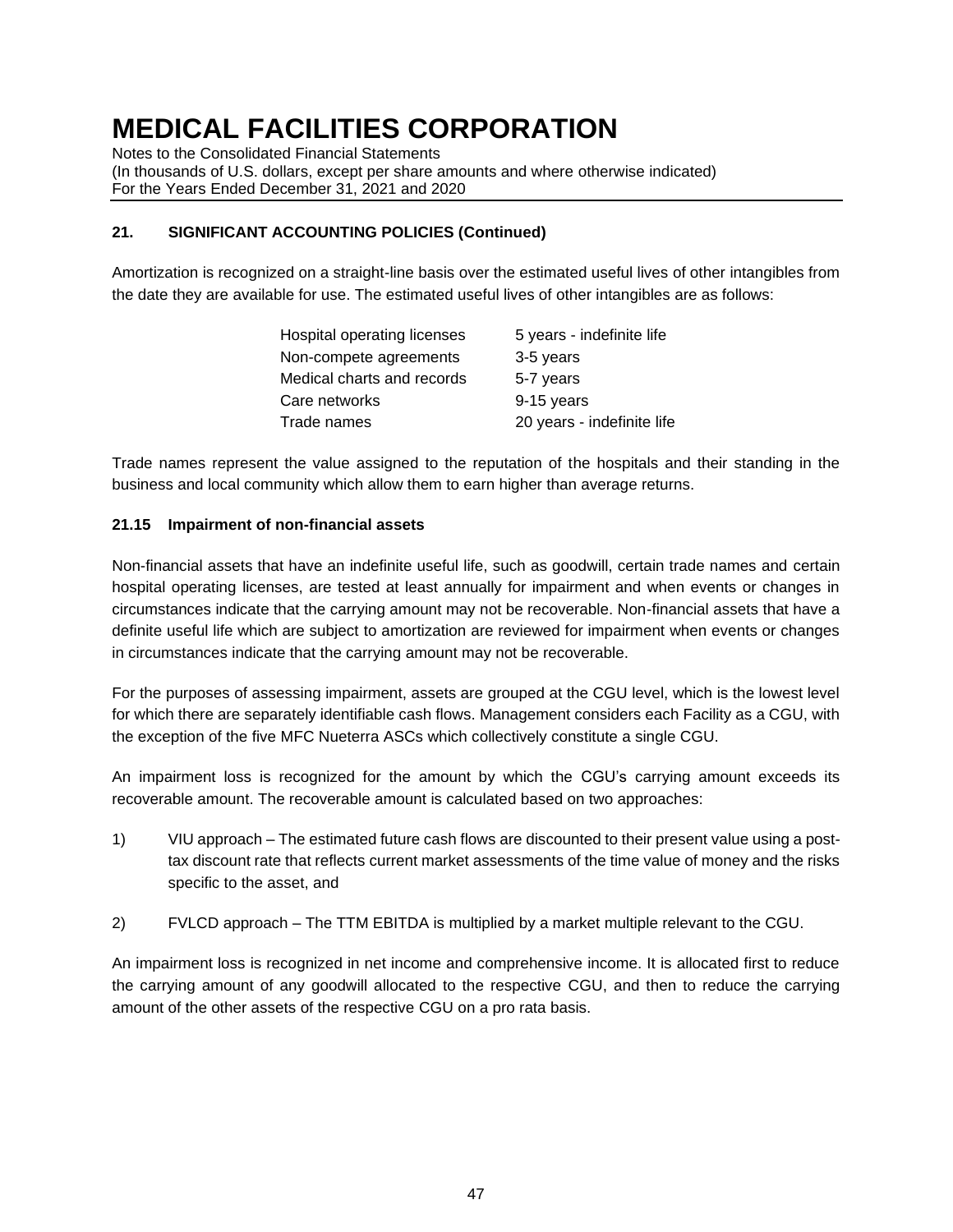Notes to the Consolidated Financial Statements (In thousands of U.S. dollars, except per share amounts and where otherwise indicated) For the Years Ended December 31, 2021 and 2020

# **21. SIGNIFICANT ACCOUNTING POLICIES (Continued)**

### **21.16 Financial assets and liabilities**

The Corporation initially recognizes financial assets on the date that they originate or on the trade date at which the Corporation becomes a party to the contractual provisions of the instrument. The Corporation derecognizes a financial asset when the contractual rights to the cash flows from the asset expire, or it transfers the rights to receive the contractual cash flows on the financial asset in a transaction in which substantially all the risks and rewards of ownership of the financial asset are transferred. The Corporation assesses financial assets for impairment at each reporting date.

Financial liabilities are classified as measured at amortized cost or fair value through profit or loss ("FVTPL"). A financial liability is classified as at FVTPL if it is classified as held-for-trading, it is a derivative or it is designated as such on initial recognition. Other financial liabilities are measured at amortized cost using the effective interest rate method.

### **21.17 Impairment of non-derivative financial assets**

Financial assets not designated as FVTPL, including loan receivable and interests in equity accounted investees, are assessed at each reporting date to determine whether there is objective evidence of impairment.

### **21.17.1 Financial assets measured at amortized cost**

The Corporation considers evidence of impairment for financial assets measured at amortized cost on both an individual and collective basis. In assessing impairment, the Corporation uses historical information on the timing of recoveries and the amount of loss incurred, and makes an adjustment if current economic and credit conditions are such that actual losses are likely to be greater or lesser than suggested by historical trends.

The Corporation applies expected credit loss ("ECL") models to the assessment of impairment on accounts receivables, loan receivable and other financial assets of the Corporation. The ECL model requires considerable judgment, including consideration of how changes in economic factors affect ECLs, which is determined on a probability-weighted basis. The impairment model is applied, at each balance sheet date, to financial assets measured at amortized cost or those measured at fair value through other comprehensive income, except for investments in equity instruments.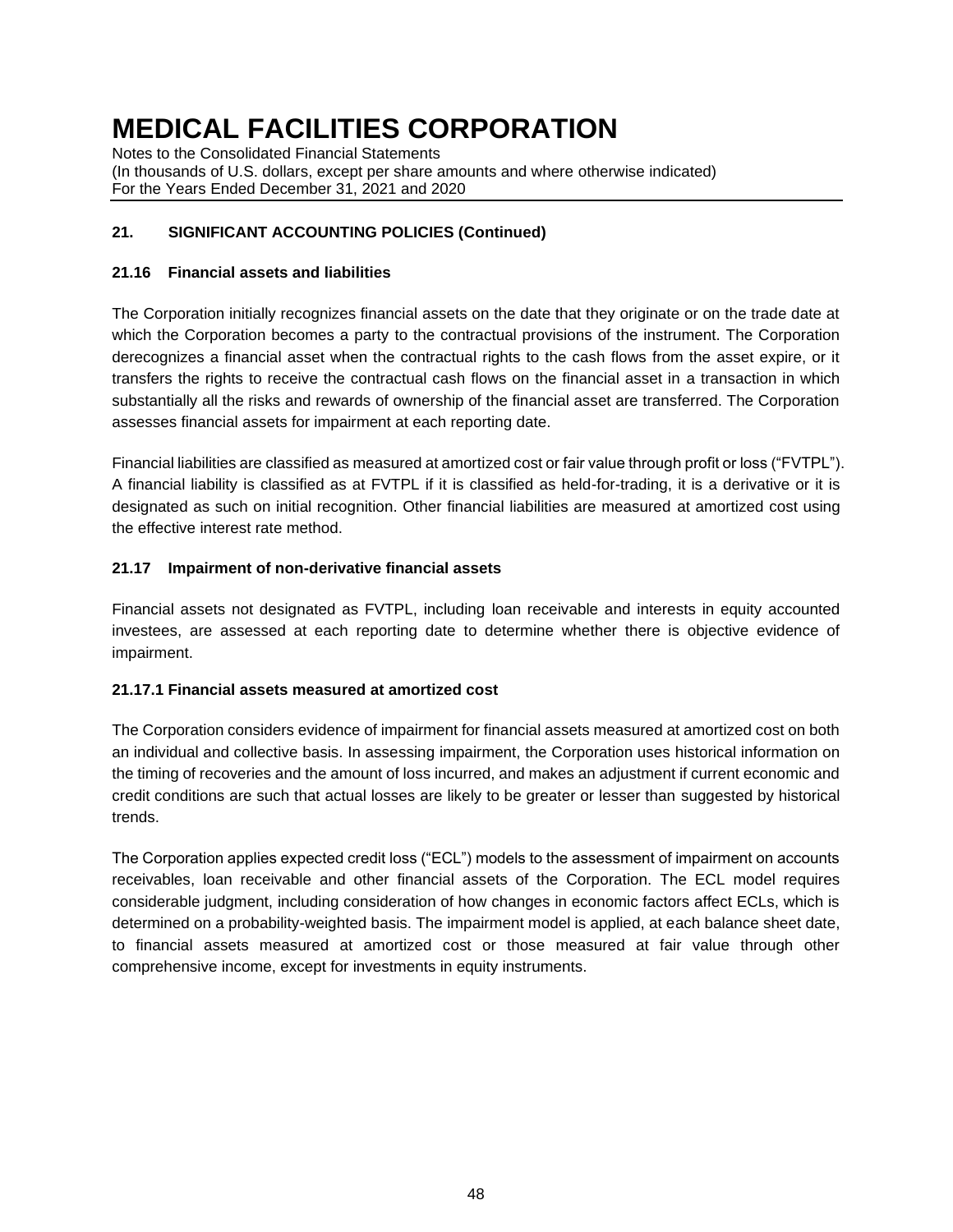Notes to the Consolidated Financial Statements (In thousands of U.S. dollars, except per share amounts and where otherwise indicated) For the Years Ended December 31, 2021 and 2020

# **21. SIGNIFICANT ACCOUNTING POLICIES (Continued)**

The Corporation adopts the practical expedient to determine ECL on accounts receivables using a provision matrix based on historical credit loss experiences to estimate lifetime ECL. The Corporation determines lifetime ECL on the loan receivable, as it was designated as credit-impaired on initial recognition (a "POCI asset"). POCI assets are measured using the effective interest rate method which incorporates the lifetime ECLs on initial recognition. An impairment loss is calculated as the difference between an asset's carrying amount and the present value of the expected future cash flows discounted at the asset's original effective interest rate. The ECL model requires judgment, assumptions and estimations on changes in credit risks, forecasts of future economic conditions and historical information on the credit quality of the financial asset.

Impairment losses are presented under finance costs in the consolidated statements of income and comprehensive income with the carrying amount of the financial asset or group of financial assets reduced through the use of impairment allowance accounts. In periods subsequent to the impairment where the impairment loss has decreased, and such a decrease can be related objectively to conditions and changes in factors occurring after the impairment was initially recognized, the previously recognized impairment loss is reversed through the consolidated statements of income and comprehensive income. The impairment reversal is limited to the lesser of the decrease in impairment or the extent that the carrying amount of the financial asset at the date the impairment is reversed does not exceed what the amortized cost would have been had the impairment not been recognized, after the reversal.

### **21.17.2 Equity-accounted investments**

An impairment loss in respect of an equity-accounted investment is measured by comparing the recoverable amount of the investment with its carrying amount. An impairment loss is recognized in net income and comprehensive income and is reversed if there has been a favourable change in the estimates used to calculate that recoverable amount.

### **21.18 Measurements of fair value**

A number of the Corporation's accounting policies and disclosures require the measurement of fair value for both financial and non-financial assets and liabilities.

Management of the Corporation regularly reviews significant unobservable inputs and valuation adjustments. If third-party information, such as broker quotes or pricing services, is used to measure fair values, then management assesses the evidence obtained from these sources to support the conclusion that such valuations meet the requirements of IFRS, including the level in the fair value hierarchy in which such valuations should be classified.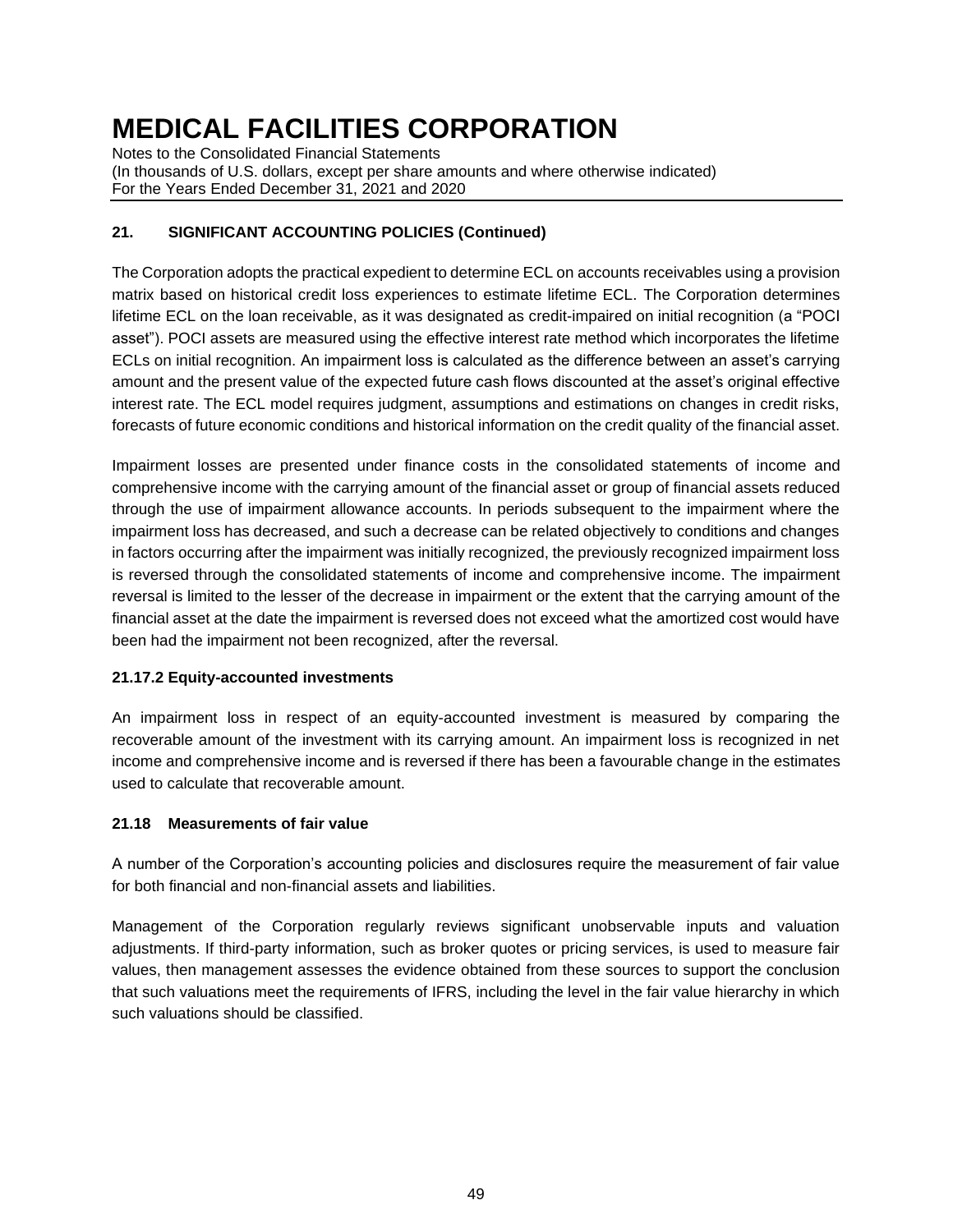Notes to the Consolidated Financial Statements

(In thousands of U.S. dollars, except per share amounts and where otherwise indicated) For the Years Ended December 31, 2021 and 2020

### **21. SIGNIFICANT ACCOUNTING POLICIES (Continued)**

When measuring the fair value of an asset or a liability, the Corporation uses observable market data to the extent possible. Fair values are categorized into different levels in a fair value hierarchy based on the inputs used in the valuation technique as follows:

- Level 1 unadjusted quoted prices available in active markets for identical assets or liabilities;
- Level 2 inputs other than quoted prices included in Level 1 that are observable for the asset or liability, either directly (i.e., as prices) or indirectly (i.e., derived from prices); and
- Level 3 inputs for the asset or liability that are not based on observable market data (unobservable inputs).

If the inputs used to measure the fair value of an asset or liability fall into different levels of the fair value hierarchy, then the fair value measurement is categorized in its entirety in the same level of the fair value hierarchy as the lowest level input that is significant to the entire measurement. The Corporation recognizes transfers between levels of the fair value hierarchy at the end of the reporting period during which the change has occurred.

The following accounting policies apply to the subsequent measurement of relevant financial assets:

- (i) Financial assets at FVTPL These assets are subsequently measured at fair value. Net gains and losses, including any interest or dividend income, are recognized in net income and comprehensive income.
- (ii) Financial assets at amortized cost These assets are subsequently measured at amortized cost using the effective interest method. The amortized cost is reduced by impairment losses. Interest income, foreign exchange gains and losses, impairment, and any gain or loss on derecognition are recognized in net income and comprehensive income.

### **21.19 Provisions**

A provision is recognized if, as a result of a past event, the Corporation has a present legal or constructive obligation that can be estimated reliably, and it is probable that an outflow of economic benefits will be required to settle the obligation. Provisions are measured at the estimated expenditures required to settle the present obligation, based on the most reliable evidence available at the reporting date, including the risks and uncertainties associated with the present obligation. Provisions are discounted to their present values where the time value of money is material. All provisions are reviewed at each reporting date and adjusted to reflect the current best estimate.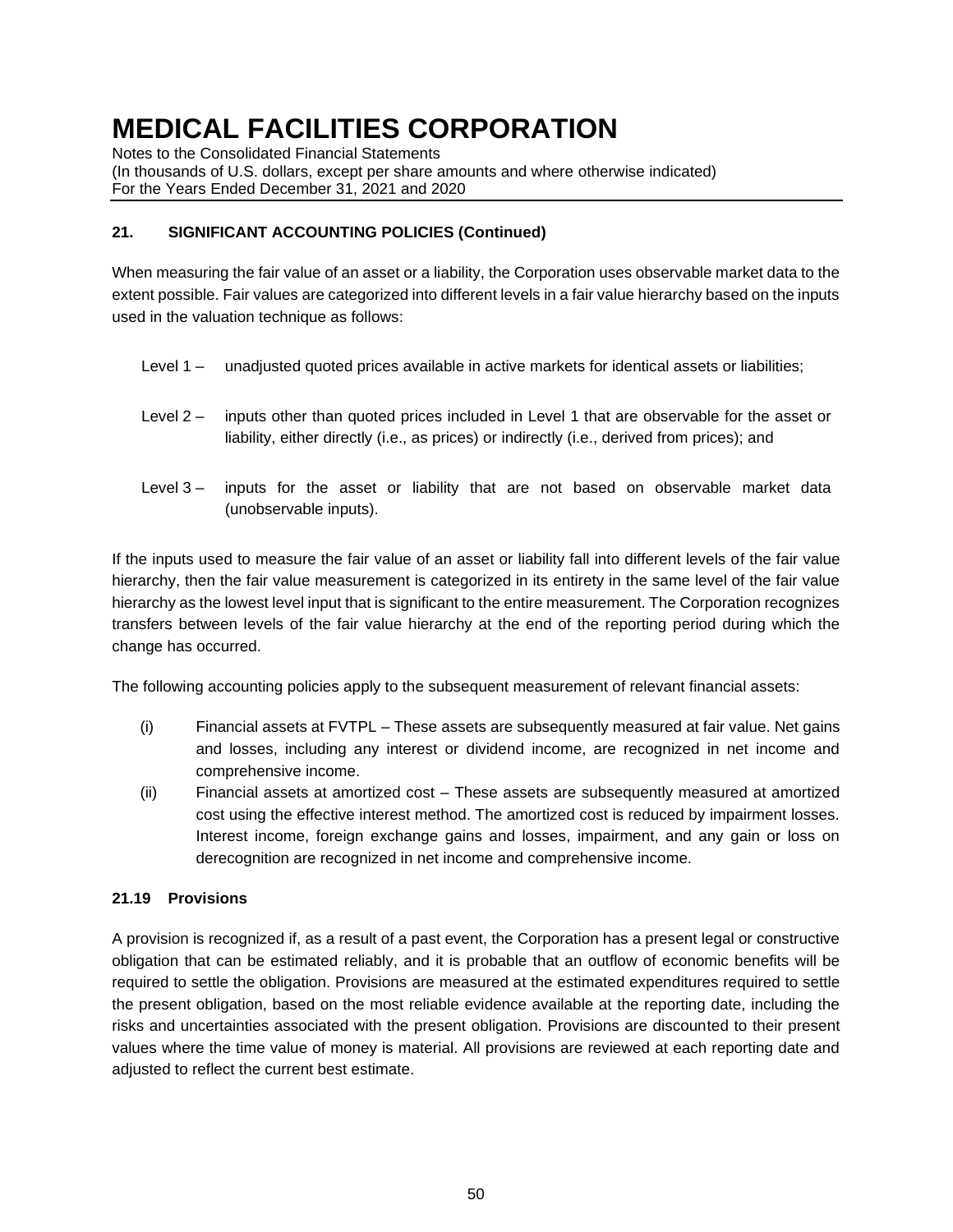Notes to the Consolidated Financial Statements (In thousands of U.S. dollars, except per share amounts and where otherwise indicated) For the Years Ended December 31, 2021 and 2020

# **21. SIGNIFICANT ACCOUNTING POLICIES (Continued)**

### **21.20 Exchangeable interest liability**

Exchangeable interest liability represents an estimated liability for the remaining portion of the interest in the Facilities held by the non-controlling interest which can be exchanged, subject to certain restrictions, for common shares of the Corporation. The exchangeable interest liability is measured at fair value. The fair value is measured at the end of each reporting period taking into account (i) the calculated amount of common shares potentially issuable for the remaining portion of the exchangeable interest in the Facilities held by the non-controlling interest, (ii) the market value of common shares, and (iii) the exchange rate between Canadian and U.S. dollars at the end of the reporting period. The change in value of the exchangeable interest liability is included in net income and comprehensive income for the respective periods.

### **21.21 Leases**

At the inception of a contract, the Corporation assesses whether a contract is or contains a lease. A contract is, or contains, a lease if the contract conveys a right to control the use of an identified asset for a period of time in exchange for considerations.

The Facilities' lease assets include premises, medical equipment and office equipment. The Corporation recognizes right-of-use assets and lease liabilities for most leases, except for those leases that are of low value or short term (such as certain office equipment). The Corporation recognizes the payments associated with these leases as an expense on a straight-line basis over the lease term.

The Corporation recognizes a right-of-use asset and a lease liability at the lease commencement date. The right-of-use asset is initially measured at cost, which comprises the initial amount of the lease liability adjusted for any lease payments made at or before the commencement date, plus any initial direct costs incurred and an estimate of costs to dismantle and remove the underlying asset or to restore the underlying asset or the site on which it is located, less any lease incentives received.

The right-of-use asset is subsequently depreciated using the straight-line method from the commencement date to the end of the lease term, unless the lease transfers ownership of the underlying asset to the Corporation by the end of the lease term or the cost of the right-of-use asset reflects that the Corporation will exercise a purchase option. In that case the right-of-use asset will be depreciated over the useful life of the underlying asset, which is determined on the same basis as those of property and equipment. In addition, the right-of-use asset is periodically reduced by impairment losses, if any, and adjusted for certain remeasurements of the lease liability.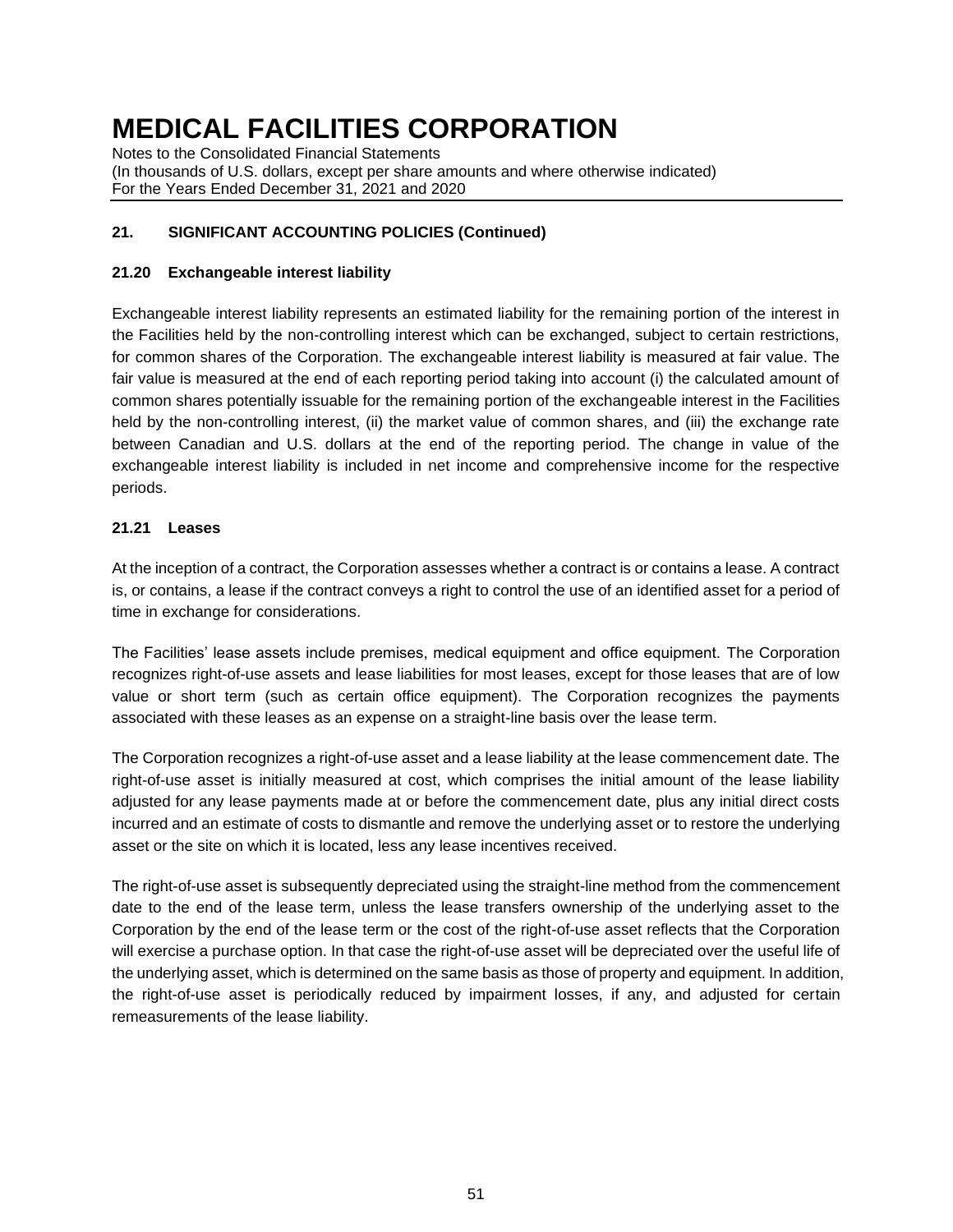Notes to the Consolidated Financial Statements (In thousands of U.S. dollars, except per share amounts and where otherwise indicated) For the Years Ended December 31, 2021 and 2020

# **21. SIGNIFICANT ACCOUNTING POLICIES (Continued)**

The lease liability is initially measured at the present value of the lease payments that are not paid at the commencement date, discounted using the incremental borrowing rate. The Corporation determines its incremental borrowing rate by obtaining interest rates from various external financing sources and makes certain adjustments to reflect the terms of the lease and type of the asset leased.

The lease liability is subsequently increased by the interest cost on the lease liability and decreased by lease payment made. It is remeasured when there is a change in future lease payments arising from a change in an index or rate, a change in the estimate of the amount expected to be payable under a residual value guarantee, or as appropriate, changes in the assessment of whether a purchase or extension option is reasonably certain to be exercised or a termination option is reasonably certain not to be exercised.

When the lease liability is remeasured in this way, a corresponding adjustment is made to the carrying amount of the right-of-use asset, or is recorded in the consolidated statement of income and comprehensive income if the carrying amount of the right-of-use asset has been reduced to zero.

The Corporation has applied judgment to determine the lease term for some lease contracts that include renewal options. The assessment of whether the Corporation is reasonably certain to exercise such options impacts the lease term, which significantly affects the amount of lease liabilities and right-of-use assets recognized.

### **21.22 Facility service revenue**

Healthcare services promised in the contract with a patient represent a bundle of goods and services that are distinct and accounted for as a single performance obligation. The Facilities use a portfolio approach to account for categories of patient contracts as a collective group rather than recognizing revenue on an individual contract basis. The portfolio consists of major payor classes for inpatient revenue and outpatient revenue.

The performance obligation is measured from admission of the patient into the Facilities to the point when the services are no longer required to be provided to that patient, which is generally the time of discharge. Revenue for performance obligations satisfied at a point in time, which generally relates to patients receiving services, is recognized when goods or services are provided and the Facilities do not believe it is required to provide additional goods or services.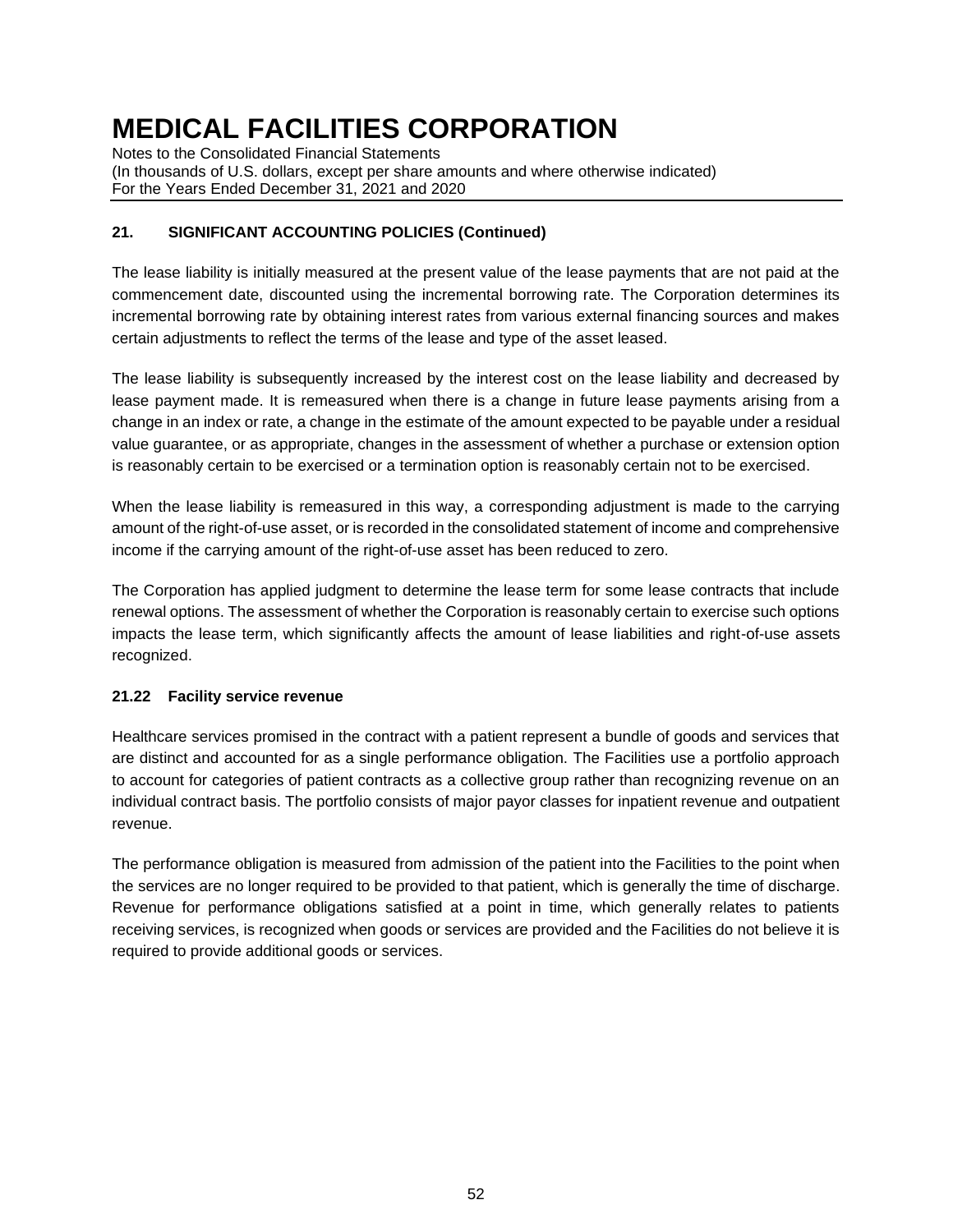Notes to the Consolidated Financial Statements (In thousands of U.S. dollars, except per share amounts and where otherwise indicated) For the Years Ended December 31, 2021 and 2020

# **21. SIGNIFICANT ACCOUNTING POLICIES (Continued)**

The Facilities determine the transaction price based on standard charges for goods and services provided, reduced by explicit price concessions (contractual adjustments provided to third-party payors) and implicit price concessions (discounts provided to uninsured and underinsured patients in accordance with the Facility's policy). Services to the beneficiaries of government payor programs (Medicare, Medicaid, other governmental insurance programs and independent members of the Blue Cross and Blue Shield System) are reimbursed primarily based on the established amounts, service codes and fees schedules subject to certain limitations. Services to beneficiaries of private insurance companies are reimbursed based on the discounts from the rate established at the Facilities in accordance with the contracts with such companies. The Facilities determine estimates of explicit price concessions based on contractual agreements, discount policies and historical experience. The Facilities determine their estimate of implicit price concession based on historical collection experience.

Laws and regulations concerning government programs, including Medicare and Medicaid, are complex and subject to varying interpretations. Compliance with such laws and regulations may also be subject to future government review and interpretation, as well as significant regulatory action, including fines, penalties and potential exclusions from the related programs. There can be no assurance that regulatory authorities will not challenge the Facilities' compliance with these laws and regulations, and it is not possible to determine the impact (if any) such claims and penalties would have on the Facilities.

Settlements with third-party payors for retroactive adjustments due to audits, reviews or investigations are considered variable consideration and are included in the determination of the estimated transaction price for providing patient care. These settlements are estimated based on the terms of the payment arrangement with the payor, correspondence from the payor, and the Facilities' historical settlement activity, including an assessment to ensure that it is probable that a significant reversal in the amount of the cumulative revenue recognized will not occur when the uncertainty associated with the retroactive adjustments is subsequently resolved. Estimated settlements are adjusted in future periods as adjustments become known or as years are settled or are no longer subject to such audits, reviews, and investigations.

### **21.23 Government stimulus income**

The Facilities may receive financial grants from the government in return for past or future compliance with certain conditions relating to their operating activities. These financial grants are recorded as government stimulus income by the Corporation when there is reasonable assurance that the Facilities will comply with the relevant conditions and the financial grant is received. If these conditions are not met, grants received are recognized as a liability under payor advances and government stimulus funds repayable.

Grants are recognized in the same period as the expenses that they are intended to compensate. The Corporation recognizes government stimulus income received by the Facilities as other income in the consolidated statements of income and comprehensive income.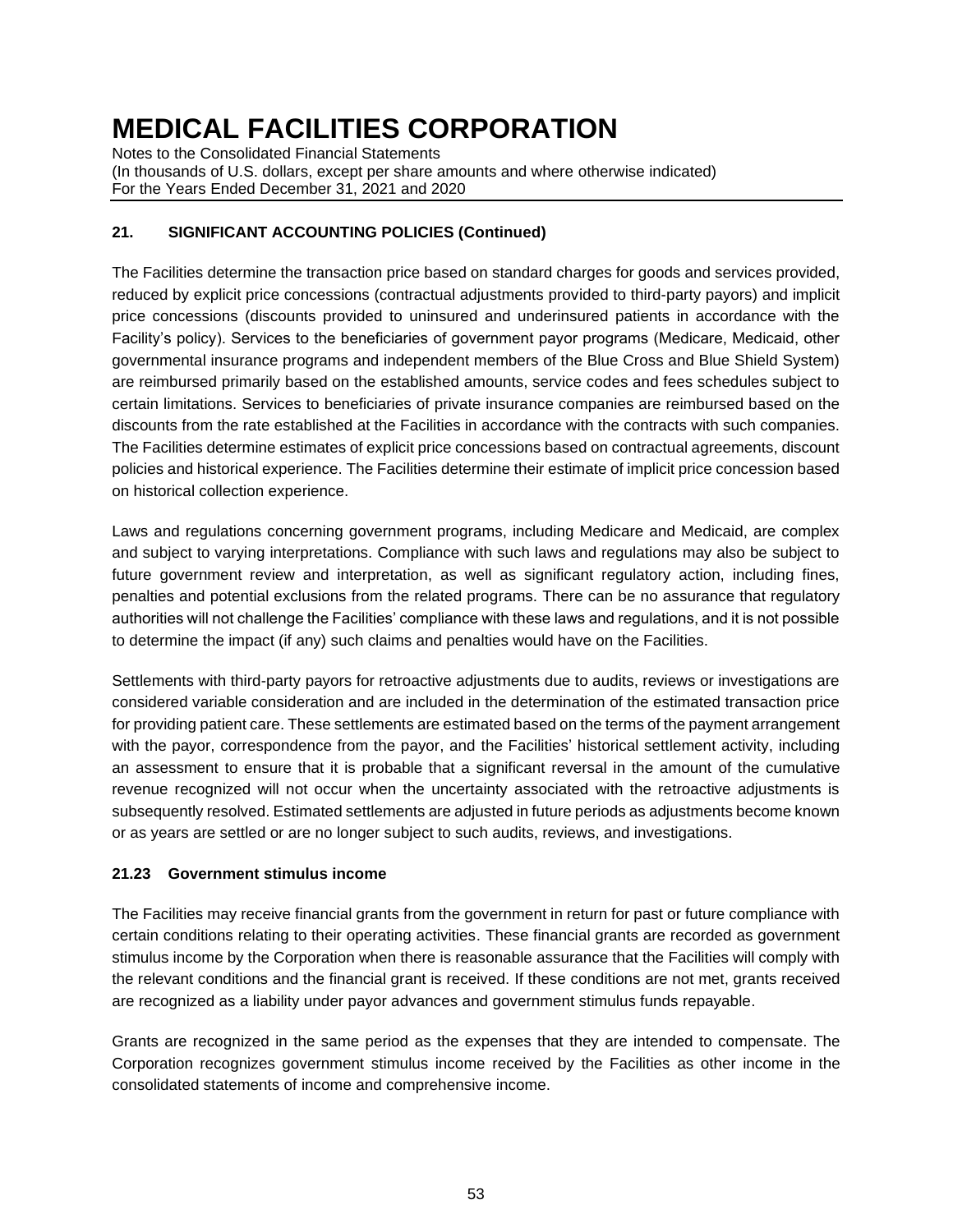Notes to the Consolidated Financial Statements (In thousands of U.S. dollars, except per share amounts and where otherwise indicated) For the Years Ended December 31, 2021 and 2020

### **21. SIGNIFICANT ACCOUNTING POLICIES (Continued)**

### **21.24 Income taxes**

Income tax expense (recovery) consists of current and deferred taxes. Income tax expense (recovery) is recognized in the consolidated statements of income and comprehensive income except to the extent that it relates to a business combination or items recognized directly in equity, in which case it is recognized in equity or in other comprehensive income.

Current tax is the expected tax payable on the taxable income for reporting period, using tax rates enacted or substantively enacted on the reporting date, and any adjustment to tax payable in respect of previous years.

The Corporation calculates deferred income taxes using the asset and liability method on temporary differences between the carrying amounts of assets and liabilities and their tax bases. Deferred tax assets and liabilities are calculated, without discounting, at tax rates that are expected to apply to their respective period of realization, provided they are enacted or substantively enacted at the end of the reporting period. The effect on tax assets and liabilities of a change in tax rates is recognized in net income and comprehensive income in the period that includes the date of enactment or substantive enactment.

A deferred tax asset is recognized to the extent that it is probable that future taxable profits will be available against which the temporary difference can be utilized. Deferred tax assets are reviewed at each reporting date and are reduced to the extent that it is no longer probable that the related tax benefit will be realized. Deferred tax liabilities are always recognized in full. Deferred tax assets and liabilities are offset when they relate to income taxes levied by the same taxation authority and the Corporation intends to settle its current tax assets and liabilities on a net basis. Deferred tax is provided on temporary differences arising on investments in subsidiaries, except where the timing of the reversal of temporary differences is controlled by the Corporation and it is probable that the temporary differences will not reverse in the foreseeable future.

### **21.25 Share-based payments**

The Corporation has an equity settled, share-based compensation plan under which the entity receives services from key executives as consideration for the Options of the Corporation. The fair value of the services received in exchange for the grants of the Options is recognized as an expense. The total amount to be expensed is determined by reference to the fair value of the Options granted.

Non-market vesting conditions are included in assumptions about the number of Options that are expected to vest. The total expense is recognized over the vesting period, which is the period over which all of the specified vesting conditions are to be satisfied. When the Options are exercised, the Corporation issues new common shares. The proceeds received, together with the amount recorded in contributed surplus, are credited to share capital when the Options are exercised.

The dilutive effect of outstanding Options is reflected as additional share dilution in the computation of fully diluted earnings per share.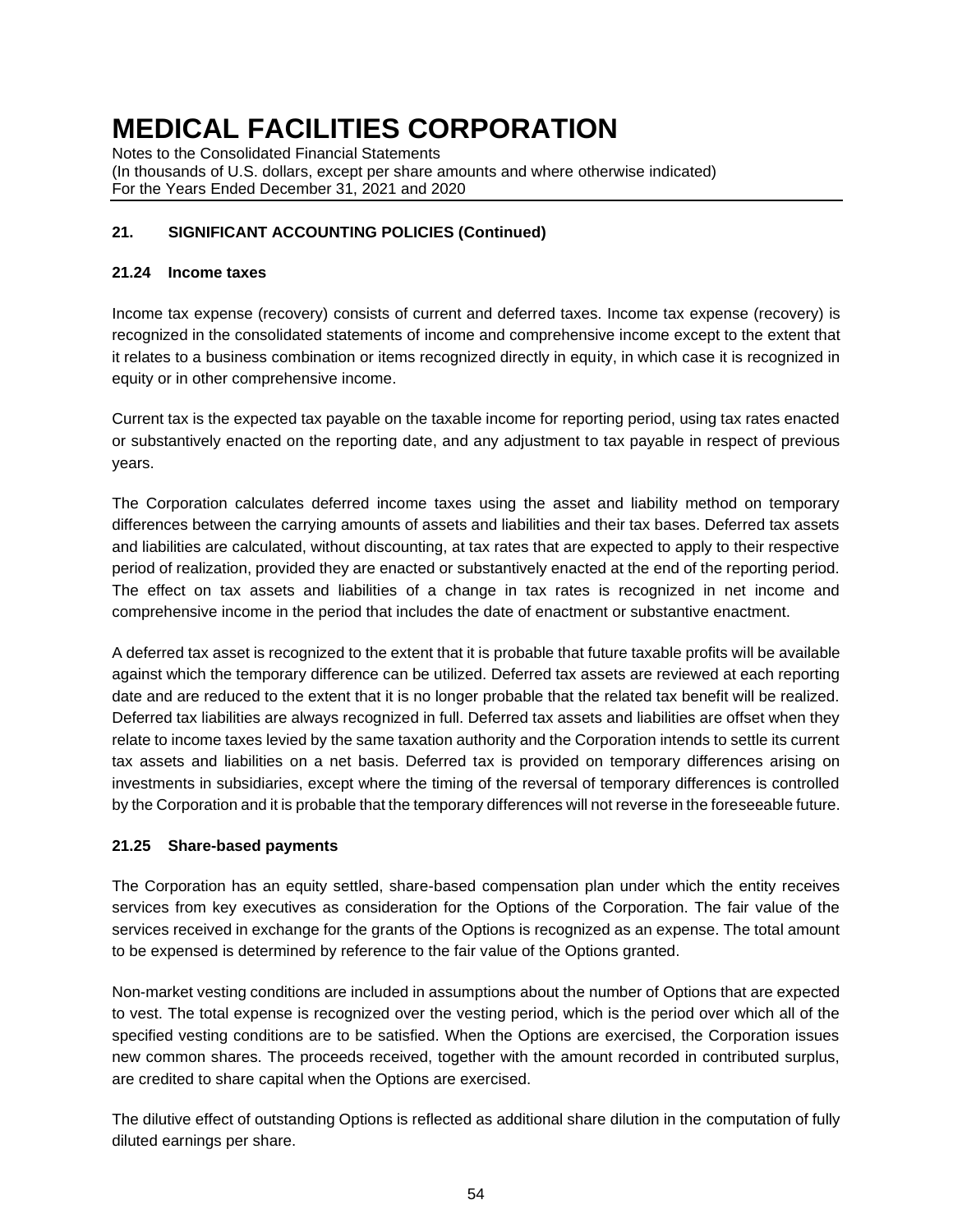Notes to the Consolidated Financial Statements (In thousands of U.S. dollars, except per share amounts and where otherwise indicated) For the Years Ended December 31, 2021 and 2020

# **21. SIGNIFICANT ACCOUNTING POLICIES (Continued)**

### **21.26 Significant accounting judgments and estimates**

The Corporation estimates certain amounts reflected in its consolidated financial statements based on historical experience, current trends and other assumptions that are believed to be reasonable under the circumstances. Actual results could differ from those estimates because of the uncertainties inherent in making assumptions and estimates regarding unknown future outcomes.

The accounting estimates discussed below are highlighted because they require difficult, subjective, and complex management judgments. The Corporation believes that each of its assumptions and estimates is appropriate to the circumstances and represents the most likely future outcome.

### **21.26.1 Revenue**

Significant management judgment is involved in application of portfolio approach to major payor classes to estimate the explicit and implicit price concessions. Estimates of explicit price concessions are based on contractual agreements, discount policies and historical experience. Estimates of implicit price concessions are based on historical collection experience.

#### **21.26.2 Allowance for non-collectible receivable balances**

The Facilities maintain an allowance for non-collectible receivable balances for estimated losses resulting from the inability to collect on its accounts receivable. Estimation of allowance for non-collectible receivable balances involves uncertainty about future collections which could differ from the original estimates. The allowance for non-collectible receivable balances is subject to change as general economic, industry and customer specific conditions change.

#### **21.26.3 Allowance for loan receivable**

At each balance sheet date, management assesses and calculates any changes in the loss allowance for the loan receivable from UMASH, which was recognized as credit-impaired on initial recognition, using the lifetime ECL model. Based on the effective interest rate that incorporated lifetime ECLs at initial recognition, management calculates the impairment loss allowance for the loan receivable at each balance sheet date, using probability-weighted scenarios of cash flows from the loan receivable. The difference between the computed loan balance net of the loss allowance and the carrying value of the loan as at the reporting date is recorded as an impairment gain or loss.

Management is required to use judgment in determining the scenarios and their probabilities, which is reassessed at each balance sheet date. Factors related to UMASH that are considered in assessing the probability-weighted scenarios include: cash and liquidity position; historical and projected operating results and free cash flows; compliance with financial covenants as stipulated by the loan agreement; ability to make timely principal and interest payments; and ability to obtain alternative financing at maturity.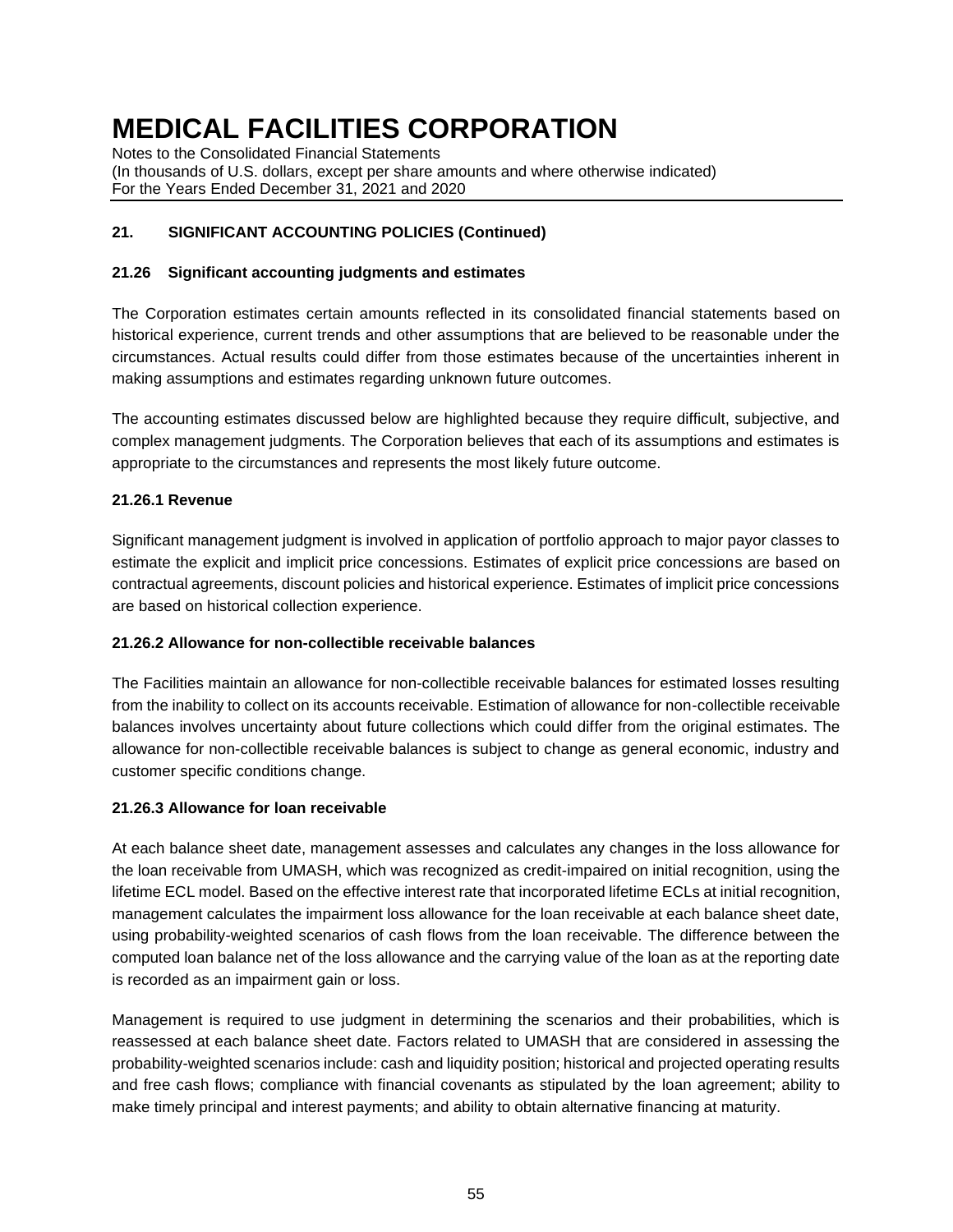Notes to the Consolidated Financial Statements (In thousands of U.S. dollars, except per share amounts and where otherwise indicated) For the Years Ended December 31, 2021 and 2020

### **21. SIGNIFICANT ACCOUNTING POLICIES (Continued)**

#### **21.26.4 Impairment of non-financial assets**

In determining the recoverable amount of a CGU, various estimates are employed. The Corporation determines FVLCD by using estimates such as market multiple relevant to the CGU. The Corporation determines VIU by using estimates such as future cash flows and post-tax discount rates.

Management is required to use judgment in determining the grouping of assets to identify their CGUs for the purposes of testing fixed assets for impairment. Judgment is further required to determine appropriate groupings of CGUs for the level at which goodwill and indefinite life intangible assets are tested for impairment. In addition, judgment is used to determine whether a triggering event has occurred requiring an impairment test to be completed.

#### **21.26.5 Taxes**

Uncertainties exist with respect to the interpretation of complex tax regulations and the amount and timing of deferred taxable income. The Corporation's income tax assets and liabilities are based on interpretations of income tax legislation across various jurisdictions in Canada and the United States. The Corporation's effective tax rate can change from year to year based on the mix of income among different jurisdictions, changes in tax laws in these jurisdictions, and changes in the estimated value of deferred tax assets and liabilities. The Corporation's income tax expense reflects an estimate of the cash taxes the Corporation is expected to pay for the current year and a provision for changes arising in the values of deferred tax assets and liabilities during the year. The carrying value of these assets and liabilities is impacted by factors such as accounting estimates inherent in these balances, management's expectations about future operating results, and previous tax audits and differing interpretations of tax regulations by the taxable entity and the responsible tax authorities. Such differences in interpretation may arise on a wide variety of issues depending on the conditions prevailing in the respective legal entity's domicile. On a regular basis, management assesses the likelihood of recovering value from deferred tax assets, such as loss carry forwards, as well as from the depreciation of capital assets, and adjusts the tax provision accordingly.

Deferred tax assets are recognized for all unused tax losses to the extent that it is probable that taxable profit will be available against which the losses can be used. Significant management judgment is required to determine the amount of deferred tax assets that can be recognized, based on the likely timing and the level of future taxable profits together with future tax-planning strategies. If management's estimates or assumptions change from those used in current valuation, management may be required to recognize an adjustment in future periods that would increase or decrease deferred income tax asset or liability and increase or decrease income tax expense.